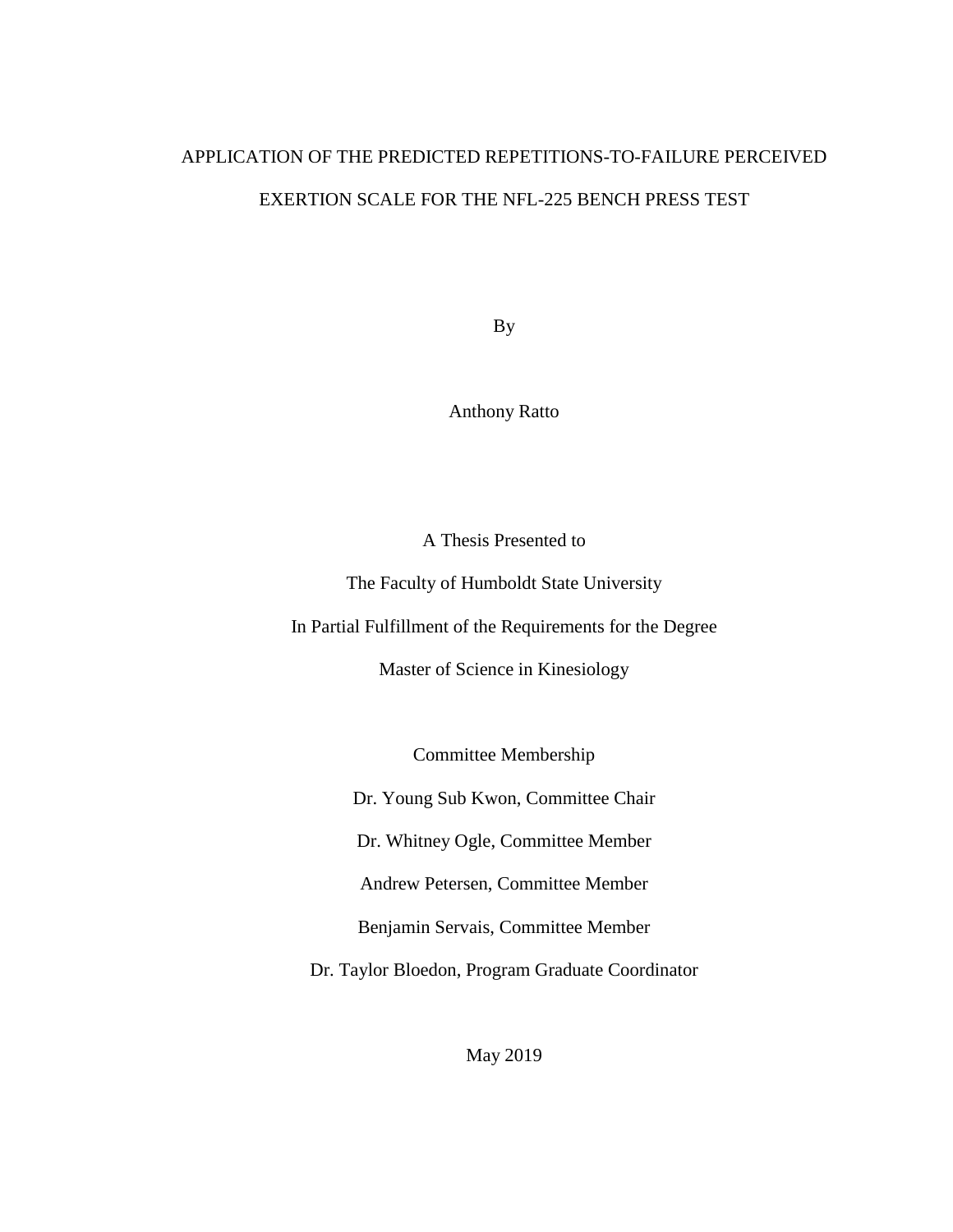## ABSTRACT

## APPLICATION OF THE PREDICTED REPETITIONS-TO-FAILURE PERCEIVED EXERTION SCALE FOR THE NFL-225 BENCH PRESS TEST

#### Anthony Ratto

PURPOSE: To assess how accurately Division II NCAA football players can predict repetitions-to-failure (RTF) during the bench press exercise using an absolute load of 225-lbs by comparing predicted repetitions-to-failure with actual repetitions-to-failure. METHODS: Twenty football players (age  $20 \pm 2$  years; height 1.85  $\pm$  .06 m; weight 110.1  $\pm$ 19.3 kg) without muscular or skeletal injuries were tested for their 1repetition maximum (1-RM) in the bench press, and then performed 1 set to concentric failure with 225-lbs. Subjects predicted how many repetitions they could perform after the warm-up and again after the fourth, eighth, twelfth repetitions. A general regression analysis was used to determine the relationship between predicted repetitions-to-failure and actual repetitionsto-failure after the warm-up and after the  $4<sup>th</sup>$ ,  $8<sup>th</sup>$ , and  $12<sup>th</sup>$  repetitions. Additionally, the relationship between predicted- and actual-repetitions-to-failure and 1-RM after the warm-up and after the  $4<sup>th</sup>$ ,  $8<sup>th</sup>$ , and  $12<sup>th</sup>$  repetitions was determined using a general regression analysis. RESULTS: The general regression equation indicated significant positive relationships between predicted- and actual repetitions-to-failure after the warmup & after the 8<sup>th</sup> and 12<sup>th</sup> repetitions ( $p < .05$ ). A significant relationship was not found between predicted- and-actual-repetitions-to-failure after the  $4<sup>th</sup>$  repetition ( $p < .05$ ).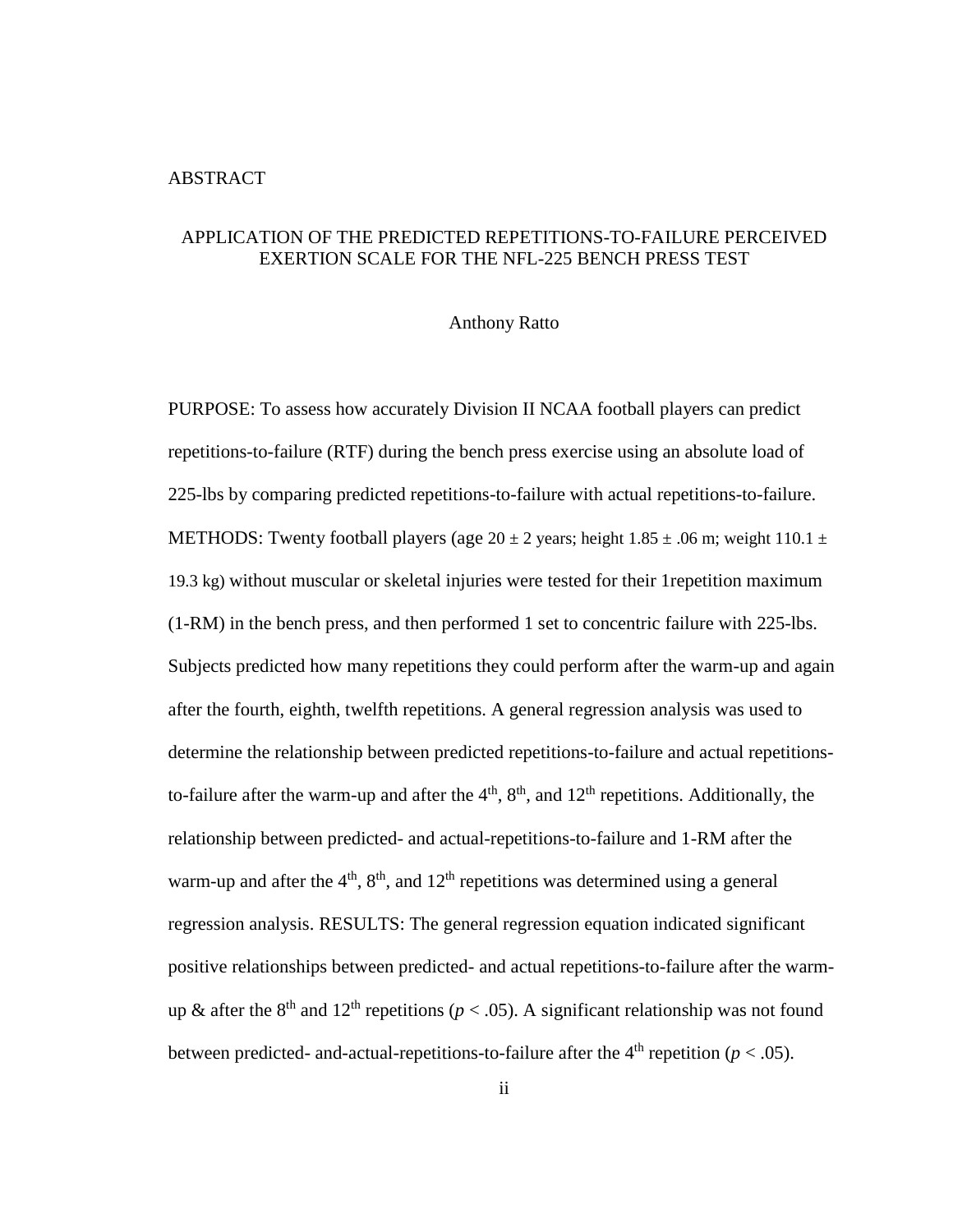Significant positive relationships were found between actual and predicted repetitions-tofailure after the warm-up and 1-RM and after the  $4<sup>th</sup>$  repetitions ( $p < .05$ ); however significant relationships between actual- and predicted repetitions-to-failure were not found after the  $8<sup>th</sup>$  &  $12<sup>th</sup>$  repetitions ( $p < .05$ ). DISCUSSION: Subjects were more accurate in predicting repetitions-to-failure in the latter half of the set. This may be due to fatigue influencing their physiological and physical protective mechanisms or a learned effect from experience in weightlifting. CONCLUSION: It may be possible for Division II NCAA football players to regulate volume during the 225-lb bench press test; however it is not supported by the current investigation to use the RTF scores to predict 1-RM.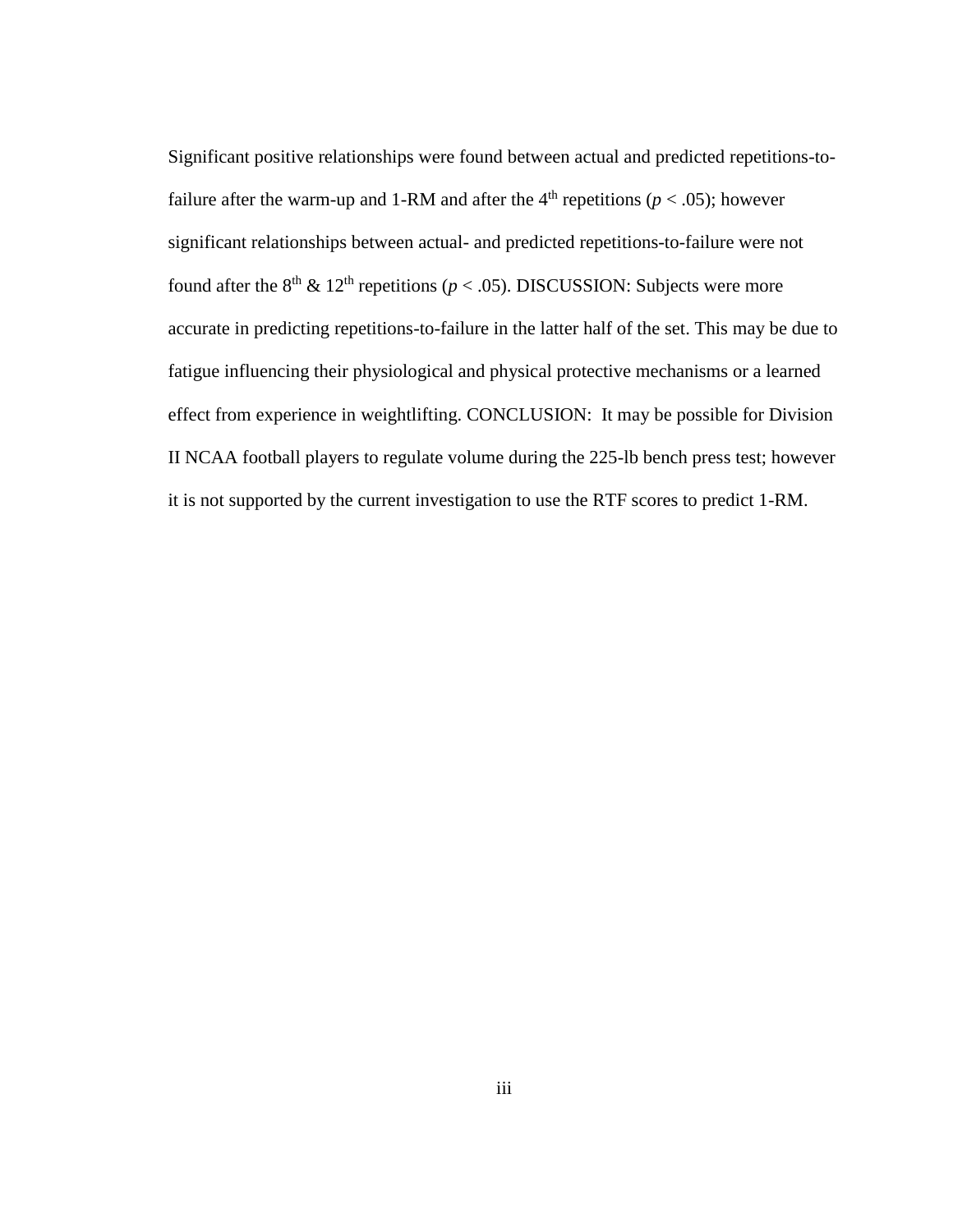## TABLE OF CONTENTS

| 18<br>Procedures |
|------------------|
|                  |
|                  |
|                  |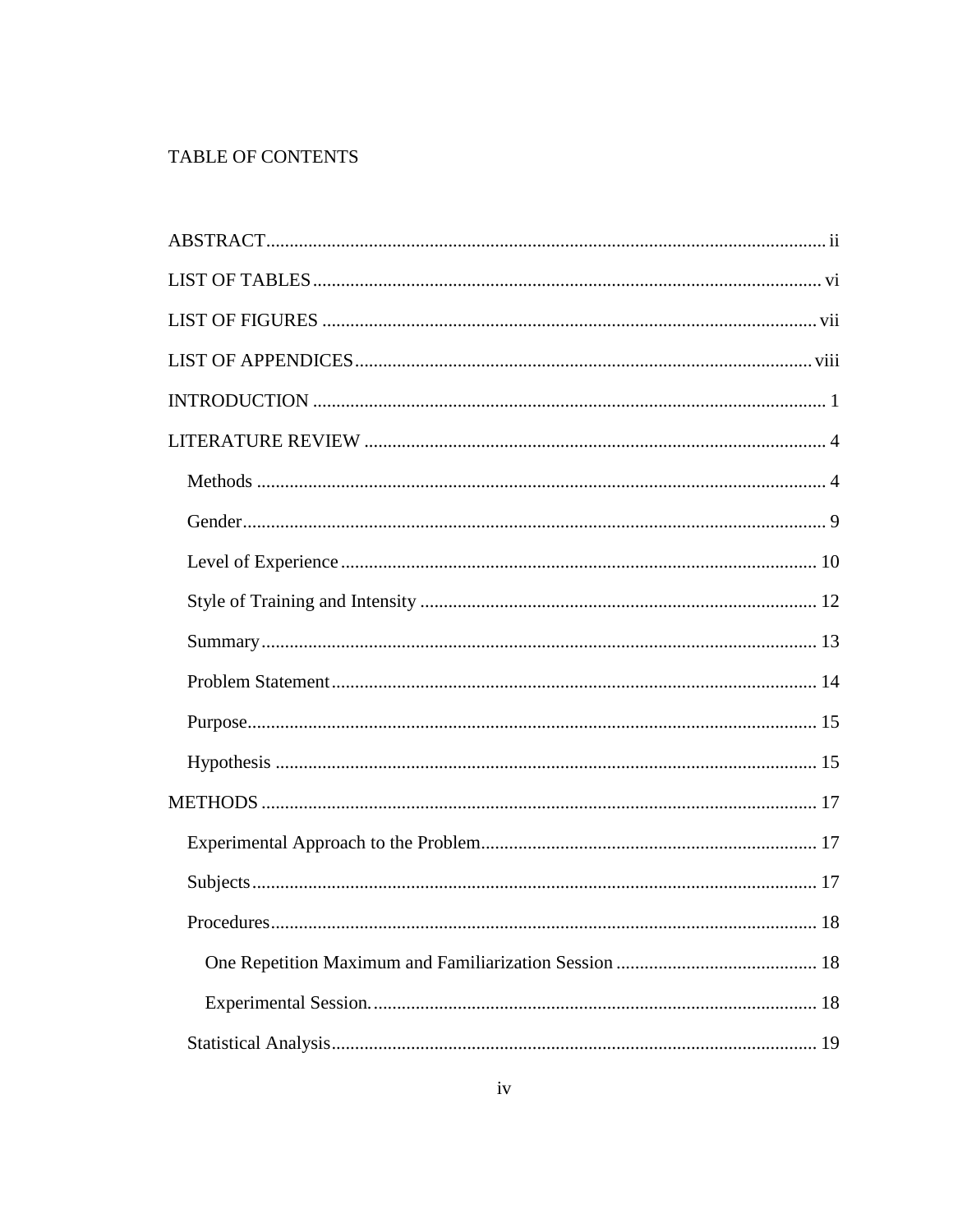| <b>Figure 1.</b> Correlation between predicted and actual repetitions-to-failure  22 |  |
|--------------------------------------------------------------------------------------|--|
|                                                                                      |  |
|                                                                                      |  |
|                                                                                      |  |
|                                                                                      |  |
|                                                                                      |  |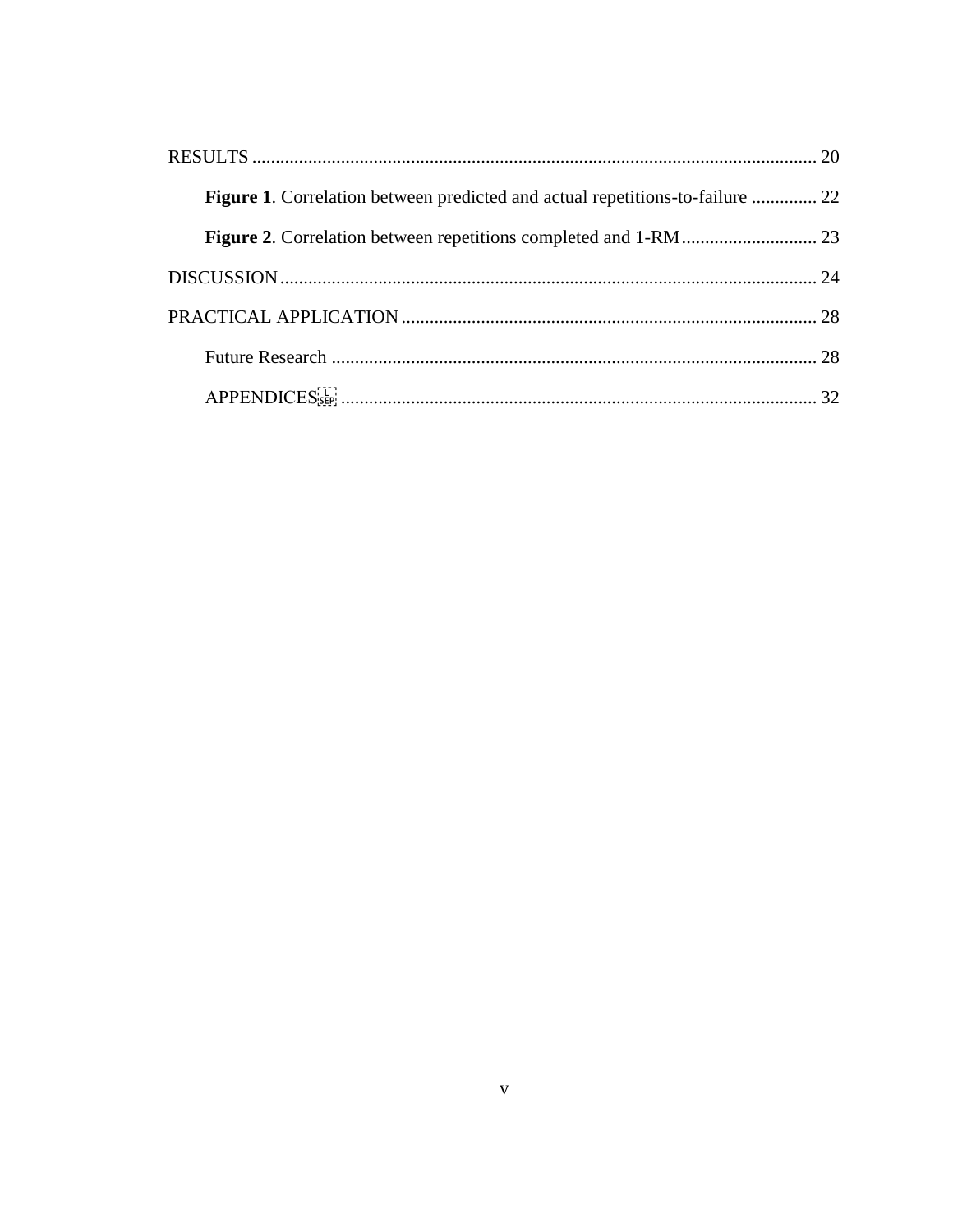## LIST OF TABLES

| <b>Table 3.</b> Descriptive Statistics of Predicted and Actual Repetitions-to-Failure 21 |  |
|------------------------------------------------------------------------------------------|--|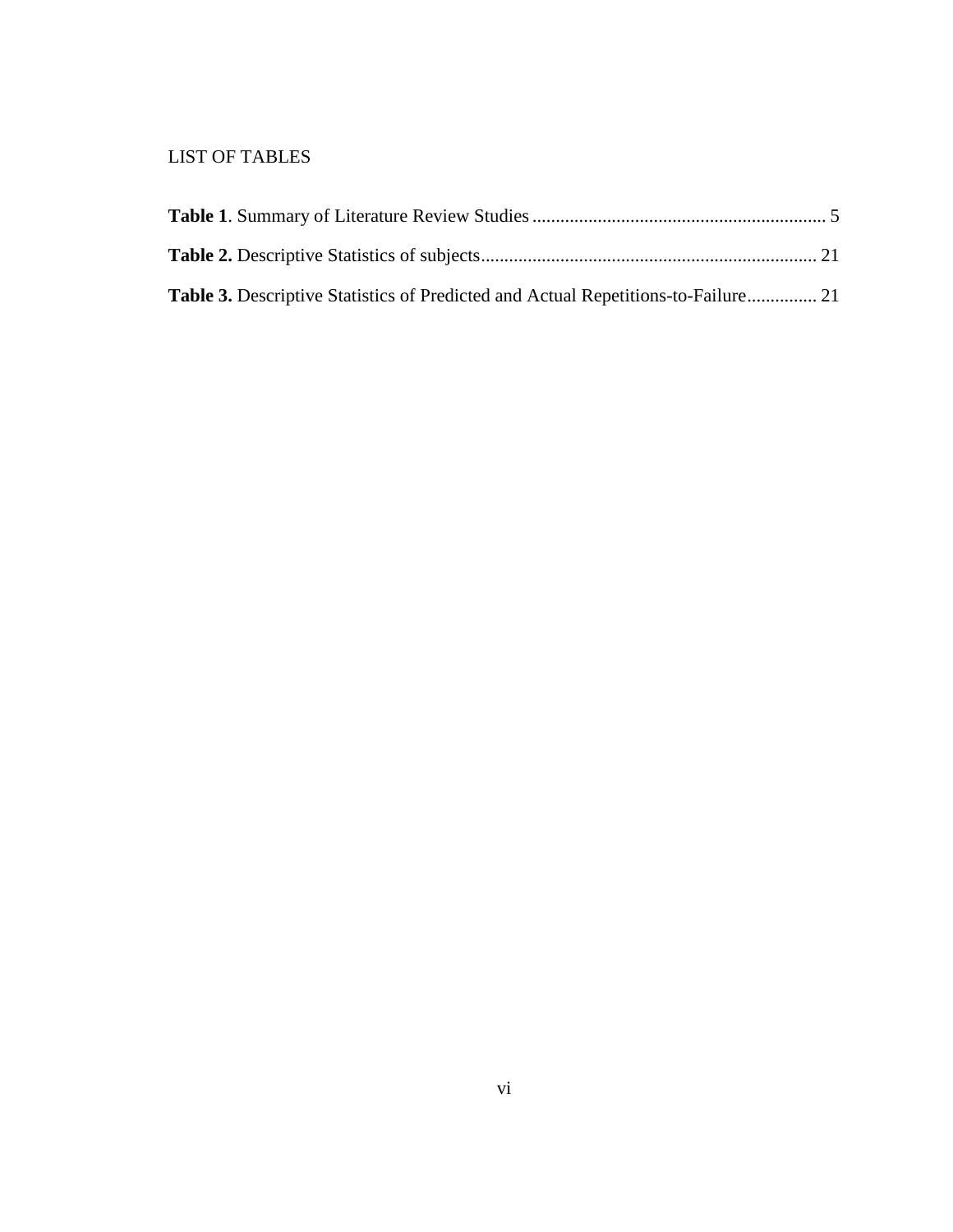## LIST OF FIGURES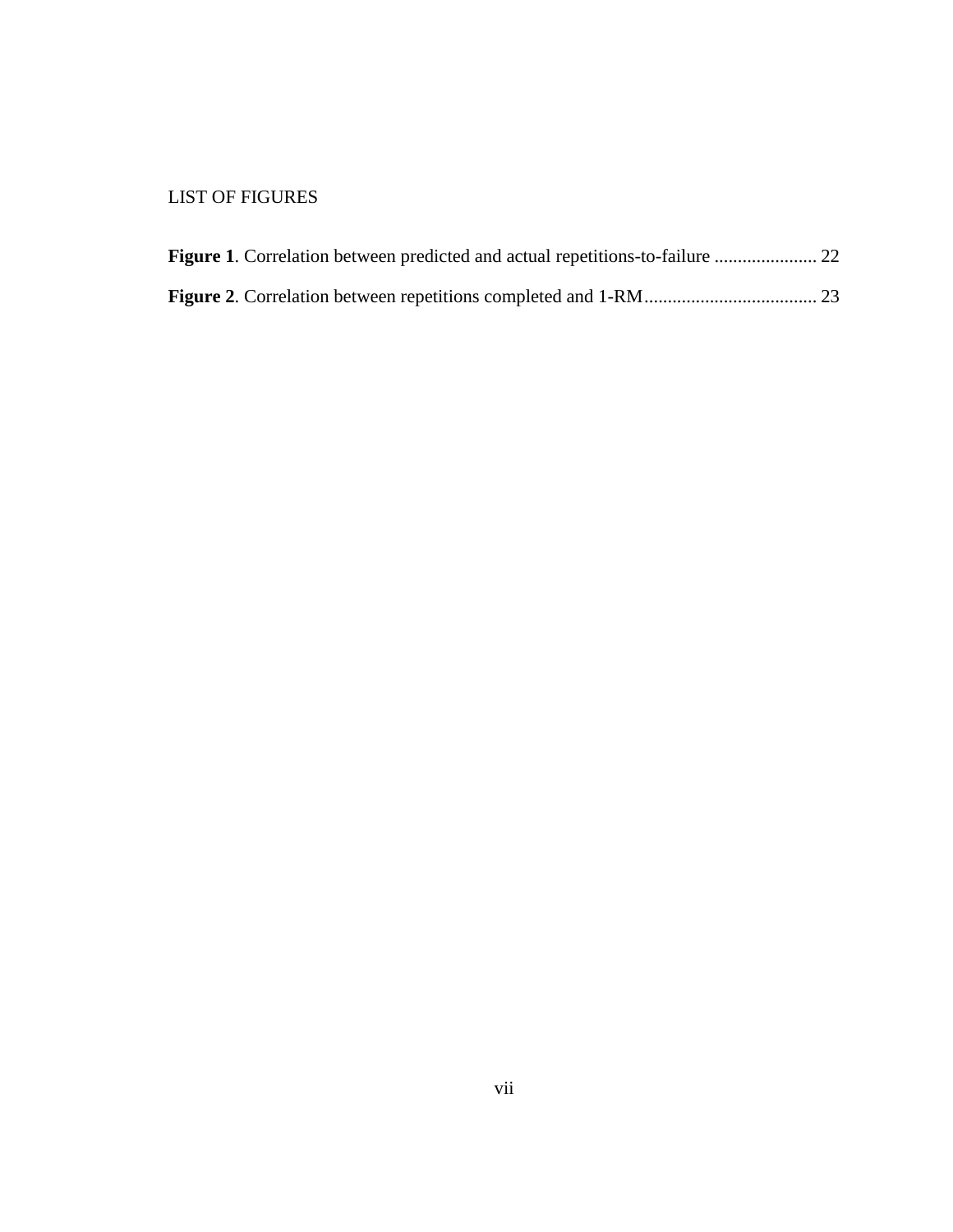## **LIST OF APPENDICES**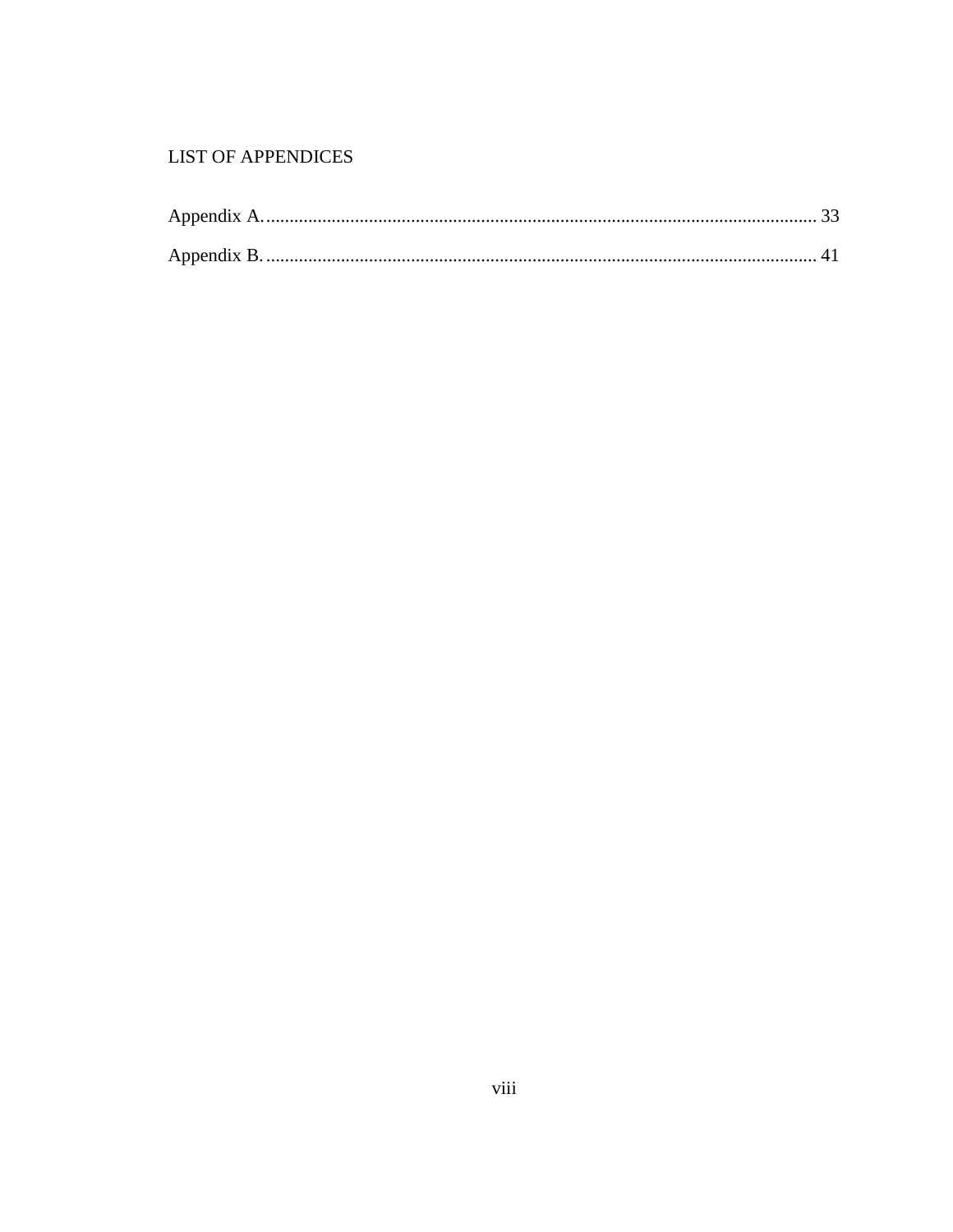## **INTRODUCTION**

Most NFL Strength and Conditioning Coaches implement some type of resistance training program for their NFL team and many coaches are in agreement that resistance training plays an important role in their athlete's careers (Ebben & Blackard, 2001). Resistance training has been shown to improve skill related fitness components such as; speed, agility, power, balance, and coordination (Kraemer, Ratamess & French, 2002). These skills set the base for motor performance seen in the sport of football (Kraemer et al., 2002). One of the most important resistance training exercises used by NFL strength and conditioning coaches is the bench press (Ebben & Blackard, 2001). Over half of the NFL strength and conditioning coaches surveyed in a study done by Ebben and Blackard (2001) ranked bench press as one of the five most important resistance exercises for competition in the NFL.

The NFL 225-lbs bench press test is included in the battery of tests during the NFL combine every year (McGee & Burket, 2003). This is a test of muscular endurance where each participant performs one set of bench press to volitional failure using an absolute load of 225-lbs. This is the only test used to measure upper-body muscular strength in the entire combine (McGee & Burket, 2003). The NFL 225-lbs bench press test has also been used to predict 1RM values in college football players as a way to limit the risk of injury while testing muscular performance (Mayhew, Ware, Bemben, Ward, Farris, Juraszek, & Slovak, 1999).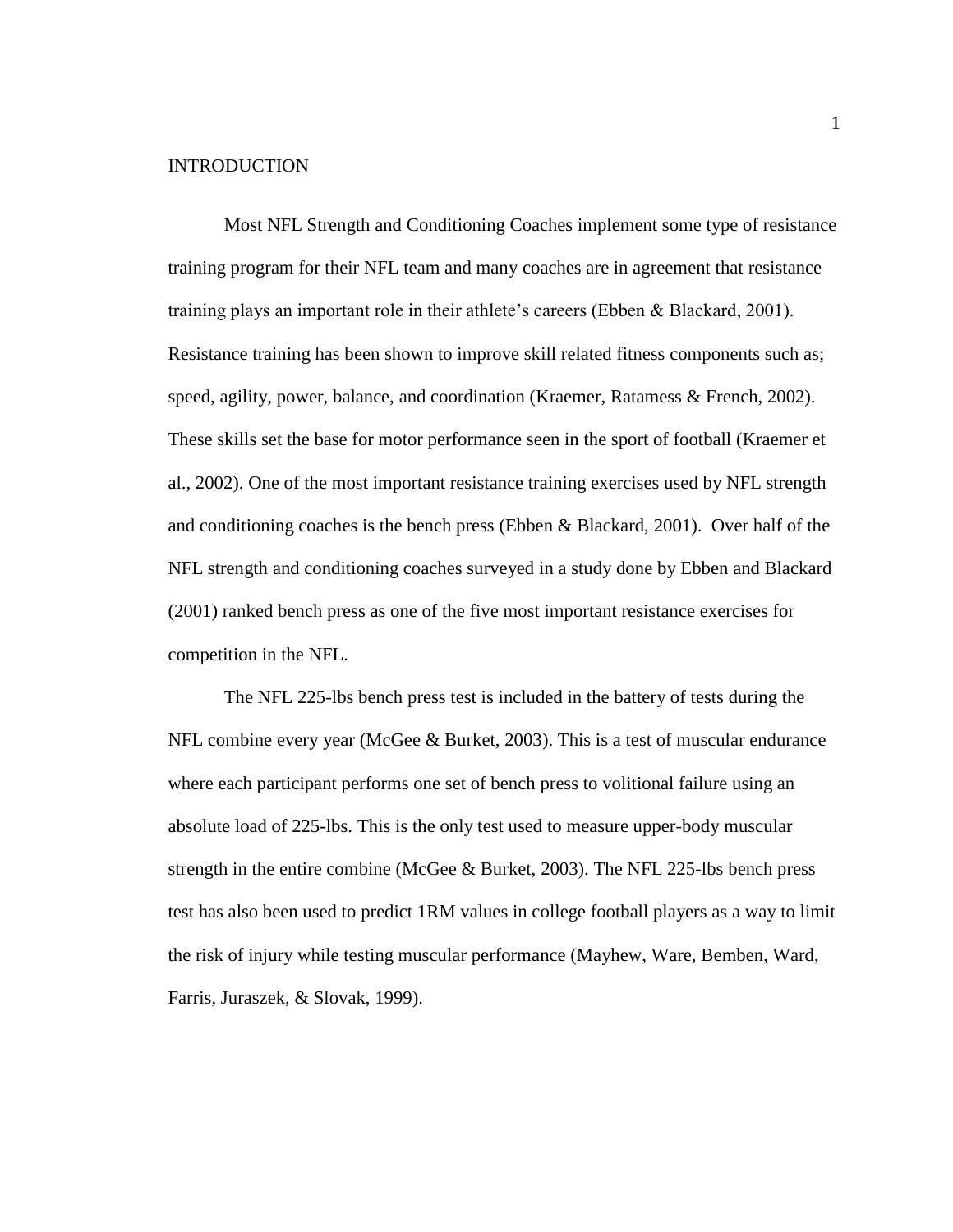A rating of perceived exertion (RPE) scale is a numerical representation of an individual's perceptual response to training and is a viable method of measuring exertion during training (Borg 1982). The first RPE scale developed was a 15-point scale created and implemented by Gunnar Borg and used to assess aerobic exercise performance (Borg 1982). The scale ranged from 6-20 where a rating of 6 registered as no effort, and a rating of 20 was failure. Not soon after, a 10-point category (C) ratio (R) (BORG CR10 Scale) scale was created. This scale ranged from 0-10 where a rating of 0 registered as no effort and a rating of 10 was nearly maximal effort (Borg 1982). Following the creation of the Borg CR10 scale, the visually aided OMNI-resistance exercise scale (OMNI-RES) was created (Borg 1982). The OMNI scale uses mode specific pictures, numerical ratings as well as verbal descriptions for the increasing intensity gradient (Gearhart et al., 2009).

More recently, versions of previously used RPE scales have been developed and are being used specifically for measuring repetitions-in-reserve (RIR), or repetitions-tofailure (RTF) in resistance exercise. These two terms (RIR, RTF) use different terminology but are measuring the same variable: how many repetitions an individual can complete before volitional failure (Hackett, Johnson, Halaki & Chow, 2012; Hackett, Cobley, Davies, Michael & Halaki, 2016; Zourdos et al., 2016). It is argued that using this type of RPE scale may improve the ways relative strain is expressed during resistance exercise (Hackett et al., 2012, Zourdos et al., 2016). It has also been argued that using an RTF scale of perceived exertion may allow for a more accurate prescription of intensity when loads are close to maximal. Compounding external factors such as: phase of season, amount/quality of sleep, eating and drinking habits, personal issues, and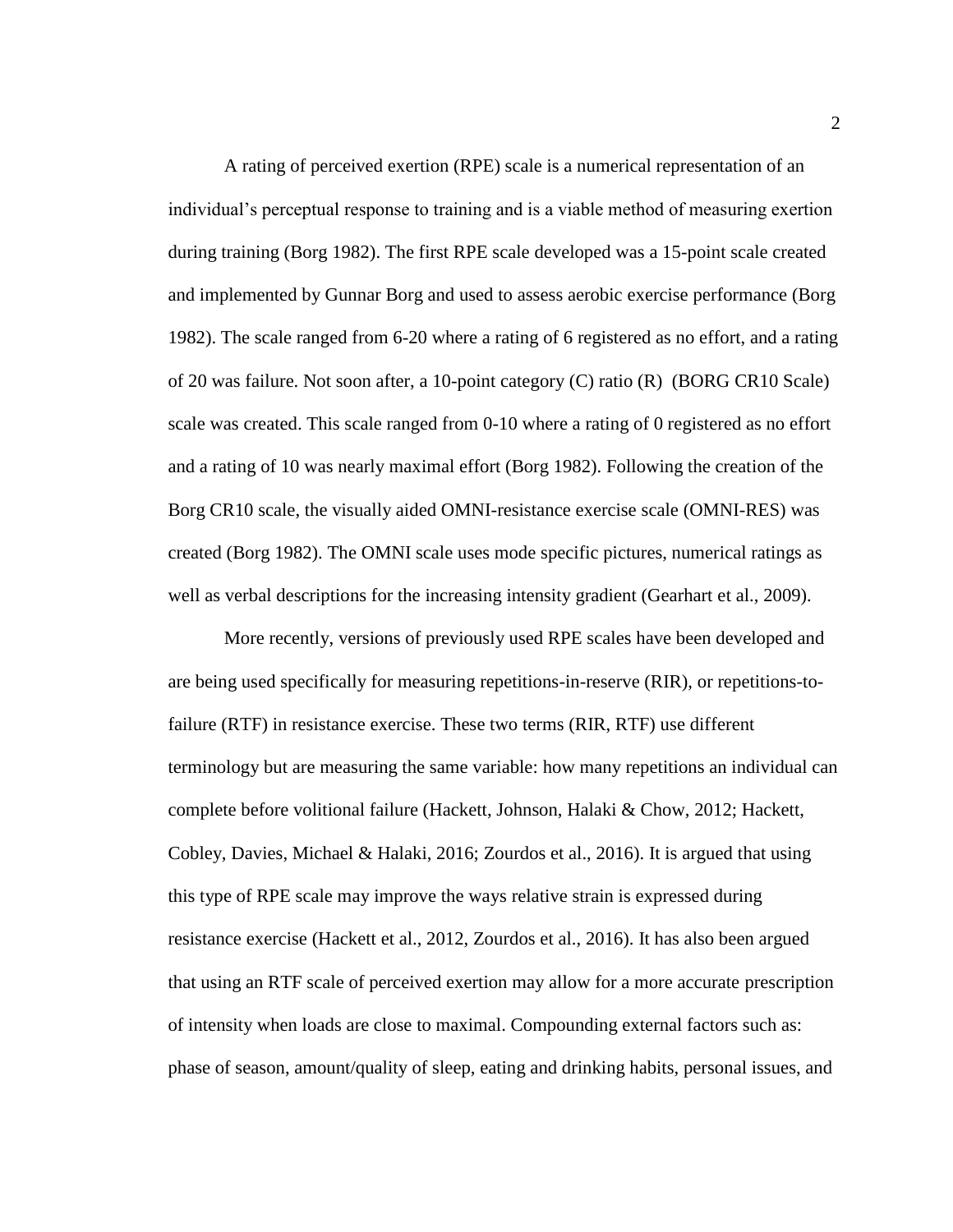so on may affect training performance on a day-today basis. Implementing an RTF/RIR based resistance program may aid in avoiding the effects of overtraining exacerbated by the previously mentioned factors (Helms et al., 2016).

Taking these factors into consideration a deeper look at perceived effort in the form of repetitions-to-failure is needed.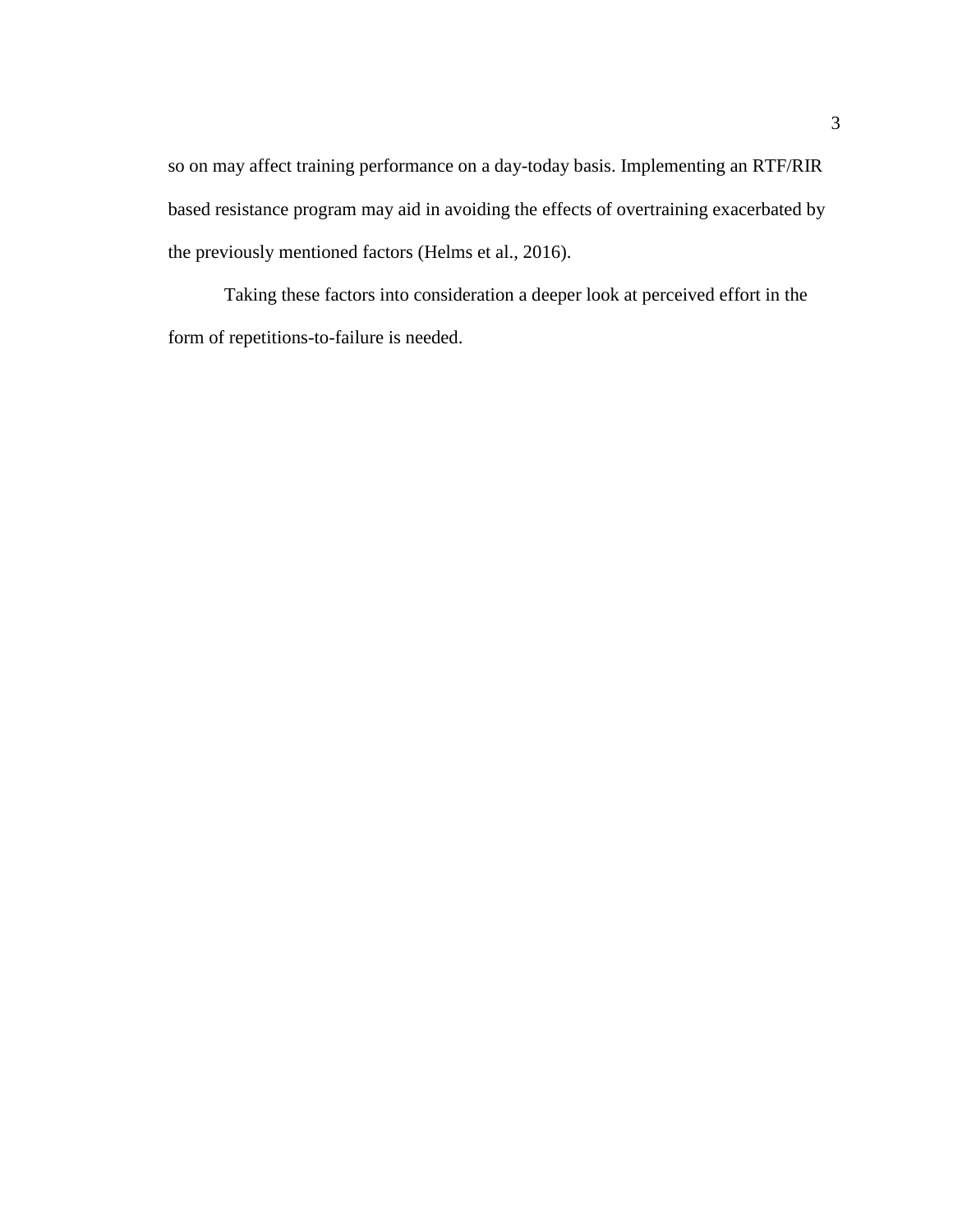## LITERATURE REVIEW

## Methods

Google scholar and Humboldt State University's online library were used to search key databases for the research used in this review of literature. Search terms: "rate of perceived exertion and resistance exercise", "repetitions-to-failure and resistance exercise", "repetitions-in-reserve and resistance exercise" were used to find relevant research for this review. Out of the thirty-five articles found, eight relevant studies were chosen and summarized for the purposes of this review of literature.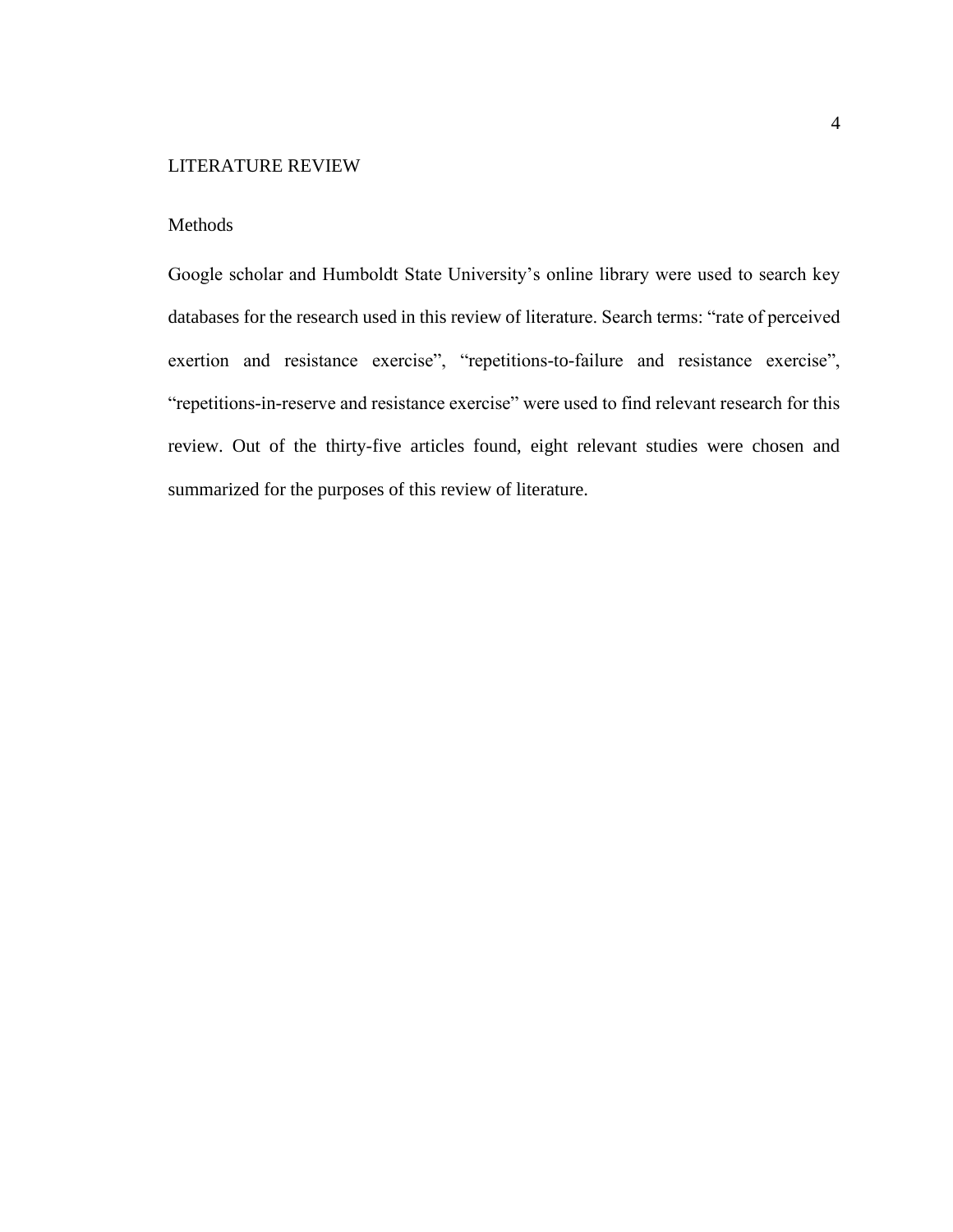|                |               |                     | Scale       |                     |                 |
|----------------|---------------|---------------------|-------------|---------------------|-----------------|
| Study          | Mode          | Subjects            | Used        | Methods             | Results         |
| Ebben          | Survey        | 26 out of 30        |             | Survey asking       | Ranked 5        |
| and            |               | <b>NFL Strength</b> |             | background          | most            |
| <b>Blackar</b> |               | and                 |             | infomation,         | important       |
| d,             |               | Conditioning        |             | physical testing    | exercises:      |
| (2001)         |               | Coaches             |             | used (strength,     | squat, bench    |
|                |               |                     |             | speed, agility,     | press, power    |
|                |               |                     |             | flexibility).       | cleans          |
| Roberts        | <b>Biceps</b> | $(n=40)$ 20         | OMNI-       | 1RM, 65% for        | Females and     |
| on et          | curl,         | male, 20            | <b>RES</b>  | knee extension &    | $males =$       |
| al.,           | Knee          | female,             |             | biceps curl during  | positive        |
| (2003)         | extension     | clinically          |             | experimental trials | linear          |
|                |               | normal              |             | (3 set of 4-8 & 3   | regression      |
|                |               | subjects            |             | sets of $8-12$ )    | between         |
|                |               |                     |             |                     | RPE of          |
|                |               |                     |             |                     | active          |
|                |               |                     |             |                     | muscle and      |
|                |               |                     |             |                     | RPE in the      |
|                |               |                     |             |                     | overall body.   |
|                |               |                     |             |                     | Results are     |
|                |               |                     |             |                     | in general      |
|                |               |                     |             |                     | agreement       |
|                |               |                     |             |                     | with            |
|                |               |                     |             |                     | previous        |
|                |               |                     |             |                     | research        |
|                |               |                     |             |                     | using           |
|                |               |                     |             |                     | <b>OMNI-RES</b> |
|                |               |                     |             |                     | scale.          |
| Egan et        | Squat         | 14 college aged     | <b>Borg</b> | 1 RM, Traditional   | N <sub>o</sub>  |
| al.            |               | women (22yrs        | $CR-10$     | $= 6x6 80\%,$ Super | significant     |
| (2006)         |               | $SD = 3$            | scale,      | $S$ low = 6x6 55%,  | difference      |
|                |               |                     | Session     | Explosive = $6x6$   | was seen        |
|                |               |                     | <b>RPE</b>  | 30%                 | between         |
|                |               |                     |             |                     | average RPE     |
|                |               |                     |             |                     | and session     |
|                |               |                     |             |                     | RPE. Power      |
|                |               |                     |             |                     |                 |
|                |               |                     |             |                     | significantly   |
|                |               |                     |             |                     | lower           |
|                |               |                     |             |                     | average and     |

**Table 1**. Summary of Literature Review Studies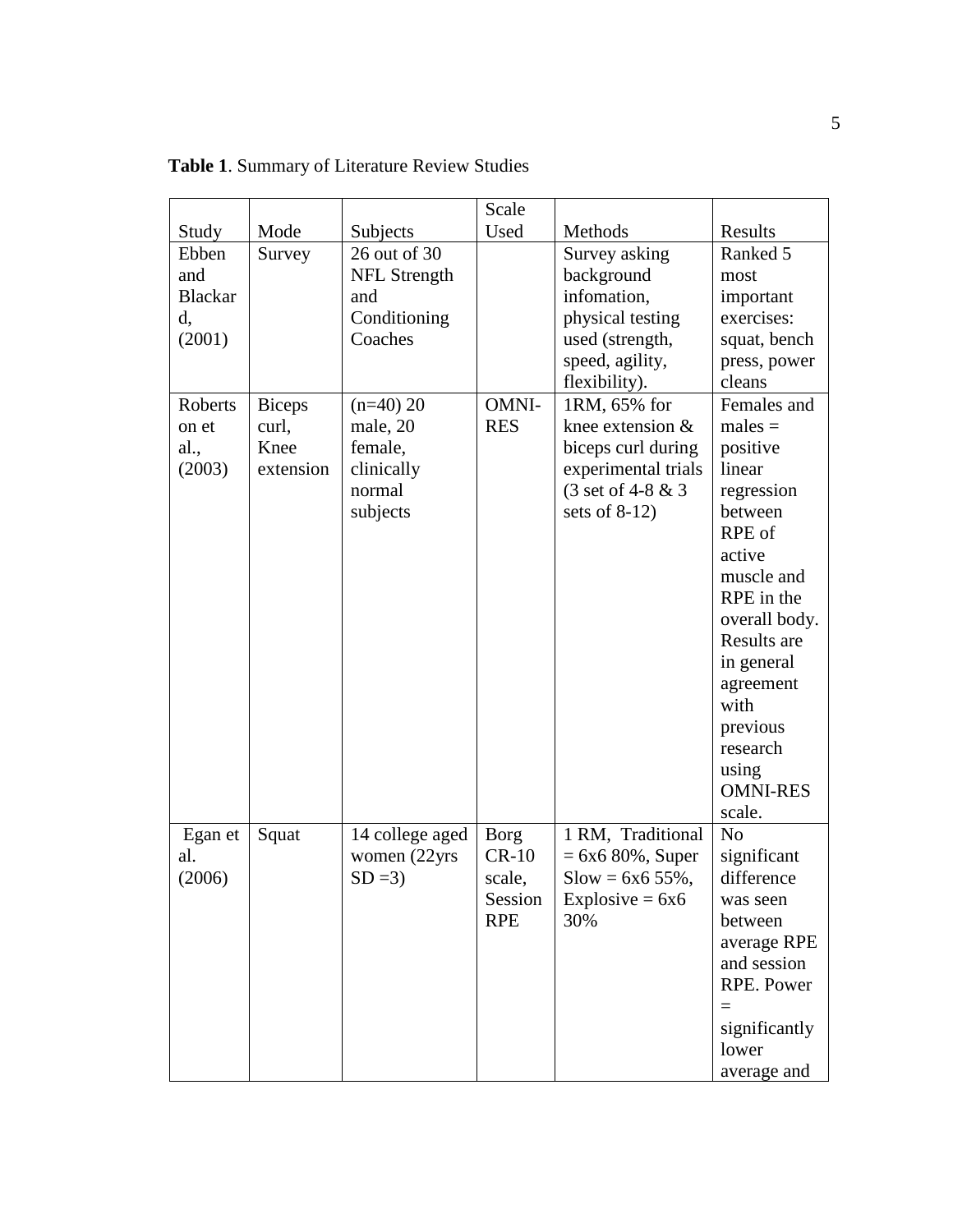|                  |                 |                 | Scale       |                                  |                               |
|------------------|-----------------|-----------------|-------------|----------------------------------|-------------------------------|
| Study            | Mode            | Subjects        | Used        | Methods                          | Results                       |
|                  |                 |                 |             |                                  | session RPE                   |
|                  |                 |                 |             |                                  | compared to                   |
|                  |                 |                 |             |                                  | both super                    |
|                  |                 |                 |             |                                  | slow training                 |
|                  |                 |                 |             |                                  | and<br>traditional            |
|                  |                 |                 |             |                                  | training                      |
| Gearhar          | Leg             | 22 Men, 27      | OMNI-       | 1RM, RPE                         | The results                   |
| t et al.         | Press, Lat      | Women aged      | <b>RES</b>  | Collection. 12                   | agree with                    |
| (2009)           | Pull,           | 60-69 years old |             | week training                    | the effort                    |
|                  | Chest           |                 |             | protocol (3                      | continua                      |
|                  | Press,<br>Leg   |                 |             | times/week) 75%<br>1RM 8-12 reps | model. The<br>12-week         |
|                  | extension,      |                 |             |                                  | model                         |
|                  | Leg curl,       |                 |             |                                  | results in                    |
|                  | Arm             |                 |             |                                  | increased                     |
|                  | extension,      |                 |             |                                  | muscular                      |
|                  | Arm curl        |                 |             |                                  | strength and                  |
|                  |                 |                 |             |                                  | an increase                   |
|                  |                 |                 |             |                                  | in absolute                   |
|                  |                 |                 |             |                                  | load lifted at                |
|                  |                 |                 |             |                                  | 3 criterion                   |
|                  |                 |                 |             |                                  | <b>OMNI-RES</b><br>RPE (4, 6, |
|                  |                 |                 |             |                                  | 8).                           |
| Tigger           | Bench           | 30 apparently   | <b>Borg</b> | 1RM                              | Greater                       |
| man et           | press,          | healthy men     | Perceiv     |                                  | RPE=greater                   |
| al.              | Leg press       | $(age=18-34)$   | ed          |                                  | load                          |
| (2010)           |                 | years)<br>3     | Exertio     |                                  |                               |
|                  |                 | groups (10)     | n scale     |                                  |                               |
|                  |                 | active, 10      | $(6-20)$    |                                  |                               |
|                  |                 | sedentary, 10   |             |                                  |                               |
|                  |                 | experimental)   |             |                                  |                               |
| Hackett          | bench           | 17 male         |             | 5x10 @ 70%,                      | 1. Estimated                  |
| et al.<br>(2012) | press,<br>squat | bodybuilders    |             | asked RPE/RIR<br>after 10th rep- | & actual<br><b>RTF</b>        |
|                  |                 |                 |             | continued until                  | decreased                     |
|                  |                 |                 |             | failure                          | across sets                   |
|                  |                 |                 |             |                                  | for bench $\&$                |
|                  |                 |                 |             |                                  | squat. 2.                     |
|                  |                 |                 |             |                                  | <b>Actual RTF</b>             |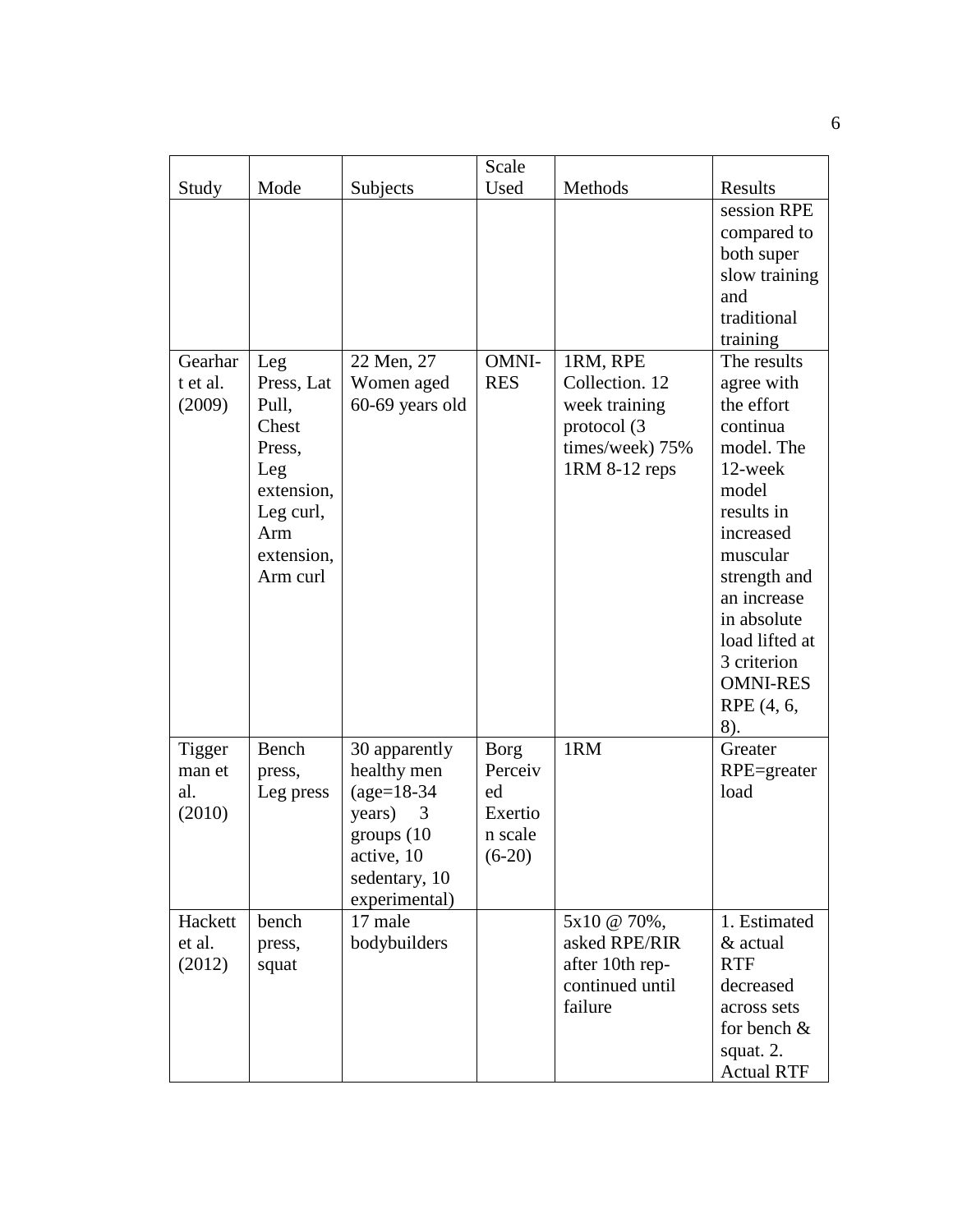|                             |                              |                                                                                                                    | Scale                                                   |                                                                                                                                                                       |                                                                                                                                                                                                                                                                                       |
|-----------------------------|------------------------------|--------------------------------------------------------------------------------------------------------------------|---------------------------------------------------------|-----------------------------------------------------------------------------------------------------------------------------------------------------------------------|---------------------------------------------------------------------------------------------------------------------------------------------------------------------------------------------------------------------------------------------------------------------------------------|
| Study                       | Mode                         | Subjects                                                                                                           | Used                                                    | Methods                                                                                                                                                               | Results                                                                                                                                                                                                                                                                               |
|                             |                              |                                                                                                                    |                                                         |                                                                                                                                                                       | $=$ greater<br>than<br>estimates for<br>bench $&$<br>squat                                                                                                                                                                                                                            |
| Hakett<br>et al.<br>(2016)  | Chest<br>Press,<br>Leg Press | 53 men, 28<br>women $(n=81)$                                                                                       | Estimat<br>ed<br>Repetiti<br>ons to<br>Failure<br>(ERF) | 1RM, multiple<br>sets of 10, or<br>failure (70&80%)<br>5 sets per exercise                                                                                            | Accuracy for<br><b>ERF</b> differed<br>over ARF<br>range, with<br>greater<br>accuracy<br>with lower<br>ARF's. Chest<br>press=greate<br>r accuracy.<br>$Men =$<br>greater<br>accuracy                                                                                                  |
| Servais<br>et al.<br>(2015) | Bench<br>Press               | Resistance<br>trained males<br>and females (at<br>least two years<br>of previous<br>weight training<br>experience) | Modifie<br>$d$ 0-10                                     | 1RM, Muscular<br>endurance<br>protocol<br>(4xfailure $@$ 65%<br>$w/30$ sec rest.<br>RPE (modified 0-<br>10 scale),<br>predicted how<br>many repetitions<br>before set | no<br>significant<br>correlation<br>between<br>RTF for<br>females;<br>negative<br>correlation<br>for men.<br>Negative<br>correlation<br>for both men<br>and women<br>between<br>actual reps<br>to failure<br>and RPE. No<br>differences<br>between<br>predicted<br>and actual<br>RTF. |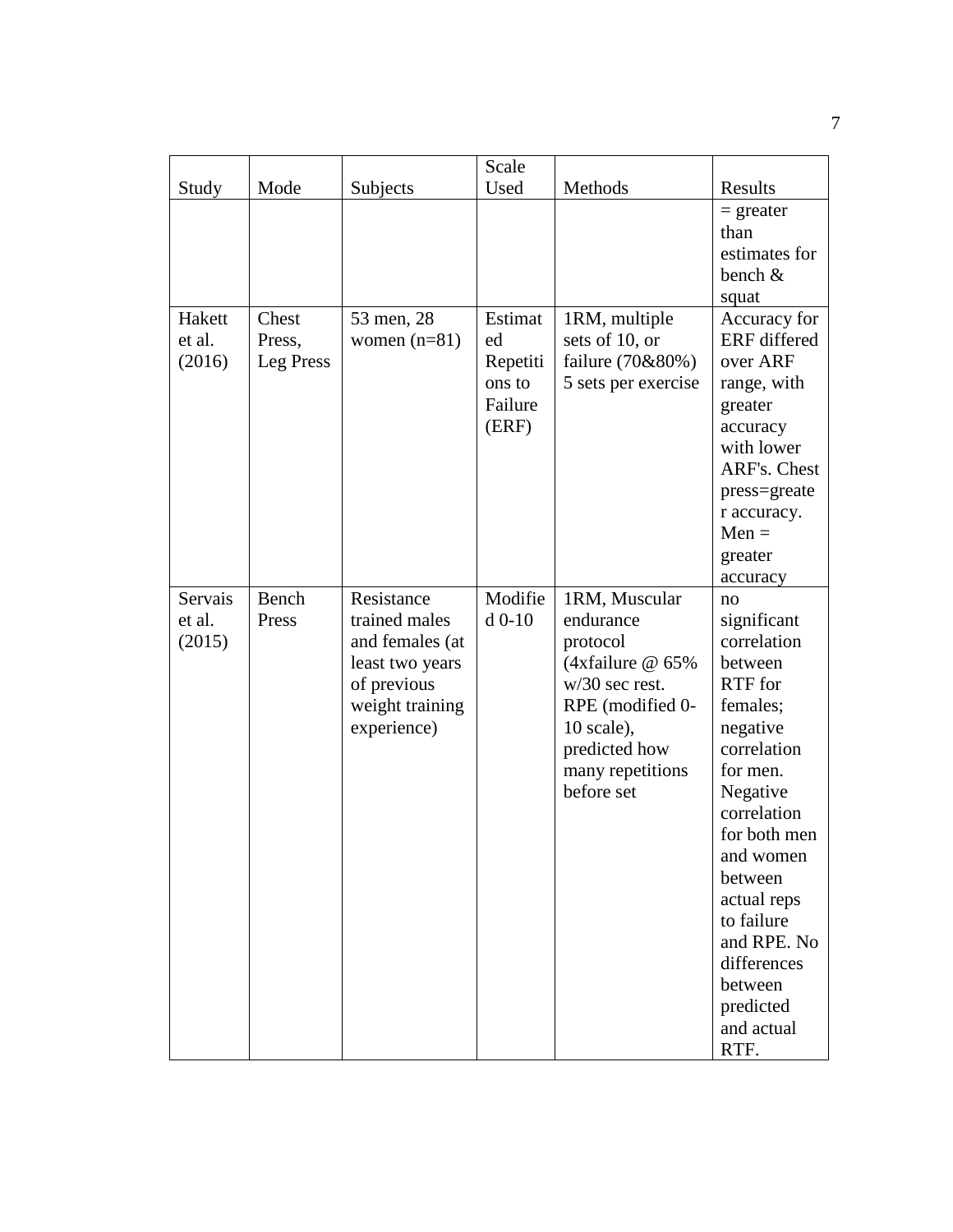|                |       |                 | Scale     |                |                 |
|----------------|-------|-----------------|-----------|----------------|-----------------|
| Study          | Mode  | Subjects        | Used      | Methods        | Results         |
|                | Squat | $23$ males, $6$ | Repetiti  | 1RM (USAPL), 1 | Strong          |
| <b>Zourdos</b> |       | females         | ons in    | Rep at         | inverse         |
| et al.         |       | (college age)   | Reserve   | 60%, 75%, 90%, | relationship    |
| (2016)         |       | Split into 2    | $(RIR1$ - | set of 8 70%   | between         |
|                |       | groups:         | 10)       |                | average         |
|                |       | Experienced     |           |                | velocity at     |
|                |       | Squatters (ES n |           |                | all intensities |
|                |       | $= 15 \&$       |           |                | and RPE in      |
|                |       | <b>Novice</b>   |           |                | both ES and     |
|                |       | Squatters (NS   |           |                | <b>NS</b>       |
|                |       | $n = 14$        |           |                |                 |

Notes: RPE: **Rate of Perceived Exertion,** 1RM: **1 Repetition Maximum,** CR-10: **Category-Ratio 10 Point Scale,** RIR: **Repetitions in Reserve,** USAPL: **USA Powerlifting,** RTF: **Repetitions-to-failure,** ERF: **Estimated Repetitions-to-failure**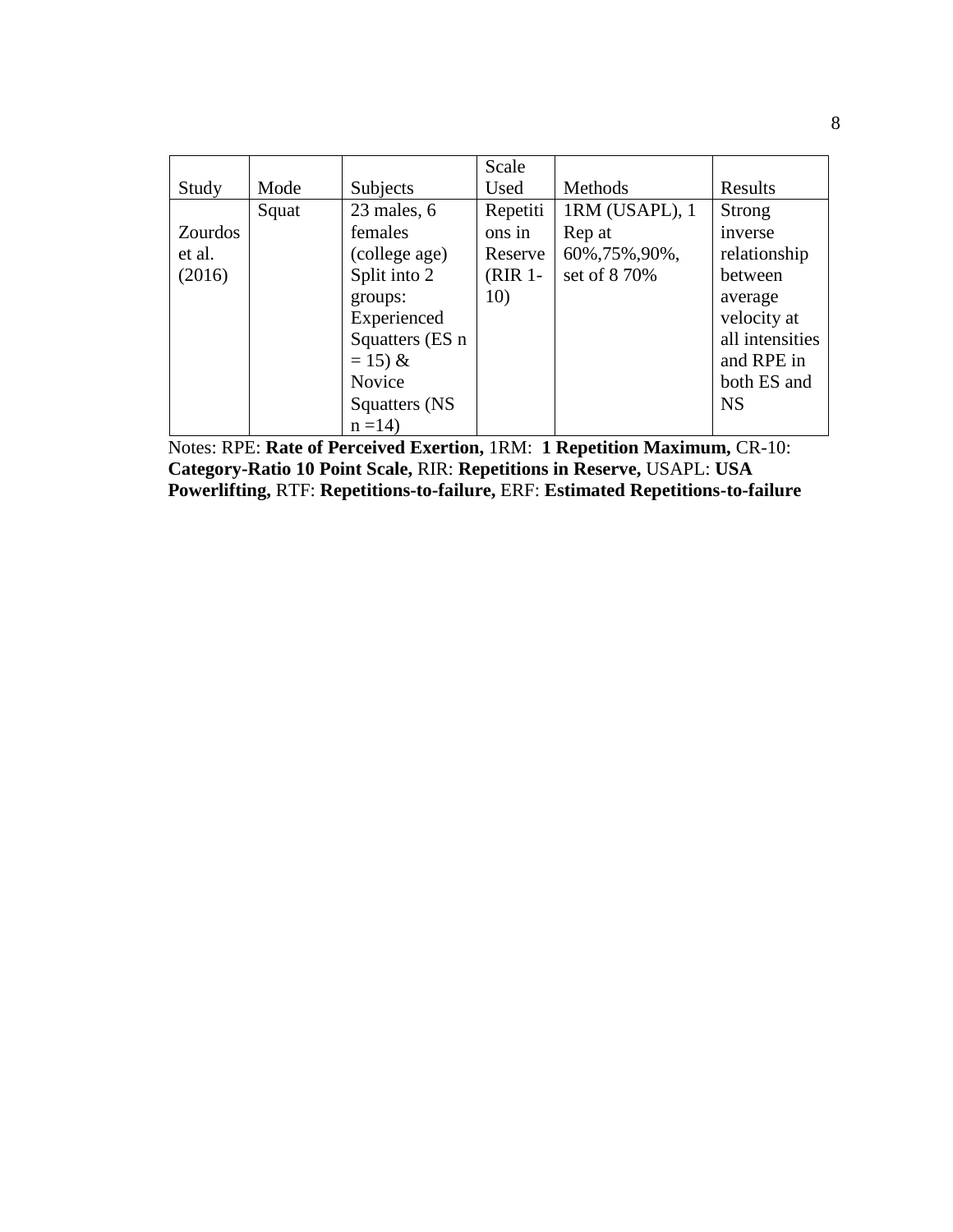## Gender

In a study done by Robertson et al. (2003) 65% 1RM was used in the biceps curl and knee extension exercises while RPE scores were taken for active muscle and overall body in the middle of each set (1 set of 4 repetitions, 1 set of 8 repetitions and 1 set of 12 repetitions), and on the final repetition of each set for both exercises for men and women. Results showed that RPE values in the middle of set and on the final repetition were greater for both men and women during the knee extension exercise compared to the biceps curl exercise. Findings were similar in men and women for the RPE values of the active muscle and overall body (Robertson et al., 2003).

The results of the previously mentioned study are in relative agreement with a study done by Servais et al. (2015) who found that there were no differences in predicted and actual repetitions-to-failure (RTF) in resistance trained men and women. In the investigation conducted by Servais et al. (2015), participants completed four sets to failure with 65% of their 1RM in the bench press exercise. Prior to beginning each set, subjects were asked to estimate RTF. Results showed no significant difference between predicted and actual RTF in trained men and women (Servais et al., 2015). Additionally, all subjects' accuracy in predicting repetitions-to-failure increased, as fatigue became a factor.

Hackett et al. (2016) also investigated the differences in RTF values between men and women using 70% 1RM and 80% 1RM in the chest press and leg press exercises. Subjects performed 5 sets of 10 repetitions for each exercise at both intensities. At the completion of the  $10<sup>th</sup>$  repetition of each set, subjects reported their estimated-repetitions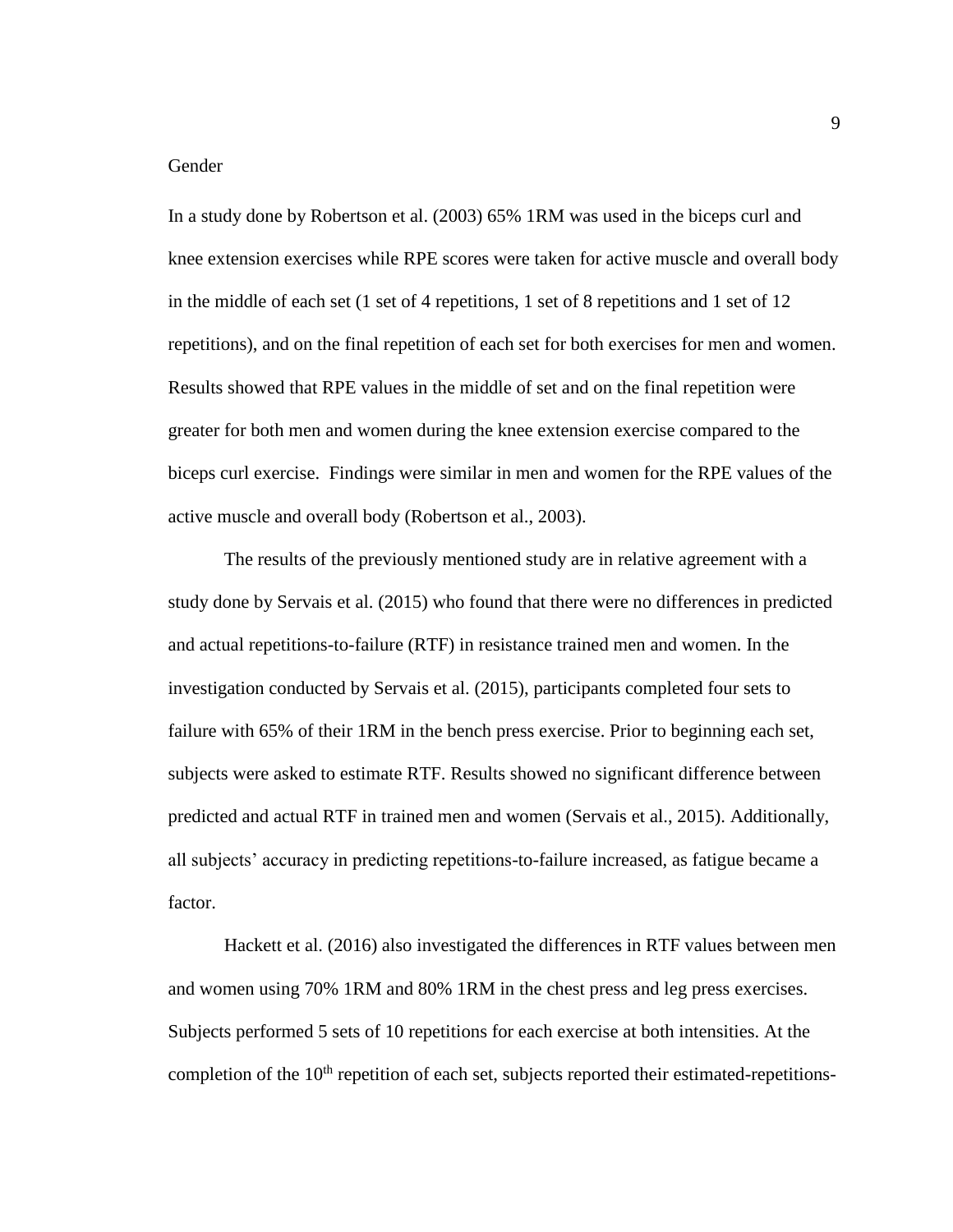to-failure (ERF), before proceeding to actual failure and recording their actualrepetitions-to-failure (ARF). Results showed that greater accuracy of ERF was found for the chest press compared to the leg press exercise, and that there were only differences in accuracy of ERF between genders in the leg press exercise where four or more repetitions were completed. It is hypothesized that these results were linked to a difference in sensory organ density between upper and lower extremities in men and women.

## Level of Experience

Resistance training experience levels and RPE have also been analyzed. Servais et al. (2010) used the bench press and leg press exercises in three different populations: sedentary, physically active, and resistance trained individuals. This investigation aimed to match loads (%1RM) to four ratings on the Borg 15-point scale and analyze the behavior of physical exertion at those corresponding intensities. It was found that Resistance-exercise-trained individuals, physically active individuals, and sedentary individuals all interpret RPE similarly: as intensity (%1RM) increases, RPE also increases. Additionally, as intensity (%1RM) increases, the variability of RPE scores decreased (TIggemn et al., 2010; Hackett et al., 2016).

Gearhart et al. (2009) used a population between the ages of 60-69 years old with experience levels ranging from sedentary to physically active. Participants were required to use the OMNI-RES RPE scale to quantify the intensity (%1RM) of their exercises during a twelve-week training program. Their 1RM values were measured in seven different machine assisted resistance exercises before beginning the program. 75% of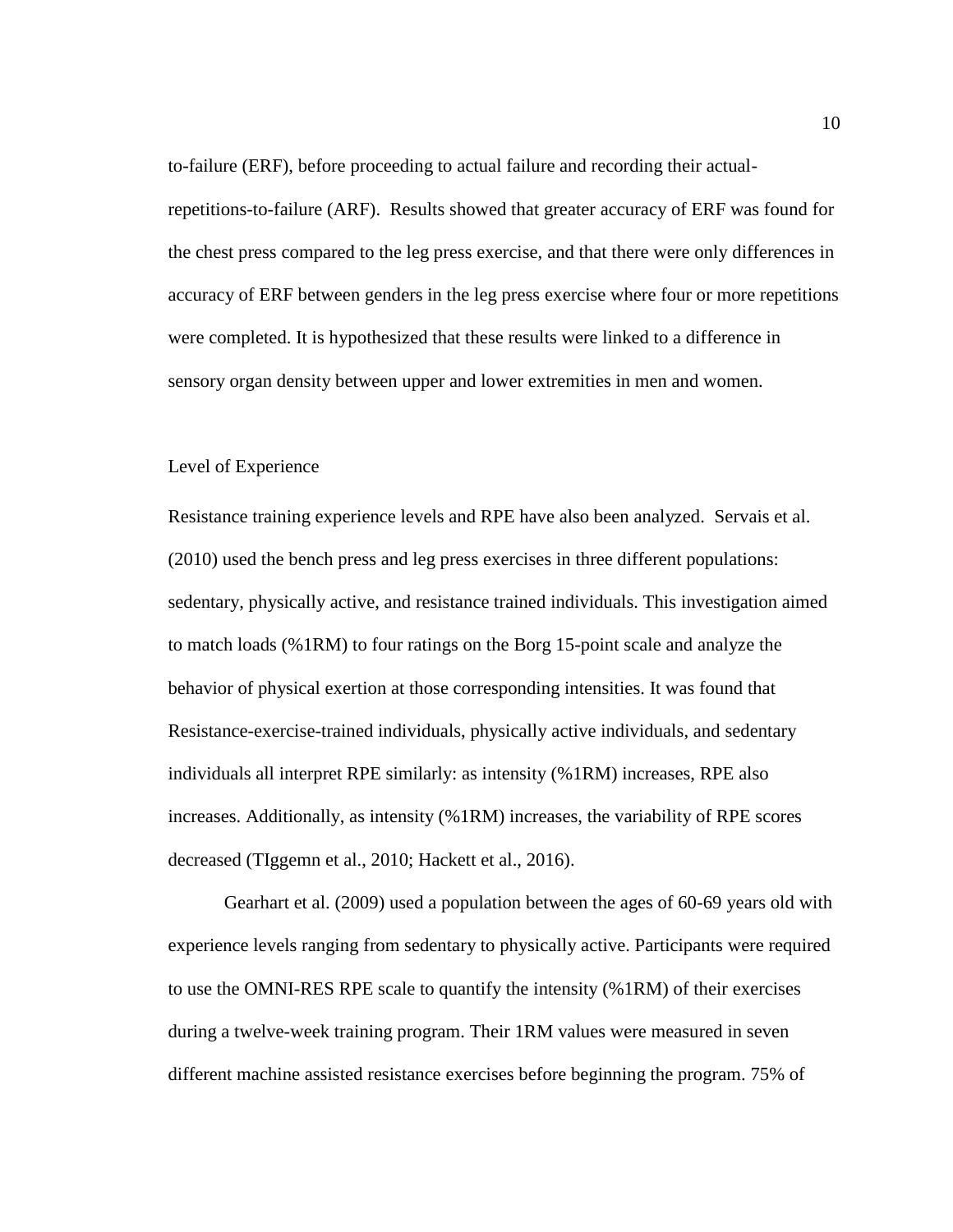their 1RM was used at the onset of the program for every exercise; however, participants could increase resistance to an 8 on the OMNI-RES RPE scale if strength gains were observed. Results showed that every individual's strength increased as evidence by increased 1RM as well as resistance associated with certain RPE values (i.e., 4, 6, and 8).

Hackett et al. (2012) conducted a study on bodybuilders (resistance trained 5-6x per week) where each subject was tested in the bench press and squat exercises using 70% of their 1RM. Subjects were required to do 5 sets of 10 repetitions in each exercise. After the completion of the  $10<sup>th</sup>$  repetition of each set, subjects were asked to give an RPE rating as well as their predicted repetitions-to-failure (RTF). Results showed that the predicted RTF scale was accurate for sets 3, 4, and 5; however less accurate during sets 1, and 2 for the bench press, and set 1 in the squat. This suggests that as trained individuals become more fatigued, their accuracy of predicting exercise end point may become more accurate (Hackett et al., 2012).

Zourdos et al. (2016) conducted a study analyzing the differences in Repetitionsin-Reserve scores between experienced and novice squatters. RPE ratings in the form of Repetitions-in-Reserve (RIR) scores (where an RPE of 10 is equal to and RIR of 0, and an RPE of 9 is equal to an RIR of 1 and so on) were gathered when comparing scores between experienced and novice squatters (Zourdos et al., 2016). Subjects completed 1 set of 1 repetition at 60%, 75%, and 90% of previously gathered 1RM followed by 1 set of 8 repetitions at 70% of 1RM. After each set, subjects were asked to report their RPE values in the form of RIR scores. Results showed that experienced squatters reported lower RIR scores (Higher RPE scores) at higher intensities and at 1RM than novice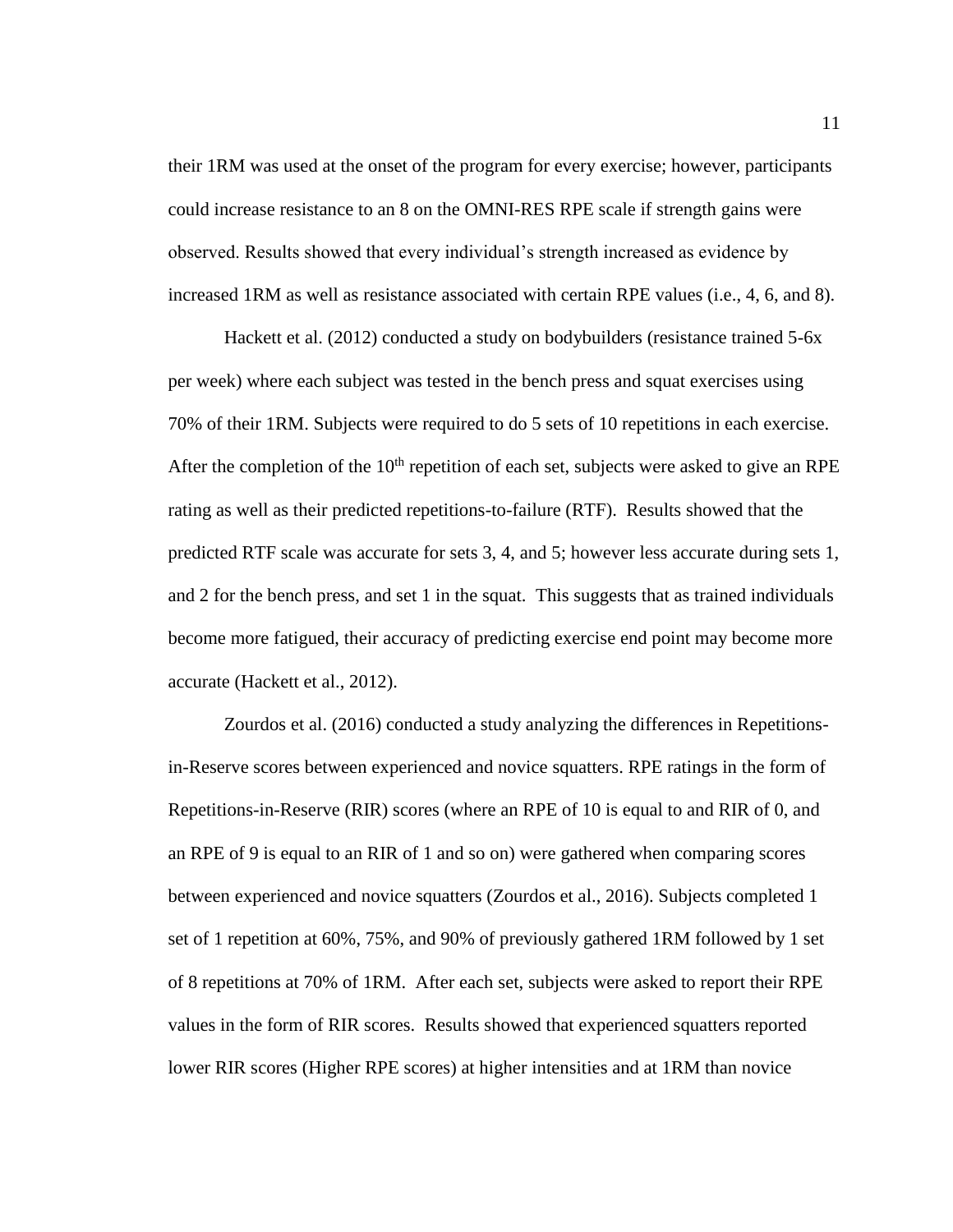squatters suggesting that novice squatters may not be able to achieve a true 1RM from their inability to recruit high-threshold motor units (Zourdos et al.,2016)

## Style of Training and Intensity

The way an individual trains may also affect the way they perceive exertion. Egan, Winchester, Foster and McGuigan (2006) compared RPE scores across three different "styles" of training for the squat exercise. These "styles" are defined as: Power Training  $(30\%1RM)$  – move the weight as fast as possible, Super-slow Training  $(55\%1RM)$  – move the weight much slower than normal, and Normal Training (80%1RM) – move the weight as you normally would during training. Results showed that power training with a light load produced a much lower Session and average RPE than that of "super slow" and "normal" training. These findings are consistent with current research that greater intensities elicit greater RPE responses (Tiggeman et al., 2010; Hackett et al., 2012; Hackett et al., 2016).

Each study that investigated RPE used a load relative to subjects' 1RM when designing the experimental. Robertson et al. (2003) used 65% 1RM when assessing RPE in the biceps and knee curl exercises. Egan et al. (2006) used 30%, 55% and 80% 1RM when analyzing RPE responses in different "styles" of resistance training. Gearhart et al. (2009) used 75% 1RM when testing the effectiveness of RPE in relation to strength gains in older adults. And Tiggeman et al. (2010) aimed to correspond RPE ratings to certain percentages of 1RM.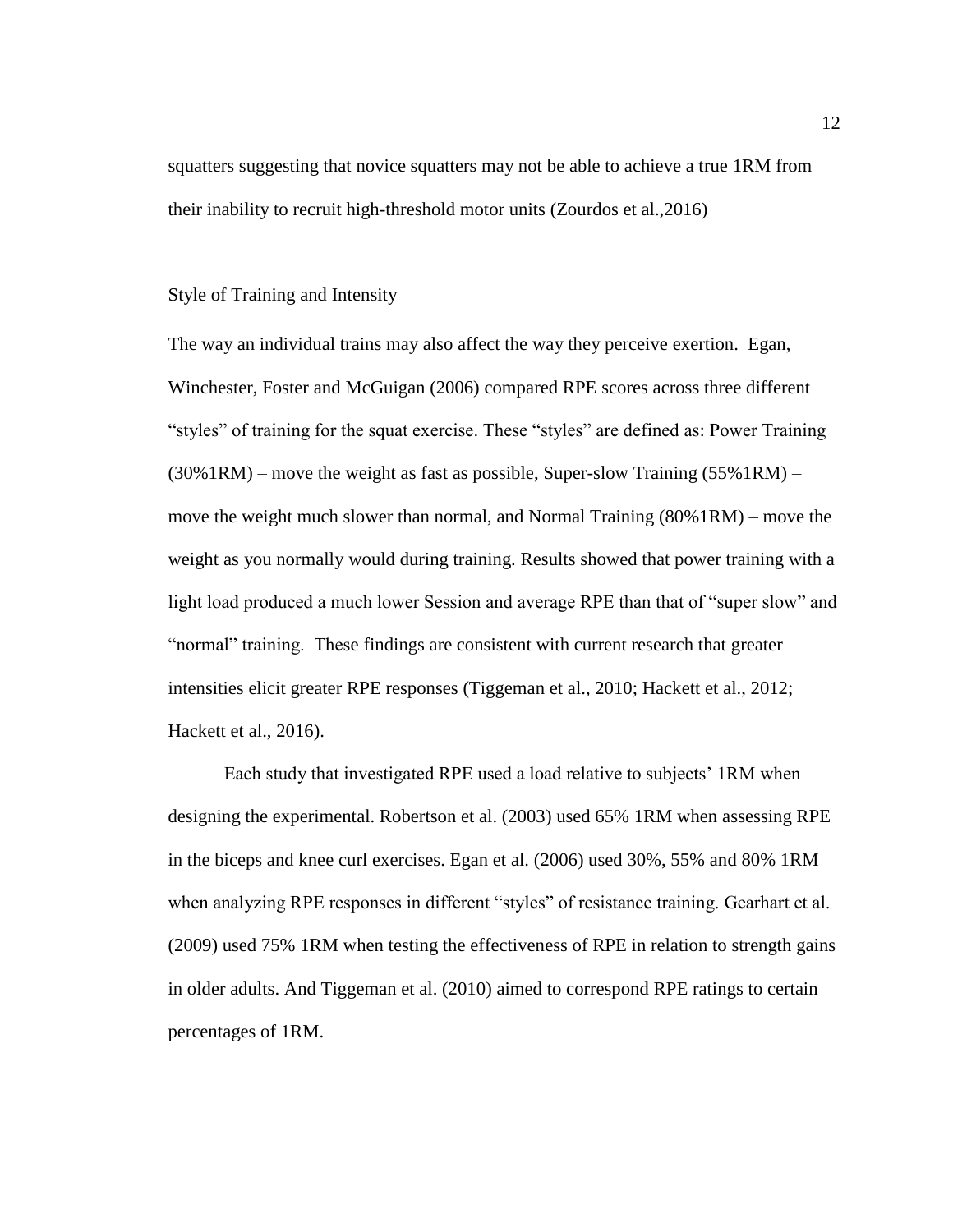Similar to research involving RPE, research investigating RTF and RIR use loads relative to subjects' 1RM when designing their protocol. When determining the validity of a RTF scale for predicting muscular failure (Hackett et al., 2012) used 70% of subjects' 1RM. When investigating if men and women could accurately predict RTF in the bench press exercise (Servais et al., 2015) used 65% of subjects' 1RM. Hackett et al. (2016) examined the differences in RTF values between men and women using 70% and 80% of subjects' RTF. Finally, Zourdos et al. (2016) used 60%, 70%, 75%, and 90% when comparing RPE ratings based on RIR.

#### Summary

It has been shown that men and women do not necessarily perceive exertion differently (Robertson et al., 2003; Servais et al., 2015., Hackett et al., 2016). However, type of exercise, amount of muscle involved, and %1RM may have an effect on perceived exertion. Using isotonic isolation exercises compared to compound multi-joint exercises elicit different RPE responses (Robertson et al., 2003).

Resistance-training experience has also been found to play a role in how subjects perceived resistance training effort. Experienced lifters reported significantly higher average RPE (Lower RTF/RIR) scores than novice lifters when measuring 1RM values (Zourdos et al., 2016). However, while experienced lifters experience higher RPE's at loads close to 1RM, novice lifters and experienced lifters experience average RPE similarly (Tiggeman et al., 2010; Gearhart et al., 2009; Hackett et al., 2012; Zourdos et al., 2016).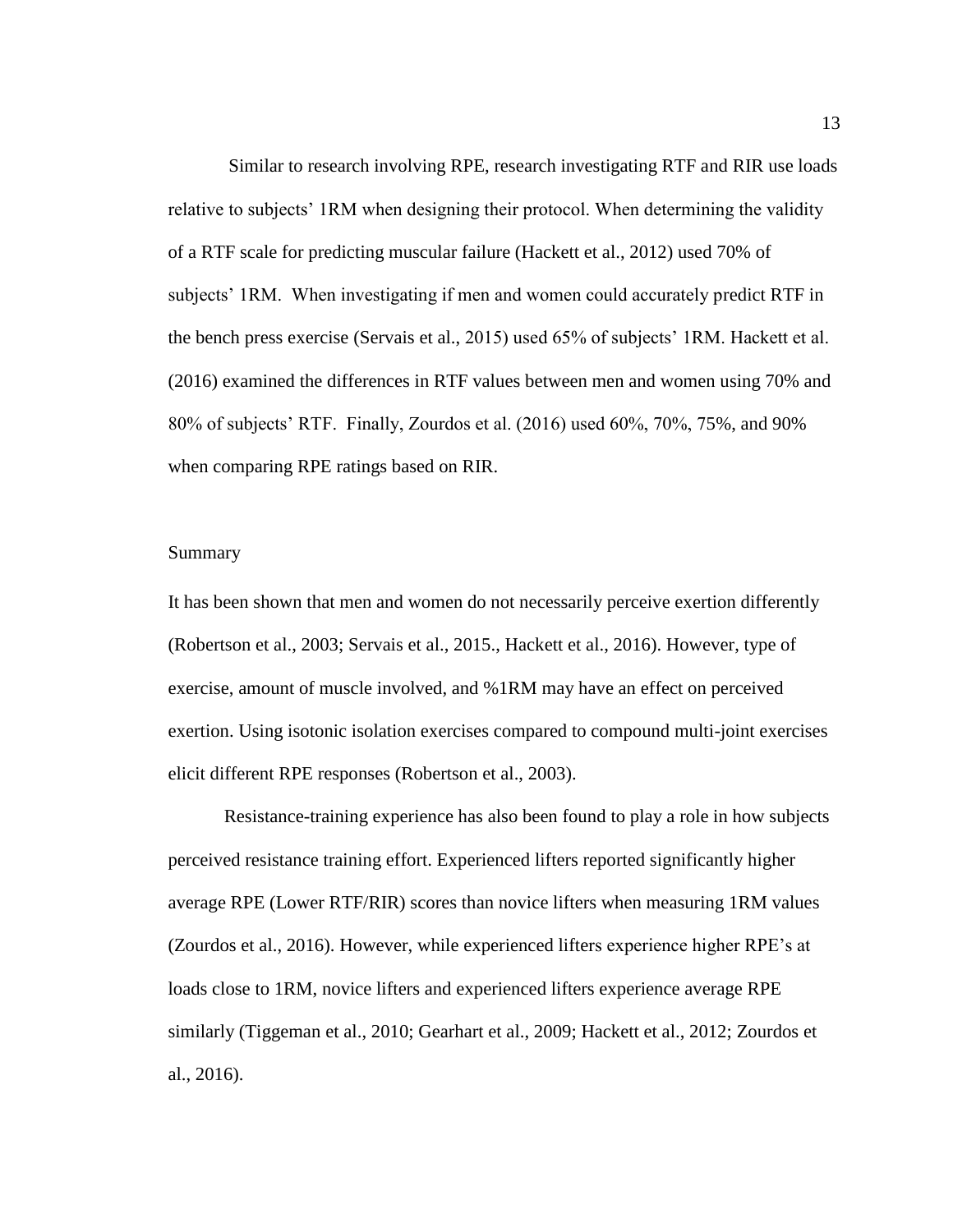Both RTF/RIR and RPE are valid methods for assessing resistance exercise intensity (Robertson et al., 2003; Egan et al., 2006; Gearhart et al., 2009; Tiggeman et al., 2010; Hackett et al., 2012; Servais et al., 2015; Hackett et al., 2016; Zourdos et al., 2016). Although they are both subjective measurements, they are consistent across gender and age (Robertson et al., 2003; Gearhart et al., 2009; Hackett et al., 2016). Researchers have been able to establish a relationship between intensity and RPE & RTF/RIR measurements: the higher the intensity (%RM), the more accurate the RPE and RTF/RIR measurements will be (Egan et al., 2006; Tiggeman et al., 2010; Hackett et al., 2016). Researchers have controlled intensities by prescribing previously determined loads i.e., 65, 75, 80%, etc. and making the load relative to each subject's strength (Roberston et al., 2003; Egan et al., 2006; Gearhart et al., 2009; Tiggeman et al., 2010; Hackett et al., 2012; Servais et al., 2015; Hackett et al., 2016; Zourdos et al., 2016).

## Problem Statement

It has yet to be seen how using an absolute intensity will affect predicting repetitions-tofailure. Additionally, it has yet to be seen how accurately NCAA Division II athletes can predict repetitions-to-failure in the bench press exercise. There is insufficient research involving and implementing a Repetitions-to-Failure (RTF) based RPE scale to identify resistance training intensity in the bench press exercise (Helms et al., 2016). Additionally, many studies using these scales focus on the difference between sex (Robertson et al., 2003; Gearhart et al., 2009; Hackett at al., 2016; ) and training status of participants (Tiggerman et al., 2010; Zourdos et al., 2016). There has been no research conducted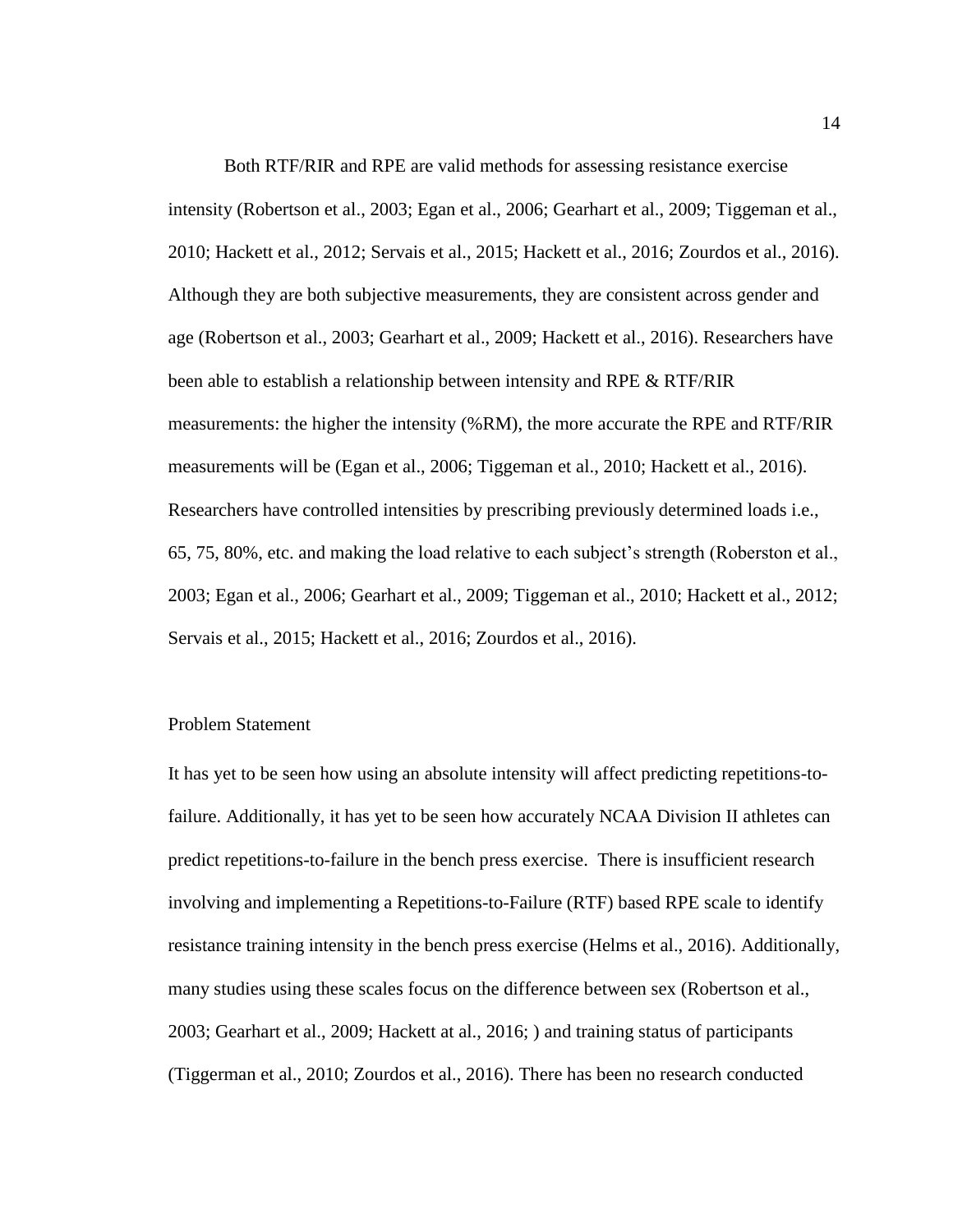using a RTF based RPE scale on an athletic population, more specifically division II football players. Furthermore, every study conducted utilizing any type of RPE scale uses a %1RM relative to each subject. Using an absolute load of 225-lbs for the bench press exercise in conjunction with an RTF based RPE scale may be useful for resistance exercise prescription in NCAA Division II athletes.

## Purpose

The purpose of this study was to assess how accurately division II NCAA football players could predict repetitions-to-failure during the bench press exercise using an absolute load of 225-lbs by comparing predicted repetitions-to-failure with actual repetitions-to-failure. Hypothesis

Due to the role fatigue plays in predicting repetitions-to-failure, the investigator hypothesized that as fatigue began to take effect, Division II college football players would predict repetitions-to-failure more accurately. Since subjects had multiple years of resistance training experience, they would have a developed template RTF scale to compare their current performance to.

#### Rationale

Previous research suggests that as subjects become more fatigued, the more accurate their estimations become for predicting exercise end point (Hackett et al., 2012, Servais et al.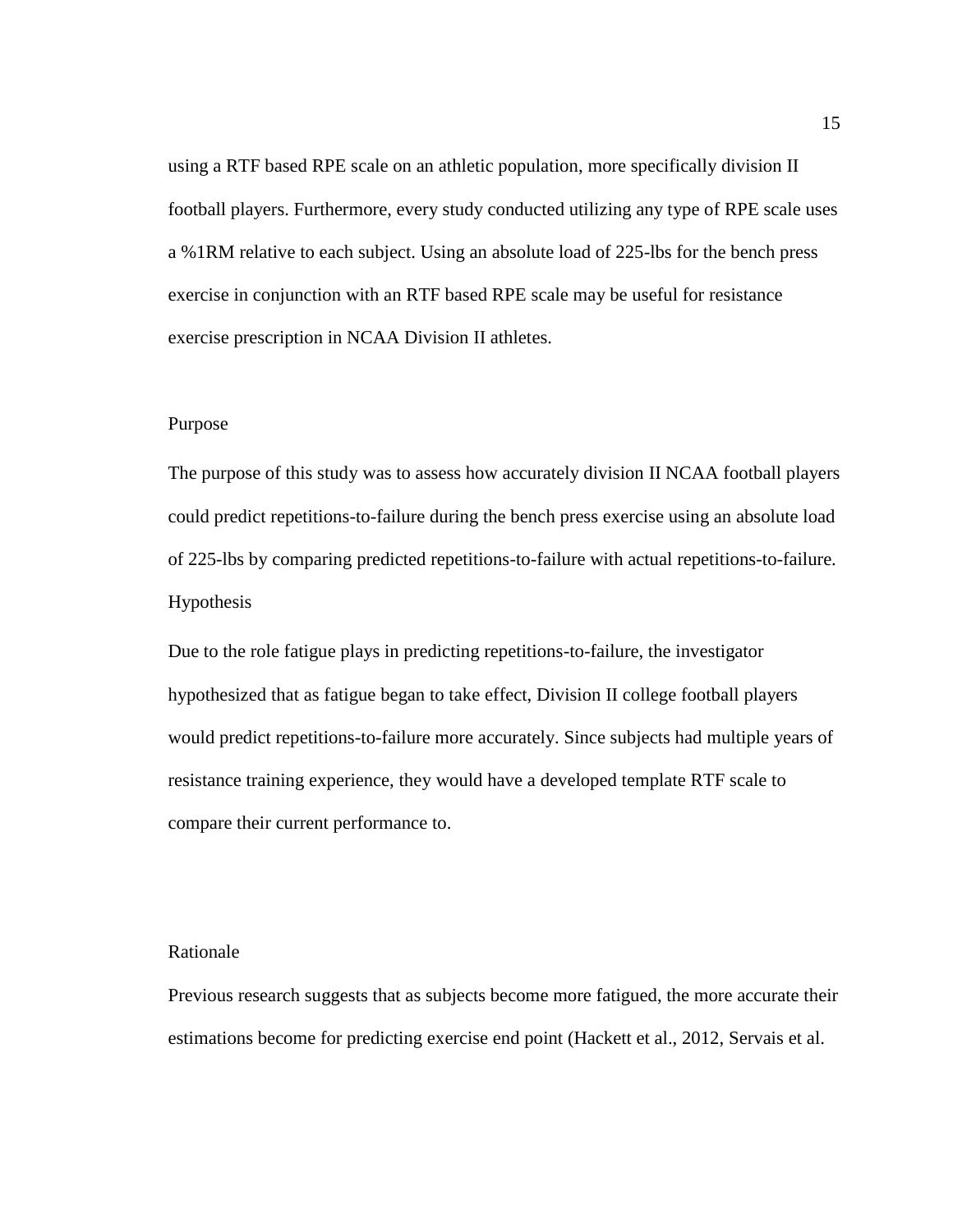(2015). In both of these studies, subjects performed 4 sets of bench press to failure. The findings in both studies showed that subjects' predicted repetitions-to-failure became more accurate in the 3<sup>rd</sup>, and 4<sup>th</sup> sets. Based off the results of these investigations, it was assumed that as subjects in this investigation reach repetitions 8, 12, or 16 and begin to feel fatigue, their accuracy in predicting repetitions-to-failure would become more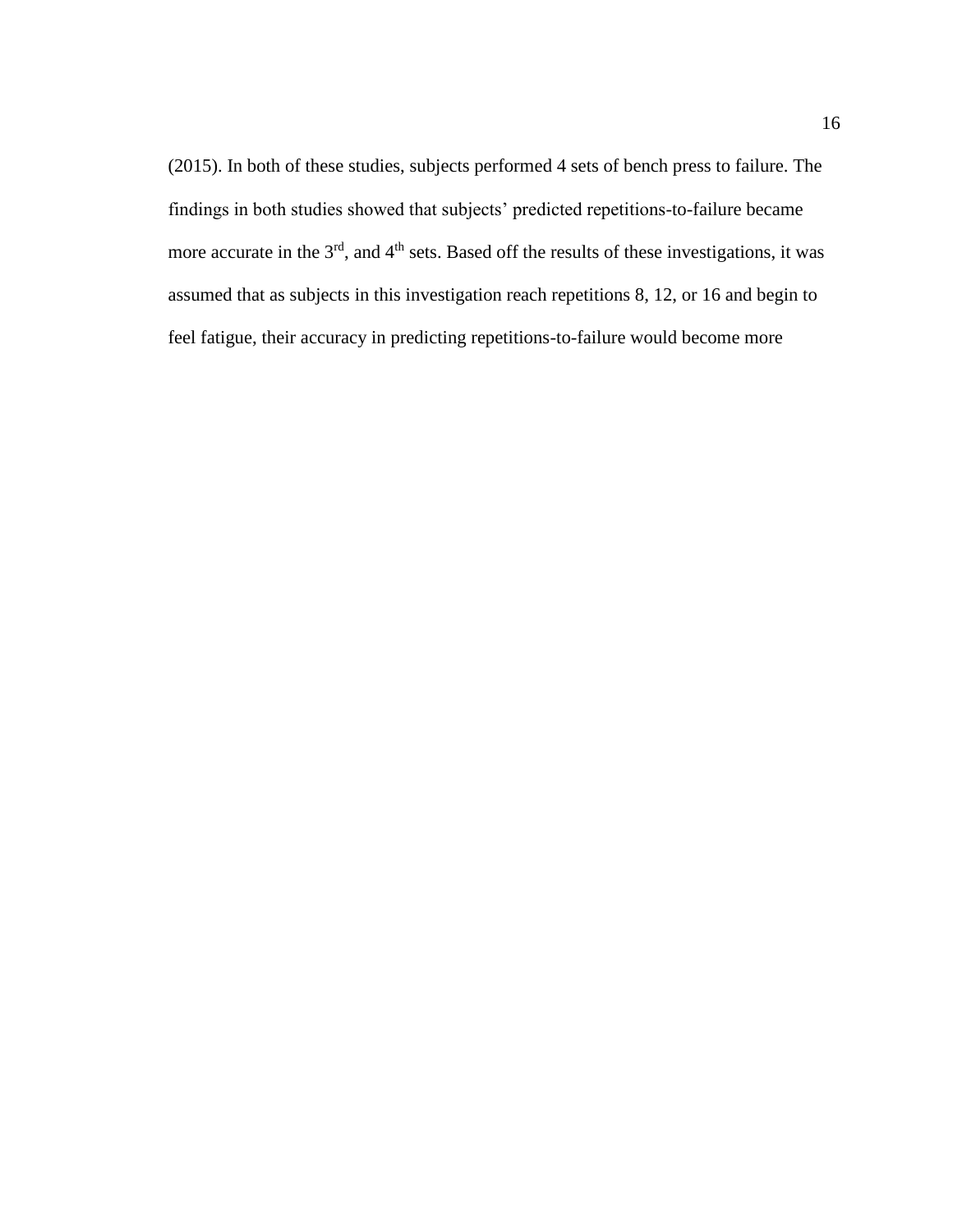## **METHODS**

## Experimental Approach to the Problem

There were a total of two lab visits for each subject, one familiarization session and one experimental session. During the familiarization session, each subject performed a 1-RM in the bench press exercise. The experimental session was scheduled a minimum of 48 hours after the familiarization session. The experimental session consisted of a postactivation-potentiation warm-up to prepare subjects for a maximum-repetitions set of bench press with an absolute load of 225-lbs. Prior to the first repetition and following the fourth, eighth, twelfth, sixteenth, and twentieth repetitions (if possible), subjects were asked to predict how many repetitions they could complete before concentric failure, and then performed as many repetitions as possible.

## Subjects

Twenty Division II NCAA college football players participated in this study after obtaining approval from the Institutional Review Board at Humboldt State University. Subjects were cleared to participate in this study if they were cleared for athletic participation (Servais et al., 2015). Subjects also completed a health history questionnaire as well as the PARQ before participating in the study. Subjects were excluded from participation if they were not cleared for athletic participation. Bodyweight measurements were taken. Subjects were instructed to avoid the consumption of food 2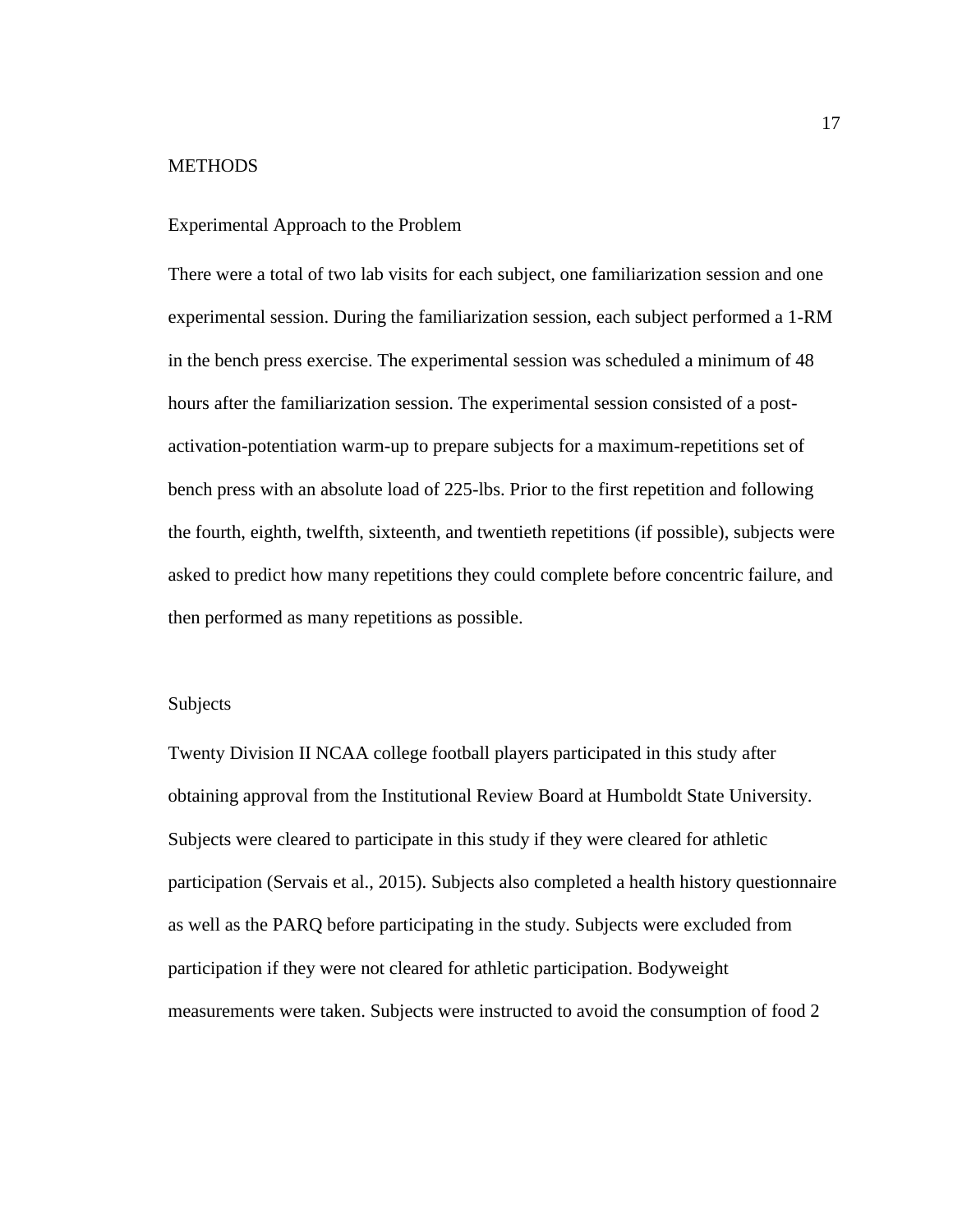hours prior to testing, the consumption of alcohol 24 hours prior to testing, and the consumption of caffeine 3 hours prior to testing.

## **Procedures**

## One Repetition Maximum and Familiarization Session

Subjects were instructed how to properly perform the bench press exercise through a full range of motion. It was important that each subject properly complete both the eccentric and concentric portion of the bench press. The eccentric portion of each repetition was not complete until the bar touched the subject's chest; the concentric portion was not complete until the subject's elbows were completely extended. Warm-up sets consisting of 10 repetitions at 50%, 5 repetitions at 70%, 3 repetitions at 80%, and 1 repetition at 90% of self-reported 1-RM were completed with a 3-minute rest period following each set (Kwon, 2009). Following the warm-up, subjects performed single repetitions followed by a 5-minute rest period. This process was repeated until the subject could no longer increase the load, or they could no longer complete the movement with proper technique. The final repetition completed through a full range of motion was recorded as the subject's 1-RM. Calculations were performed following the completion of the 1-RM testing to determine what percentage of each subject's 1-RM 225-lbs would equate to. Experimental Session*.* 

The second visit was scheduled 48-72 hours later. During the second visit, subjects were asked if any soreness was still present or if any injuries occurred as a result of the 1RM testing. In the presence of soreness, testing was pushed back an additional day. Subjects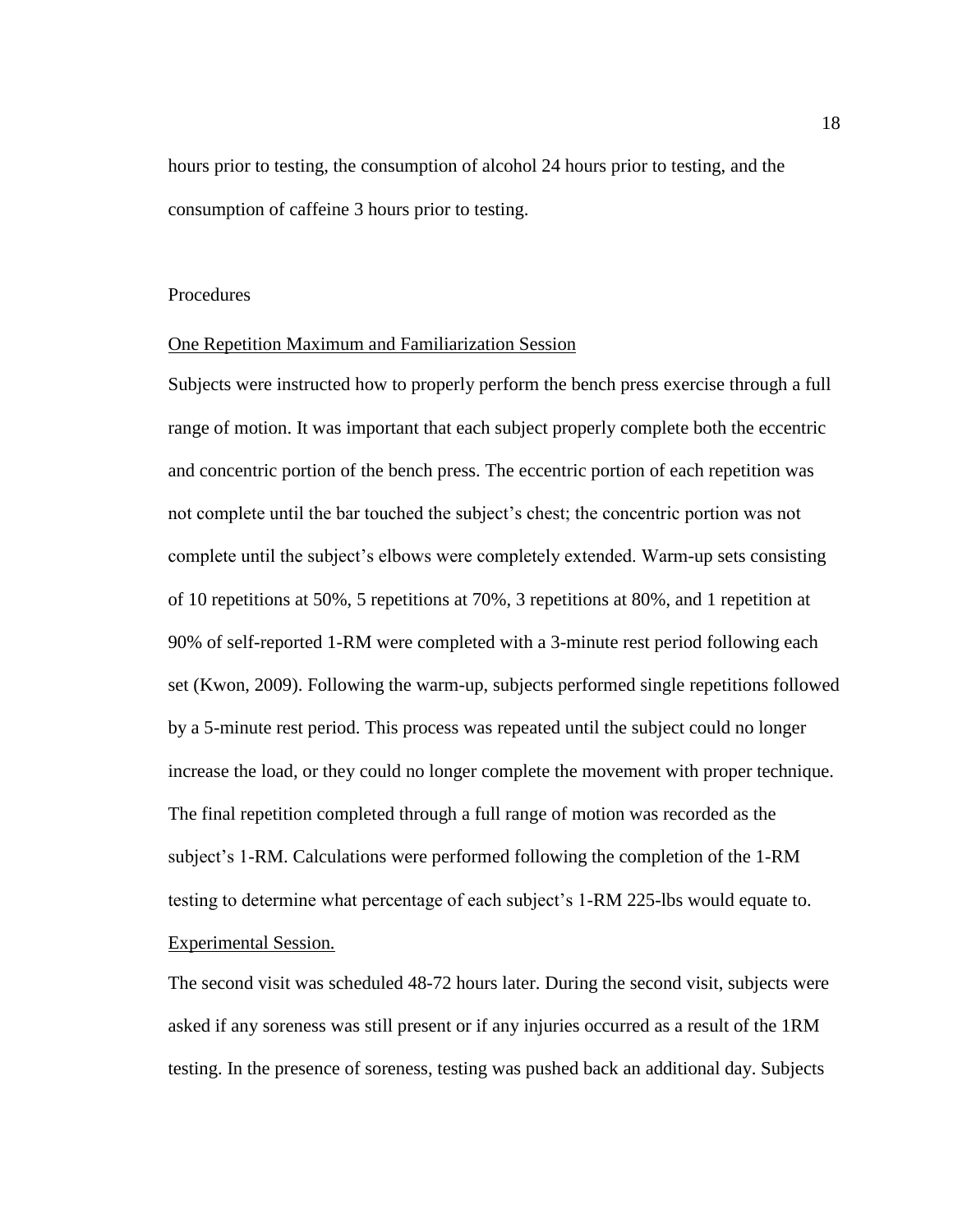performed a separate warm-up consisting of: 1 set of 10 repetitions at 50% of previously gathered 1RM followed by a 3 minute rest period; 2 sets of 4 repetitions at 70% of previously gathered 1RM followed by a 3 minute rest period; and 1 set of 1 repetition with 225-lbs followed by a 5 minute rest period. If 70% of the subjects 1RM was greater than 225-lbs, the subject would still complete 1 repetition at 225-lbs before beginning the experimental protocol. Following the five minute rest period, subjects performed the experimental protocol, which consisted of 1 set to concentric failure with 225-lbs. Before the subject began the set, they were asked to predict how many repetitions they would be able to perform before failure. They were asked again after the fourth, eighth, twelfth, and sixteenth repetitions if possible.

#### Statistical Analysis

Before using parametric tests, the data was first analyzed using a box plot graph to determine if there were any outliers, and the distribution of each variable was examined with the Kolomogorov-Smirnov normality test. Homogeneity of variance was verified with a Levene's test.

Data gathered from this investigation was analyzed using STATISTICA version 7.1 software (StatSoft, Inc., Tulsa, OK).

The relationship between estimated- and actual-repetitions-to-failure after each benchmark repetition ( $4<sup>th</sup>$  repetition,  $8<sup>th</sup>$  repetition,  $12<sup>th</sup>$  repetition, etc.) was assessed using a general regression equation for the 225-lbs bench press test.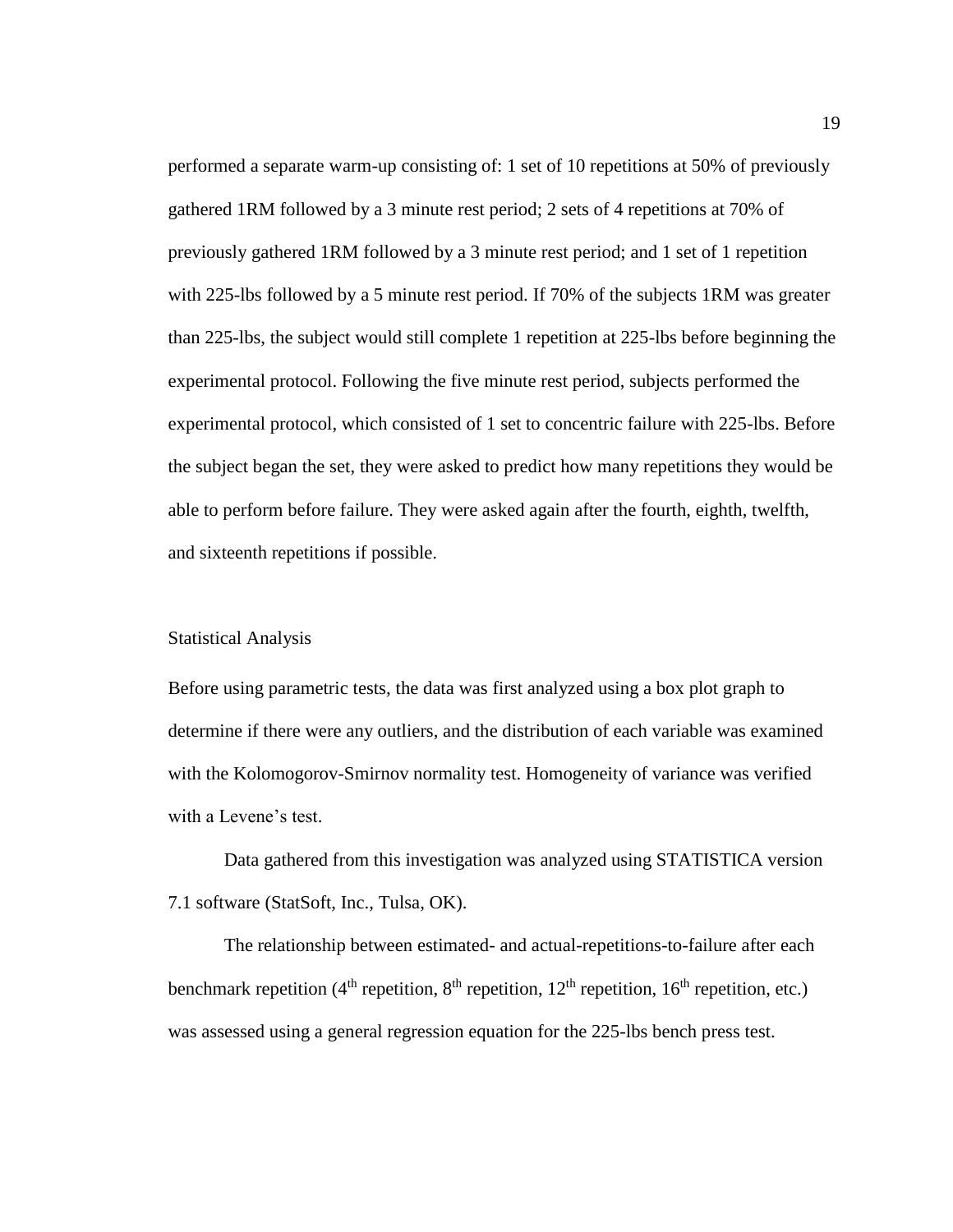## RESULTS

Summary of the participant's descriptive statistics are listed in Table 2. The mean 1-RM bench press was  $139.88 \pm 13.88$  kg. The mean percentage of 1-RM that 225-lbs represented was  $74 \pm 11\%$ . The summary of the participant's predicted- and actualrepetitions-to-failure are listed in Table 3. The mean repetitions-to-failure was  $12.39 \pm$ 2.37 repetitions.

Regression analysis yielded a significant positive correlation between predictedrepetitions-to-failure and actual-repetitions-to-failure after the warm-up in the 225-lb bench press test ( $r2 = 0.22$ ,  $p = 0.048$ ) (Figure 1) as well as after the 8<sup>th</sup> repetition ( $r2 =$ 0.45,  $p = 0.002$ ) (Figure 3). However, there was no significant correlation between predicted-repetitions-to-failure and actual-repetitions-to-failure after the  $4<sup>th</sup>$  repetition ( $r2$ )  $= 0.15$ ,  $p = 0.12$ ) (Figure 2).

Almost half (N=8) of the participants experienced concentric failure before reaching the twelfth repetition. The remaining subject's  $(N = 10)$  results were used to analyze the relationship between predicted- and actual-repetitions-to-failure after the  $12<sup>th</sup>$ repetition. The regression analysis showed a significant, strong correlation between predicted and actual repetitions-to-failure after the  $12<sup>th</sup>$  repetition ( $r2=0.76$ ,  $p=0.001$ ) (Figure 1).

A significant, positive correlation occurred between the number of actualrepetitions-to-failure in the NFL 225-lb bench press test and  $1-RM (r2 = 0.72, p = 0.001)$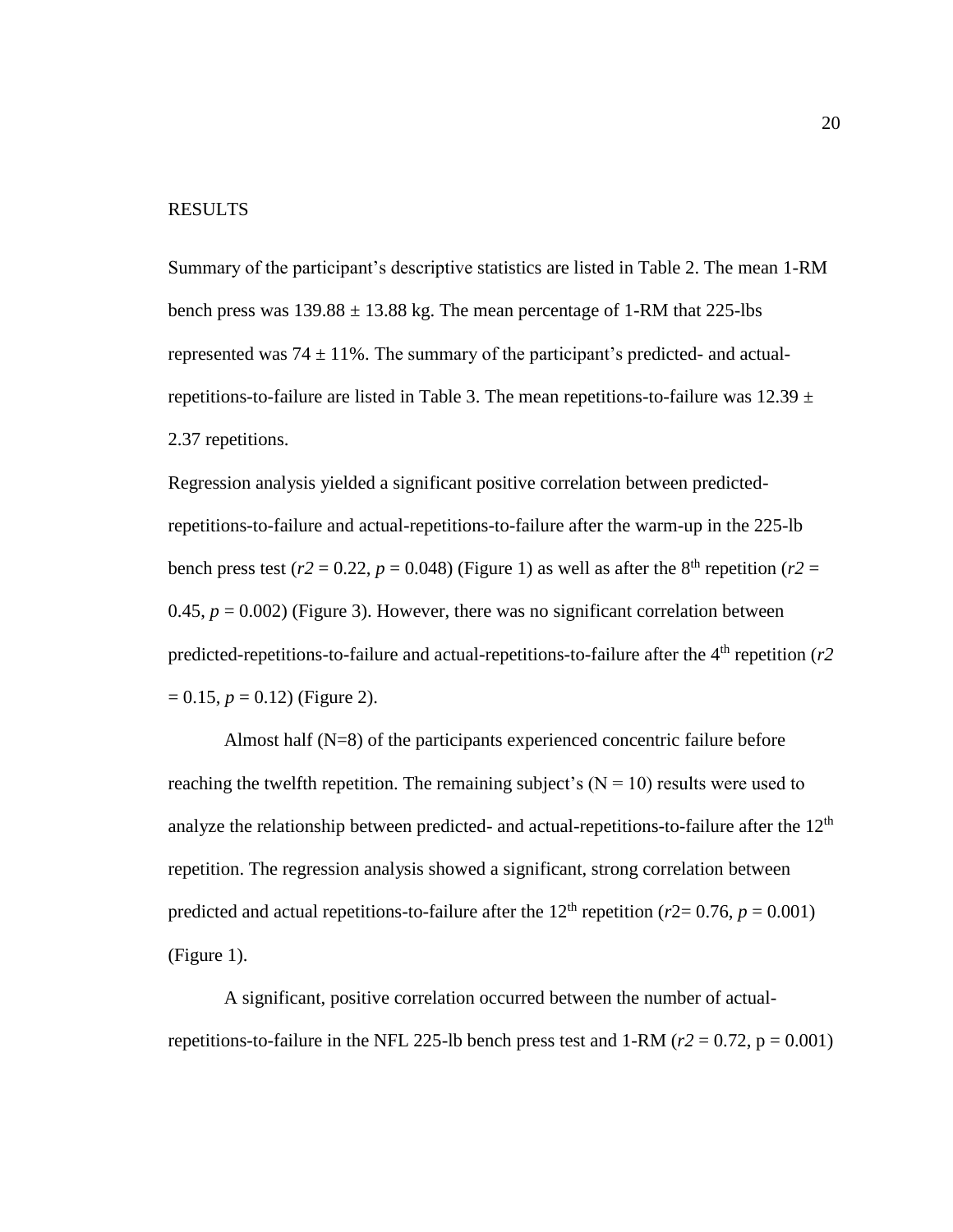(Figure 2), while a significant, but much smaller positive correlation occurred between the number of predicted-repetitions-to-failure after the warm-up and 1-RM ( $r2 = 0.22$ ,  $p$ )  $= 0.48$ ) (Figure 2). A similar correlation occurred between predicted-repetitions-to-failure after the 4<sup>th</sup> repetition and 1-RM ( $r2$ = 0.27,  $p$  = .028), while the correlation between predicted-repetitions-to-failure after the  $8<sup>th</sup>$  &  $12<sup>th</sup>$  repetitions and 1-RM was not significant ( $r2 = 0.116$ ,  $p = .067$ ).

Variable Range Age  $20.39 \pm 1.75$  18-24 Height (cm)  $185.44 \pm 6.34$  68-75 Weight (kgs)  $110.06 \pm 19.25$  86-120  $1RM$  (kgs)  $139.88 \pm 13.88$   $116-166$ %1-RM  $74 \pm 11$  88 - 62 Strength/Weight  $1.30 \pm 0.22$  0.88-1.78

**Table 2.** Descriptive Statistics of subjects

 $+1RM = 1$  Repetition Maximum. Data are presented as mean  $\pm$  SD.

+ %1-RM = Percentage of 1RM that 225-lbs represents

**Table 3.** Descriptive Statistics of Predicted and Actual Repetitions-to-Failure

Experience (yrs)  $4.78$   $4.7$ 

| Repetition                   | Predicted        | Actual           | $r^2$ | p     |
|------------------------------|------------------|------------------|-------|-------|
| After warm-up $(N=18)^*$     | $11.28 \pm 2.67$ | $12.39 \pm 2.89$ | 0.22  | 0.048 |
| After $4^{\text{th}}$ (N=18) | $6.22 \pm 2.62$  | $8.55 \pm 2.57$  | 0.12  | 0.117 |
| After $8^{th}$ (N=18)*       | $3.06 \pm 1.95$  | $4.44 \pm 2.89$  | 0.45  | 0.022 |
| After $12^{th}$ (N=10)*      | $2.20 \pm 1.48$  | $2.1 \pm 1.52$   | 0.76  | 0.001 |

\*Relationship between predicted- and actual-repetitions-to-failure were significantly correlated.

 $+r^2$  = Strength of relationship between predicted and actual repetitions to failure

 $+p =$  level of significance of relationship between predicted and actual repetitions to failure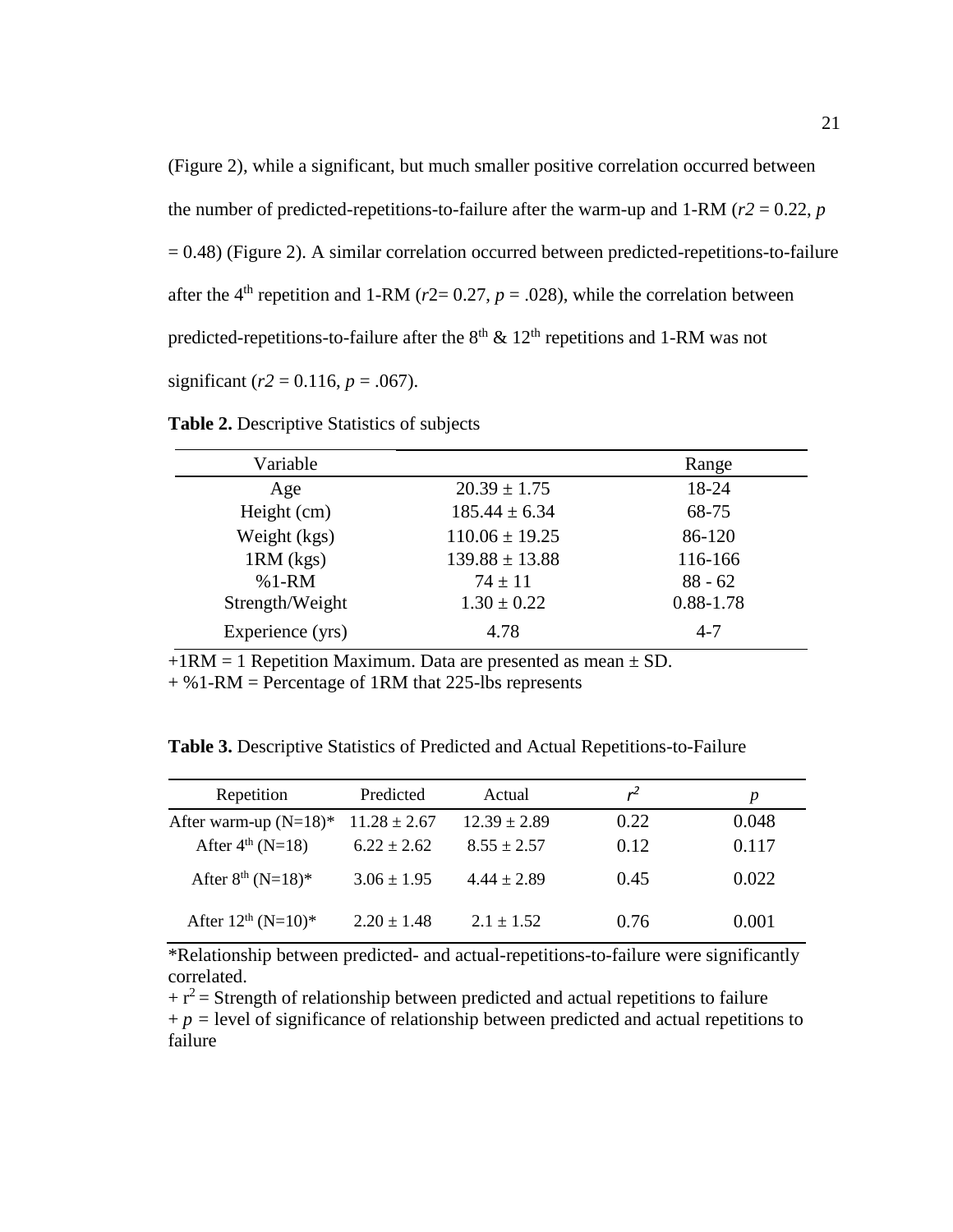

**Figure 1**. Correlation between predicted and actual repetitions-to-failure

\*Correlation between actual repetitions completed during the NFL 225-lb bench press test and predicted repetitions-to-failure after: the warm-up,  $4<sup>th</sup>$  repetition,  $8<sup>th</sup>$  repetition  $\&$ 12<sup>th</sup> repetition. Solid and dashed lines represent fitted linear model, with 95% confidence intervals.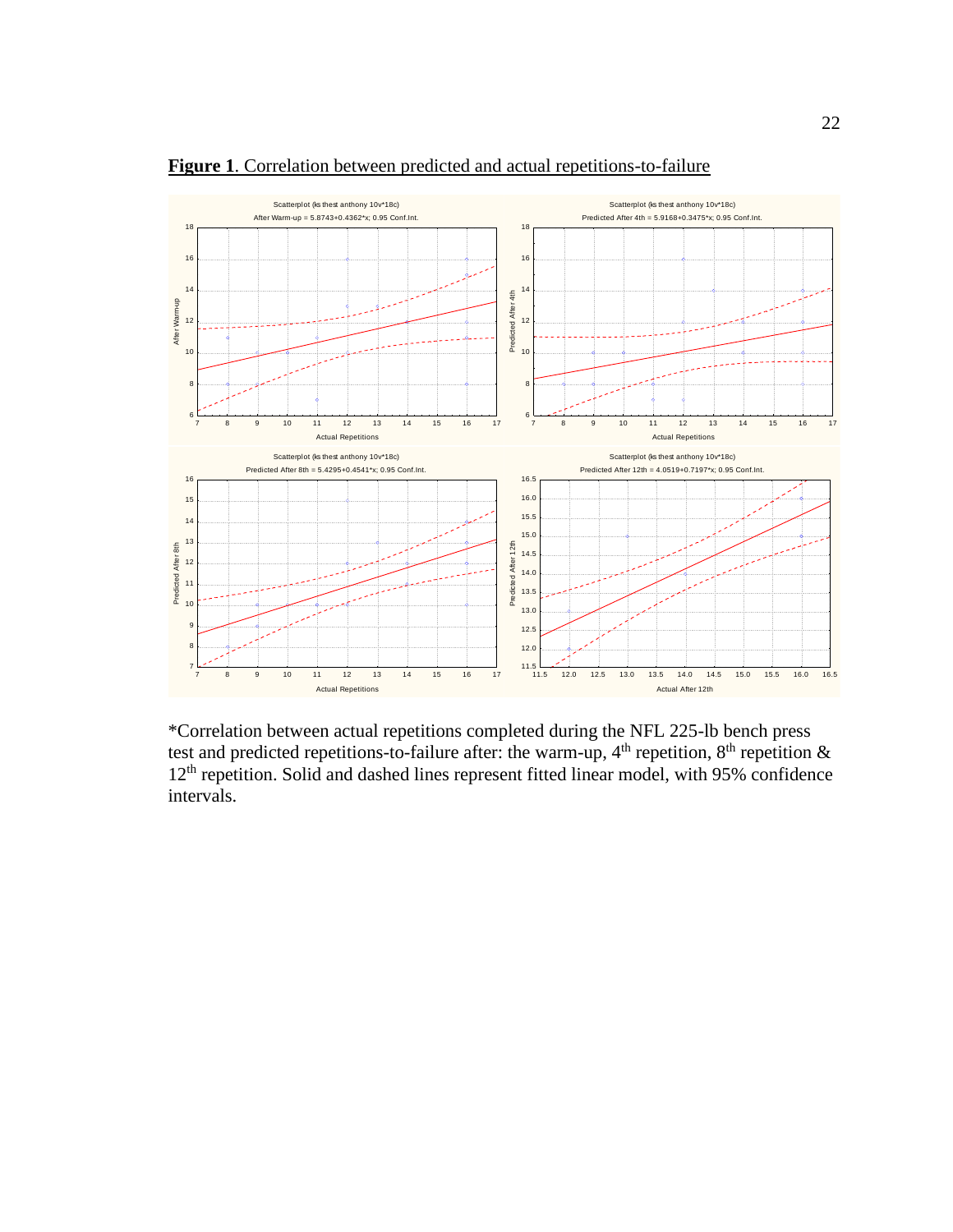

**Figure 2**. Correlation between repetitions completed and 1-RM

\*Correlation between actual and predicted repetitions after the  $4<sup>th</sup>$ ,  $8<sup>th</sup>$  &  $12<sup>th</sup>$  repetitions in the NFL 225-lb bench press test and 1-RM. Solid and dashed lines represent fitted linear model, with 95% confidence intervals.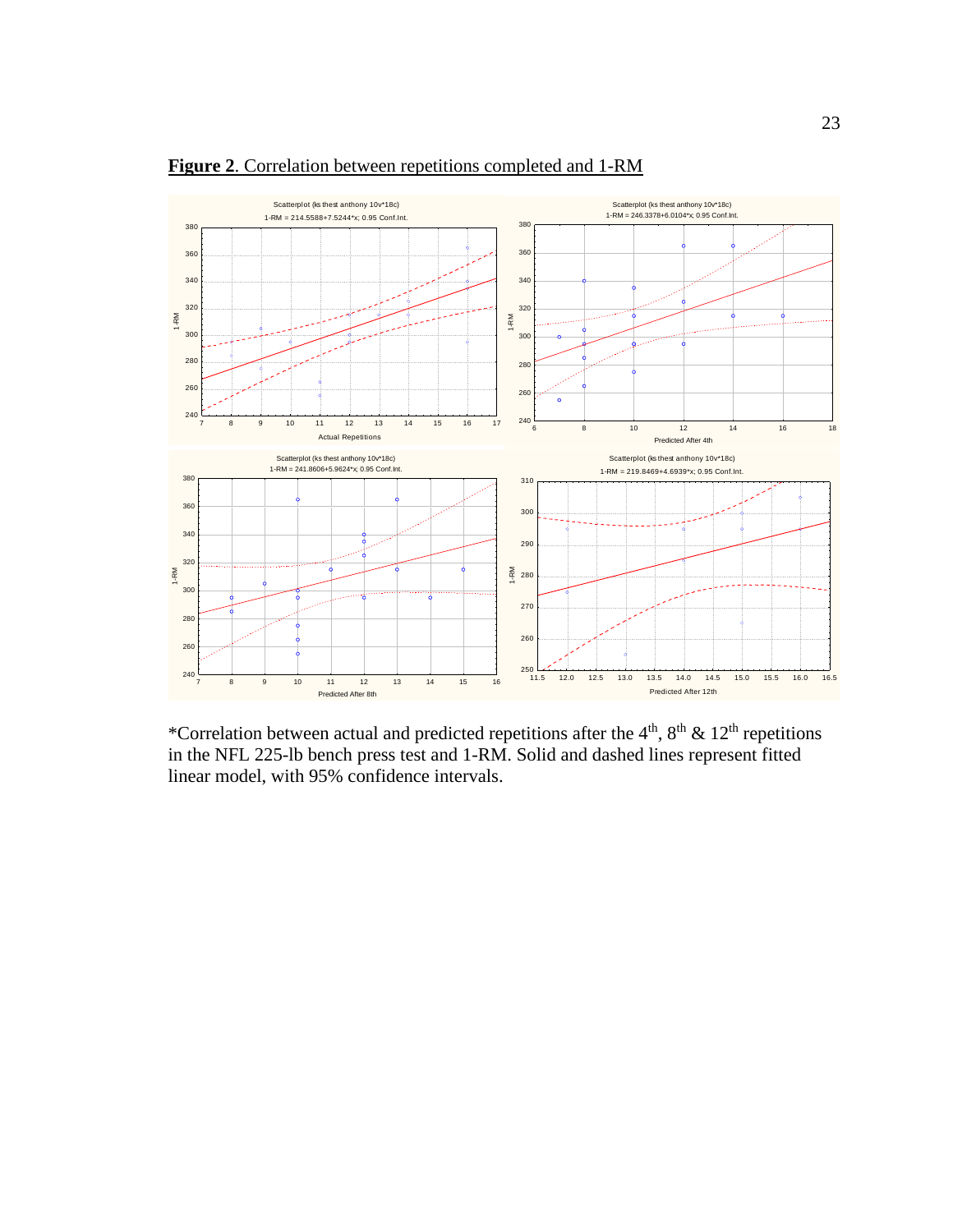## DISCUSSION

The purpose of this study was to assess how accurately Division II NCAA football players could predict repetitions-to-failure during the NFL 225-lb bench press test. Both predicted-repetitions-to-failure and actual-repetition-to-failure were recorded after 4 predetermined repetitions during 1 set to failure during the NFL 225-lb bench press test. The results showed positive correlations between predicted- and –actual repetitions to failure after the warm-up and after the  $8<sup>th</sup>$  & 12<sup>th</sup> repetitions. The correlation between predicted-and actual-repetitions-to-failure grew stronger as participants completed more repetitions and fatigue became a factor, supporting our hypothesis. The increase in correlation between predicted- and actual-repetitions to failure after the  $8<sup>th</sup>$  and  $12<sup>th</sup>$ repetitions suggests that as Division II NCAA football players completed more repetitions and acutely experienced fatigue, they became more accurate in predicting of repetitions-to-failure during the NFL 225-lb bench press test. However, the correlation between predicted- and actual-repetitions-to-failure was not significant after the 4<sup>th</sup> repetition insinuating that after completing 4 repetitions, Division II NCAA football players' predictions were less accurate due to an unidentified psychological or physical factor.

The results of this study are similar and consistent with previous research assessing accuracy in estimation of repetitions-to-failure. Hackett et al. (2012), Servais et al. (2015) & Hackett et al. (2016) all found that accuracy in estimation of repetitions-tofailure was much lower in earlier sets. While the current investigation used one set to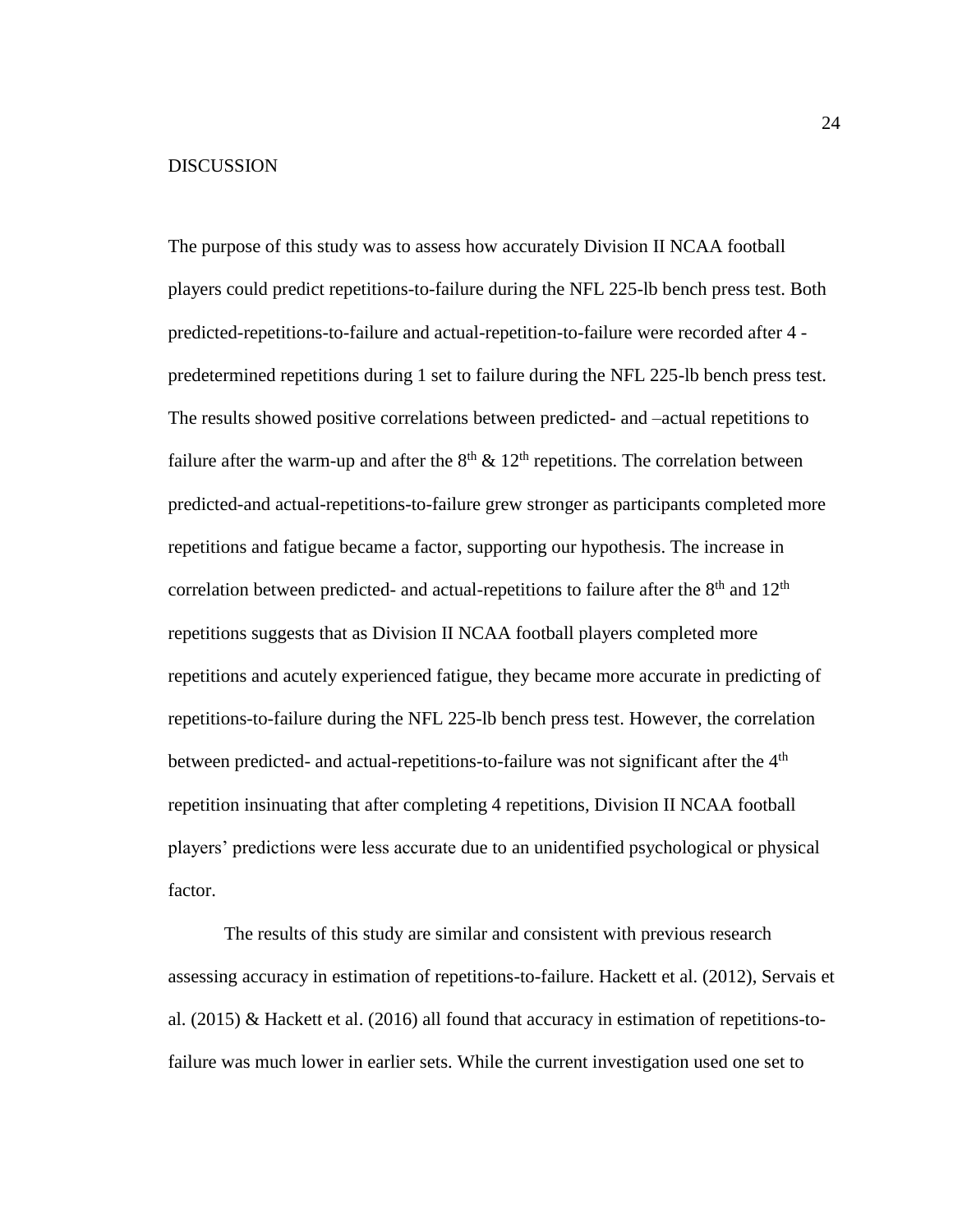concentric failure with a load of 225-lbs in the bench press, Hackett et al. (2016)  $\&$ Servais et al. (2015) both used four sets to concentric failure in the bench press and found that subjects were much more accurate in predicting repetitions-to-failure in the final two sets than in the first two. Hackett et al. (2016) attributed this inaccuracy to the level of fatigue in the earlier sets being much lower compared to the level of fatigue in later sets. Servais et al. (2015) suggested that in addition to fatigue, subjects might have been more accurate in the later sets due to central processing of physiological disturbances from the previous sets. Noakes, Gibson and Lambert's (2005) central governor theory could explain this possible increase in accuracy of estimating repetitions to failure. This theory argues that exercise termination is never actually determined by the failure of homeostasis. It is instead caused by internal afferent signals warning the body to terminate exercise before something catastrophic happens leading to the failure of homeostasis (Noakes, Gibson & Lamberts, 2005). Considering the subjects were Division II NCAA football players, it is likely that they had performed a set to concentric failure with 225-lbs in the past which contributed to the creation of a "template" of the sensation leading to failure. Developing this "template" could be valuable for athletes in the prescription of resistance exercise using a repetitions-to-failure scale by enhancing athletes' abilities to choose loads that correspond with target RTF ranges (Helms, 2016).

Overall, a significant positive correlation was also seen between actualrepetitions-to-failure and 1-RM. Which intuitively suggests that the stronger a subject was, the more repetitions they could perform with 225-lbs. A significant, but weaker positive correlation was also seen between predicted-repetitions-to-failure and 1-RM.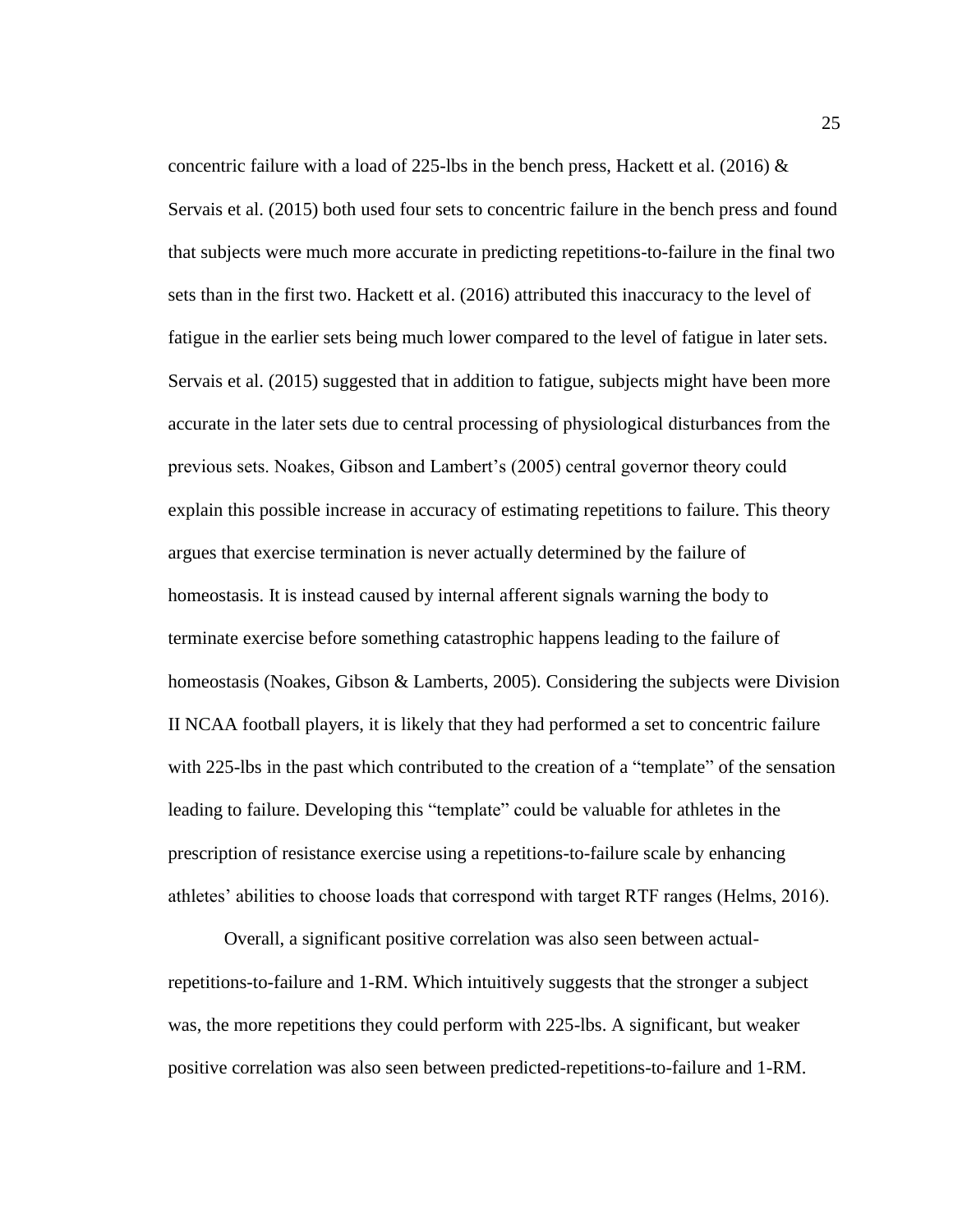Additionally, no significance was found between predicted repetitions-to-failure and 1- RM after the  $8<sup>th</sup>$  and  $12<sup>th</sup>$  repetitions. These results are in disagreement with previous research that concluded that using the repetitions-to-failure in the NFL 225-lb bench press test could be used to predict 1RM with reasonable accuracy in college football players (Mayhew et al., 1999; Mayhew et al., 2002; Chapman, Whitehead & Binkert, 1998). However, it was also shown that accuracy in predicting 1-RM decreased if subjects completed >10 repetitions (Mayhew et al., 1999; Mayhew et al., 2002; Chapman et al.., 1998; Baechel & Earle, 2008). NSCA guidelines suggest that the most accurate relationship between percentage of 1-RM and maximum repetitions possible is for loads  $\geq$ 75% 1-RM (Baechel & Earle, 2008). Furthermore, it is stated that as percentage of 1-RM decreases, variability of number of repetitions that can be completed increases (Baechel & Earle, 2008). Considering fourteen of the eighteen subjects in the current investigation were able to complete >10 repetitions and the mean percentage of 1-RM that 225-lbs represented was < 75% 1-RM, the NFL 225-lb bench press test may be inappropriate to use for predicting 1-RM for these athletes (Chapman et al., 1998; Baechel & Earle, 2008 )

Limitations to the level of control included subject-dependent factors. Sleep and nutritional habits may have affected the results from the 1-RM and/or Experimental session. Inadequate sleep and/or nutritional status at the time of testing may have resulted in inaccurate 1-RM and 225-lb bench press test values. If a subject's sleep and nutrition needs were adequate during 1-RM testing, 1-RM values may be accurate. However, if a subjects sleep and nutrition needs were inaccurate during 1-RM testing, 1-RM values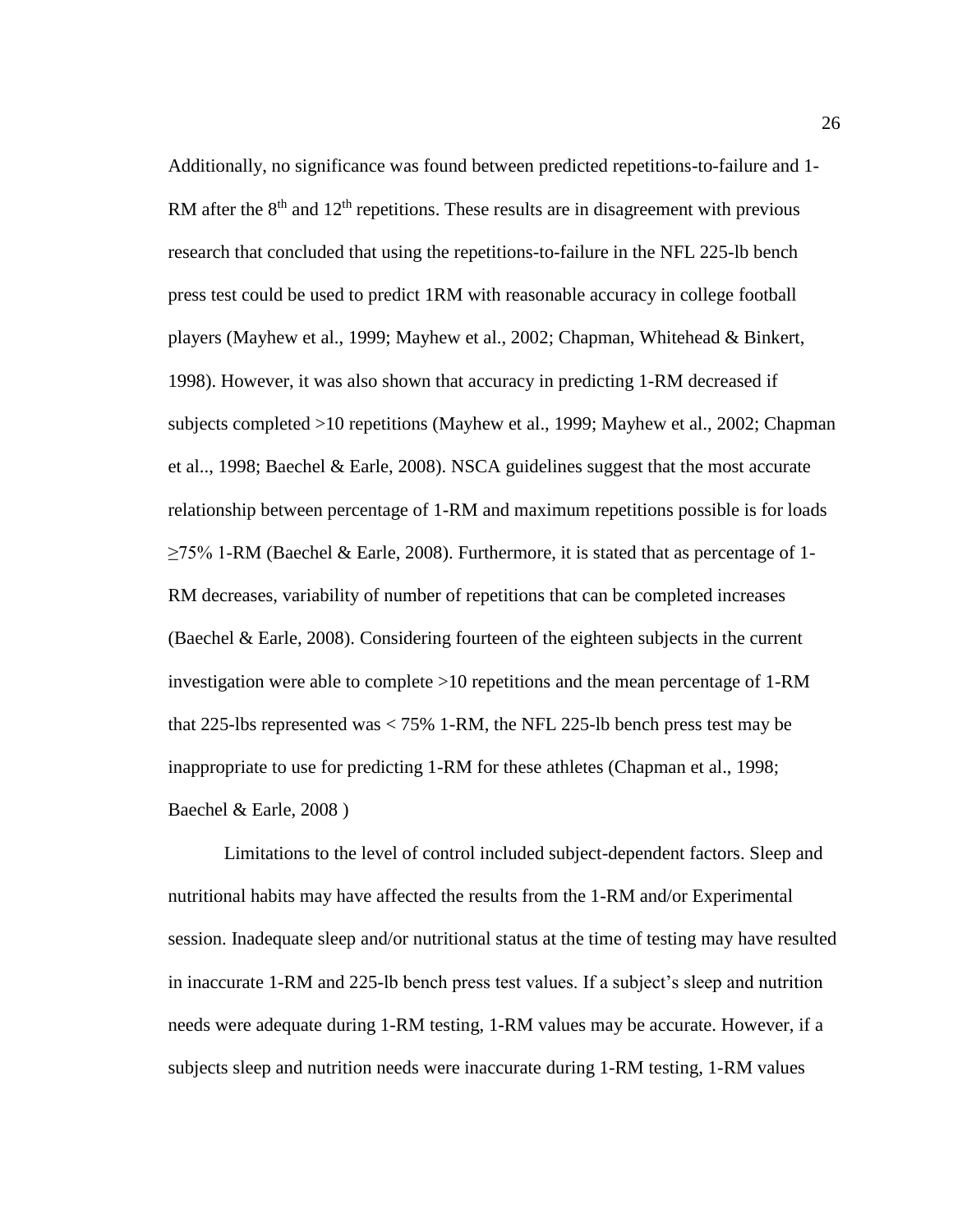may be underestimated. The same could be said for the experimental session; if sleep and nutrition needs were adequate or inadequate, subjects completed repetitions could have been affected positively or negatively. Although subjects were instructed to get adequate sleep and meet nutritional needs throughout the course of the study, it was up to each subject to decide how strictly they followed instructions.

Delimitations of the current investigation included the announcement of the cancellation of football at Humboldt State Football, the use of only the bench press, the constant load of 225-lbs and the use of only football players. The cancellation of football at Humboldt State Football was released at the beginning of this study. Because of this announcement, the quality and quantity (sample size) of football players able to participate were lower than previous years due to the increase in transfers following the announcement. The bench press exercise was the only exercise used because of its popularity, availability, ease for spotting, and relatively low risk of injury. 225-lbs was used because of the relevance to the NFL combine. Finally, only Division II NCAA football players were included in this investigation.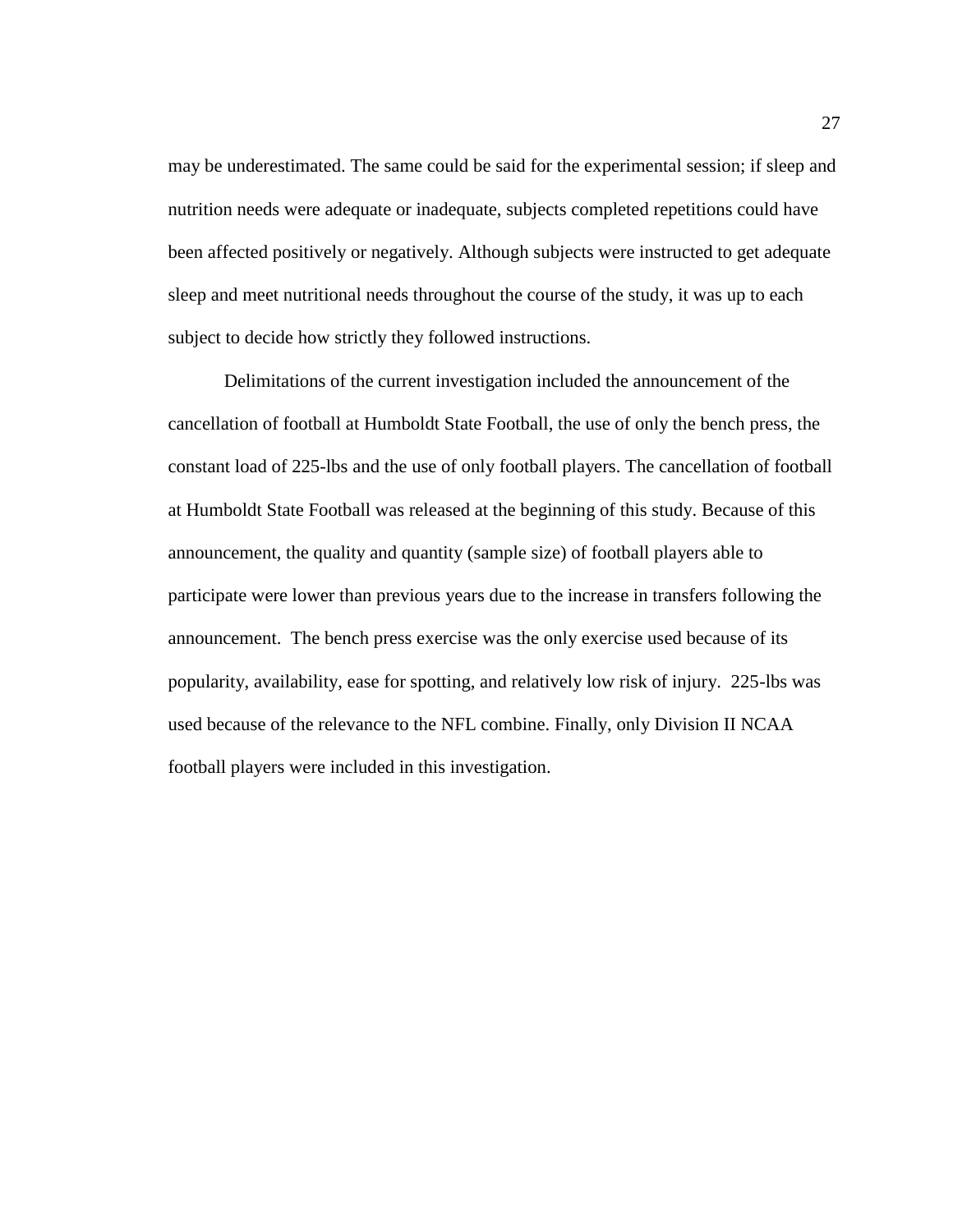## PRACTICAL APPLICATION

Upper body muscular strength is an important part of any football strength program. The NFL 225-lb bench press test is a popular method for training upper body muscular strength and endurance. However, using this test to train to failure consistently can lead to overtraining and injury. Using a repetitions-to-failure scale of perceived exertion can allow athletes to self-select repetition ranges and/or appropriate loads on a set-to-set basis and could more accurately gauge intensity and/or repetitions-to-failure at near maximal loads. This may help strength and conditioning coaches accurately optimize training programs for their athletes by utilizing the protocol appropriate for each sport or athlete. Future Research

Future research should study trained individuals and their accuracy at self-selecting load in relation to assigned repetition ranges. This could allow to further the understanding of the perceptual response to fatigue while allowing for the self-selection of intensity.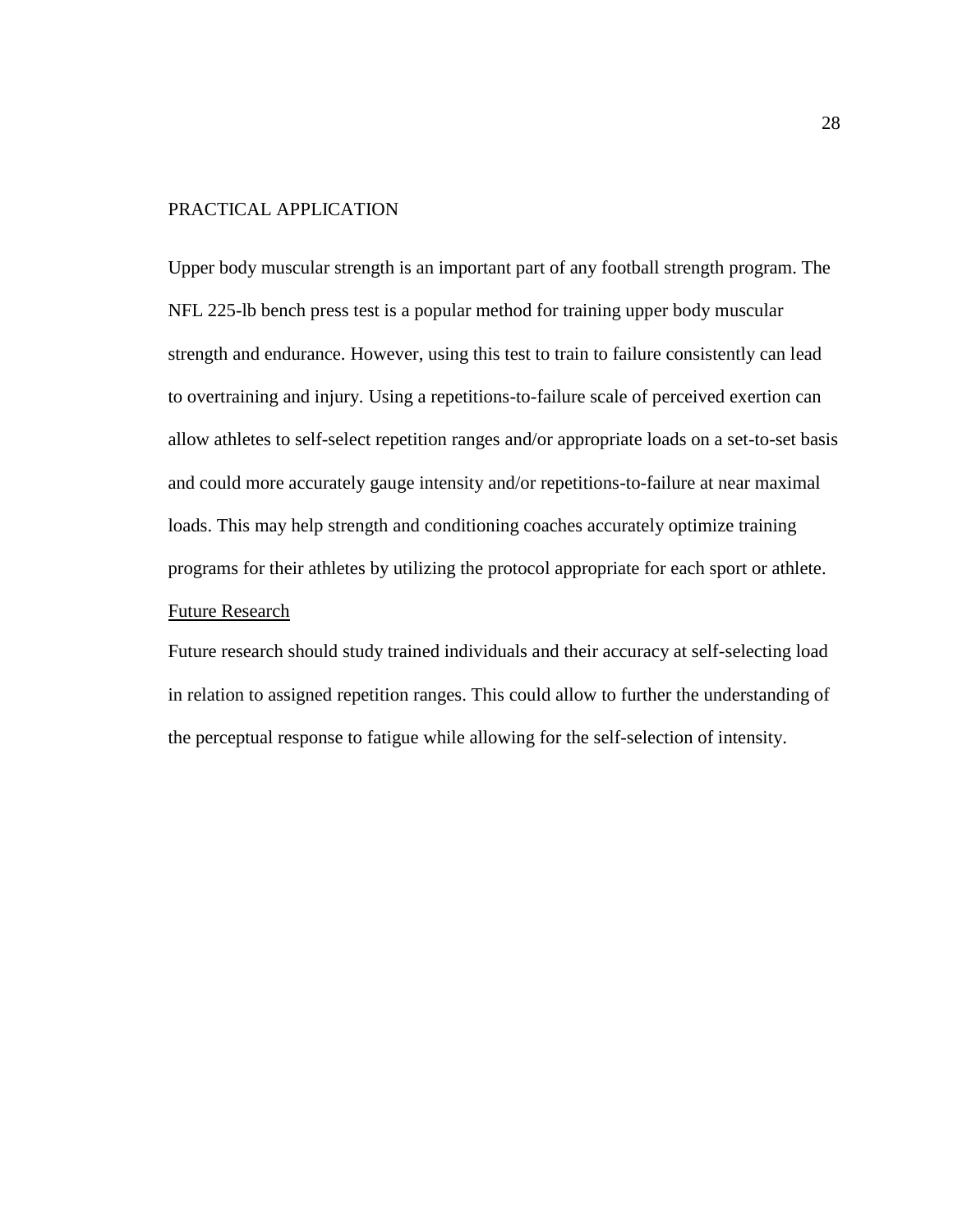- Baechle, T. R., & Earle, R., W. (2008). *Essentials of Strength and Conditioning Volume 3*. Champagne, Illinois: Human Kinetics
- Borg, G, A.V. (1982). Psychophysical bases of perceived exertion. *Medicine and Science in Sports and Exercise, 14,* 377-381.
- Chapman, P. P., Whitehead, J. R., & Binkert, R. H. (1998). The 225-lb Reps-to-Fatigue Test as a Submaximal Estimate of 1-RM Bench Press Performance in College Football Players. *Journal of Strength and Conditioning Research, 12(4),* 258-261
- Ebben, W. P. & Blackard, D. O. (2001). Strength and Conditioning Practices of National Football Strength and Conditioning Coaches. *Journal of Strength and Conditioning Research, 15,* 48-58.
- Egan, A. D., Winchester, J. B., Foster, C., & McGuigan, M. R. (2006). Using Session RPE to Monitor Different Methods of Resistance Exercise. *Journal of Sports Science and Medicine, 5,* 289-295.
- Gearhart, G. F., Lagally, K. M., Riechman, S. E., Andrews, R. D., & Robertson, R. J. (2009). Strength Tracking Using the OMNI Resistance Exercise Scale in Older Men and Women. *Journal of Strength and Conditioning Research, 23,* 1011-1015
- Hackett, D. A., Johnson, N. A., Halaki, M., & Chow, C-M. (2012). A novel scale to assess resistance-exercise effort. *Journal of Sports Sciences, 30,* 1405-1413.
- Hackett, D. A., Cobley, S. P., Davies, T. B., Michael, S. W., & Halaki, M. (2016). Accuracy in Estimating Repetitions to Failure During Resistance Exercise. *Journal of Strength and Conditioning Research, 31,* 2162-2168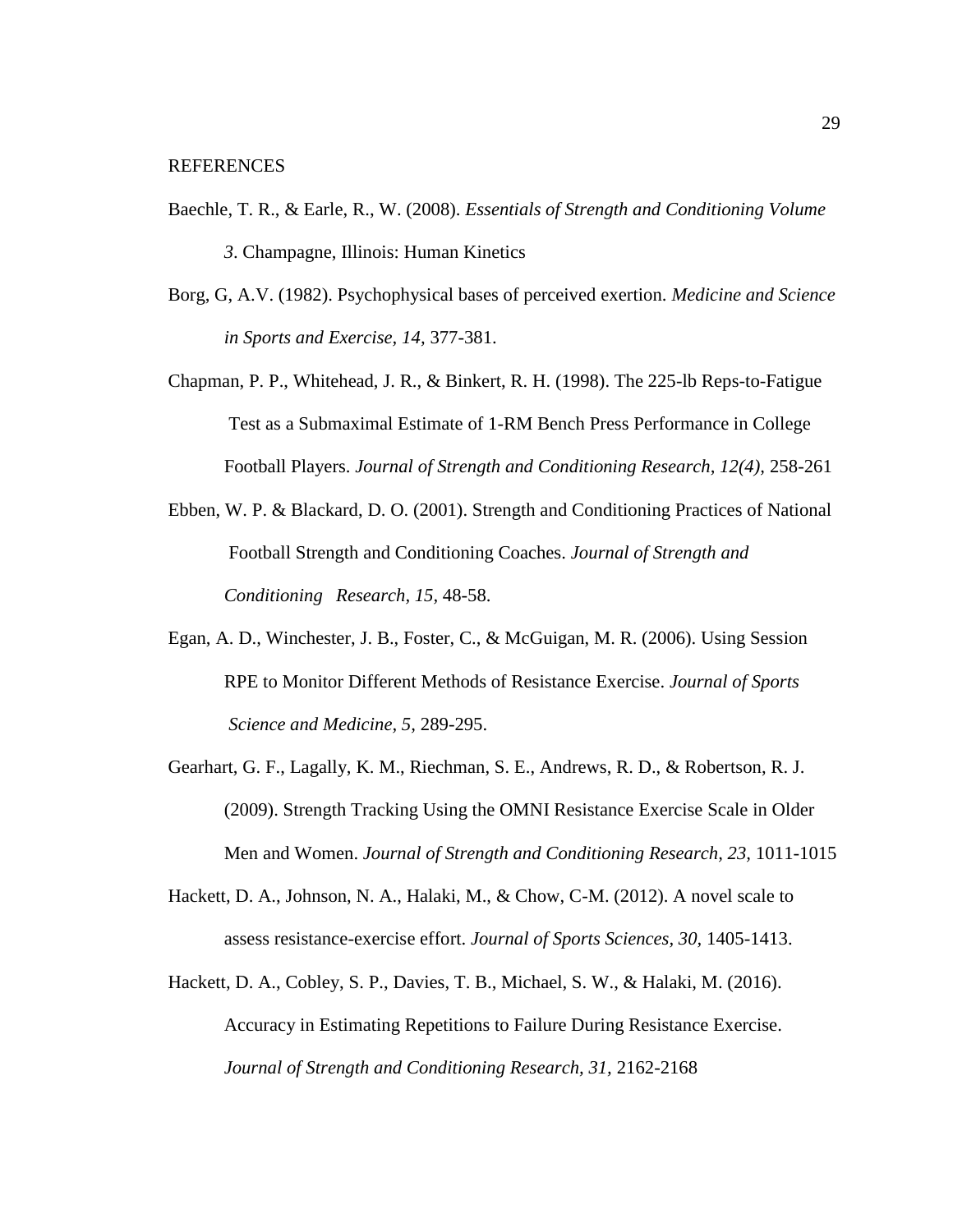- Helms, E. R., Cronin, J., Storey, A., & Zourdos, M, C. (2016). Application of the Repetitions in Reserve-Based Rating of Perceived Exertion Scale for Resistance Training. *NationalStrength and Conditioning Association, 38,* 42-50.
- Kraemer, W. J., Ratamess, N. A., & French, D. N. (2002). Resistance Training for Health and Performance. *Current Sports Medicine Reports, 1,* 165-171.
- Mayhew, J. L., Ware, J. S., Bemben, M. G., Wilt, B., Ward, T. E., Farris, B., Juraszek, J., & Slovak, J. P. (1999). The NFL-225 Test as a Measure of Bench Press Strength in College Football Players. *Journal of Strength and Conditioning Research, 13,* 130-134.
- Mayhew, J. L., Ware, J. S., Cannon, K., Corbett, S. (2002) Validation of the NFL-225 Test for Predicting 1-Rm Bench Press Performance in College Football Players. *Journal of Sports Medicine and Physical Fitness, 42,* 304-308
- Noakes, T. D., St. Clair Gibson, A., Lambert, E. V. (2005). From Catastrophy to Complexity: a Novel Model of Integrative Central Neural Regulation of Effort and Fatigue During Exercise in Humans: Summary and Conclusions. *British Journal of Sports Medicine, 39,* 120-124
- Robertson, R. J., Goss, F. L., Rutkowski, J., Lenz, B., Dixon, C., Timmer, J., Frazee, K., Dube, J., Andreacci, J. (2003). Concurrent Validation of the OMNI Perceived Exertion Scale for Resistance Exercise. *Journal of Medicine and Science in Sports and Exercise. DOI: 10.1249/01.MSS.0000048831.15016.2A*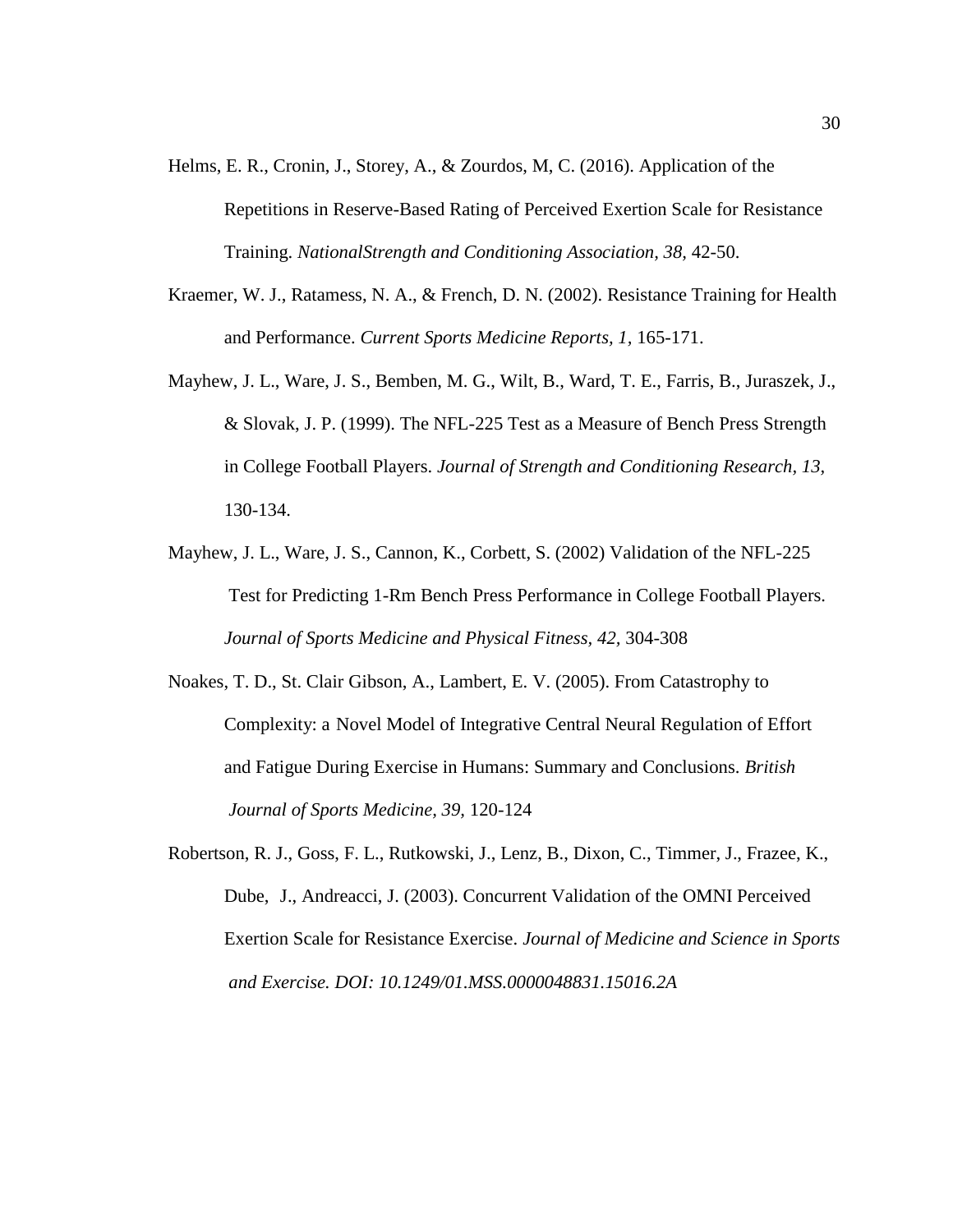- Servais, B., Kwon, Y. S., Manos, T., Petersen, A, Bratihwaite, R. (2015). Regulating Resistance Exercise Intensity Using Perceptual Response and the "Anticipatory Feedback" Model.
- Tiggerman, C. L., Korzenowski, A. L., Brentano, M. A., Tartargua, M. P., Alberton, C. L., & Kruel, L. F.(2010). Perceived Exertion in Different Strength Exercise
- Loads in Sedentary, Active, and Trained Adults. *Journal of Strength and Conditioning Research, 8,* 2032- 2041
- Tucker, R (2009). The Anticipatory Regulation of Performance: the Physiological Basis for Pacing Strategies and the Development of a perception-based model for exercise performance. *British Journal of Sports Medicine, 10,* 050799
- Zourdos, M. C., Klemp, A., Dolan, C., Quiles, J. M., Schau, K. A., Jo, E., Helms, E., Escro, B., Duncan, S., Merino, S. G., & Blanco, R. (2015). Novel Resistance Training-Specific Rating of Perceived Exertion Scale Measuring Repetitions in Reserve. *Journal of Strength and Conditioning Research, 30,* 267-275.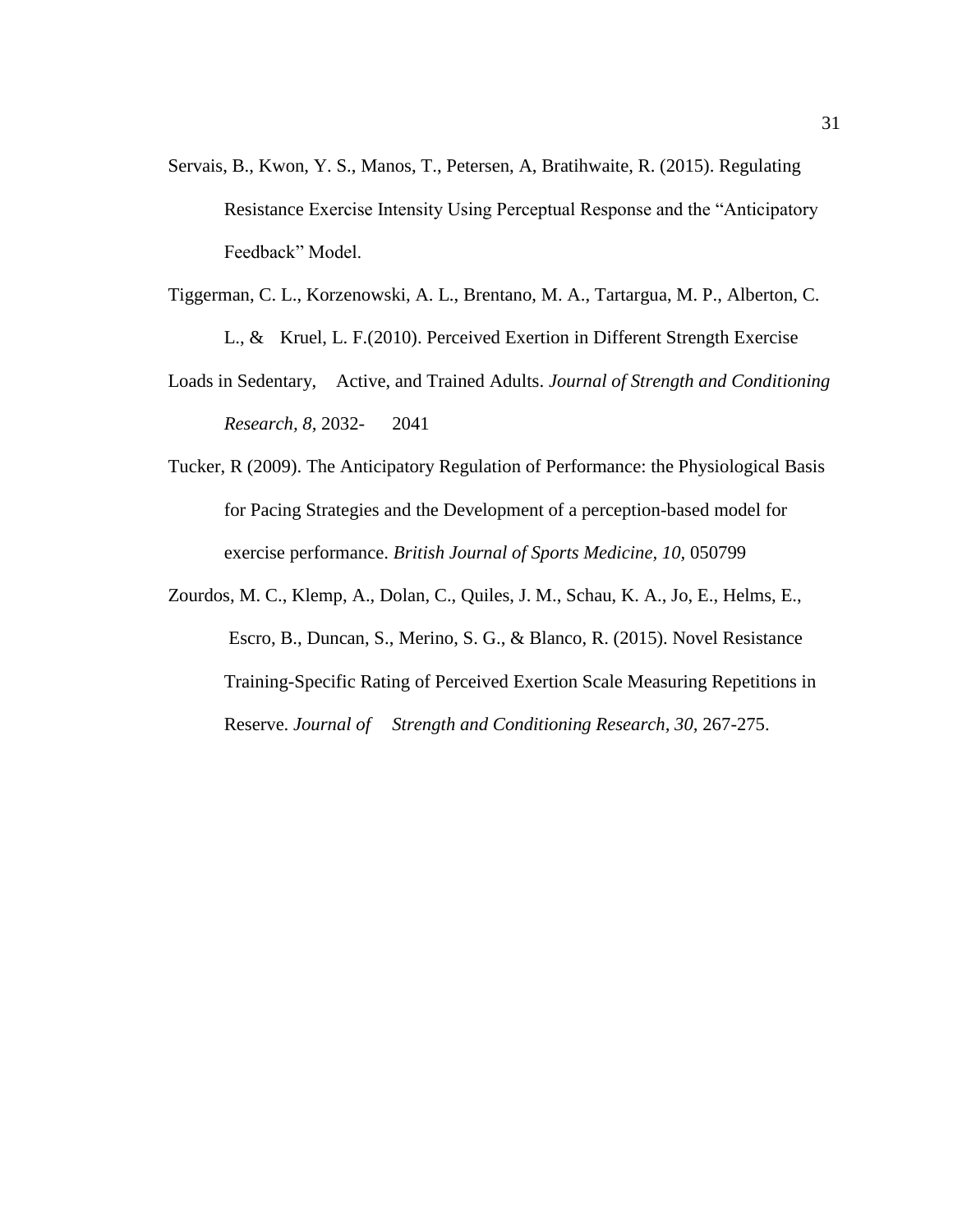- A. Humboldt State University Human Performance Lab Health History sep;Questionnaire sep;
- B. Informed Consent Form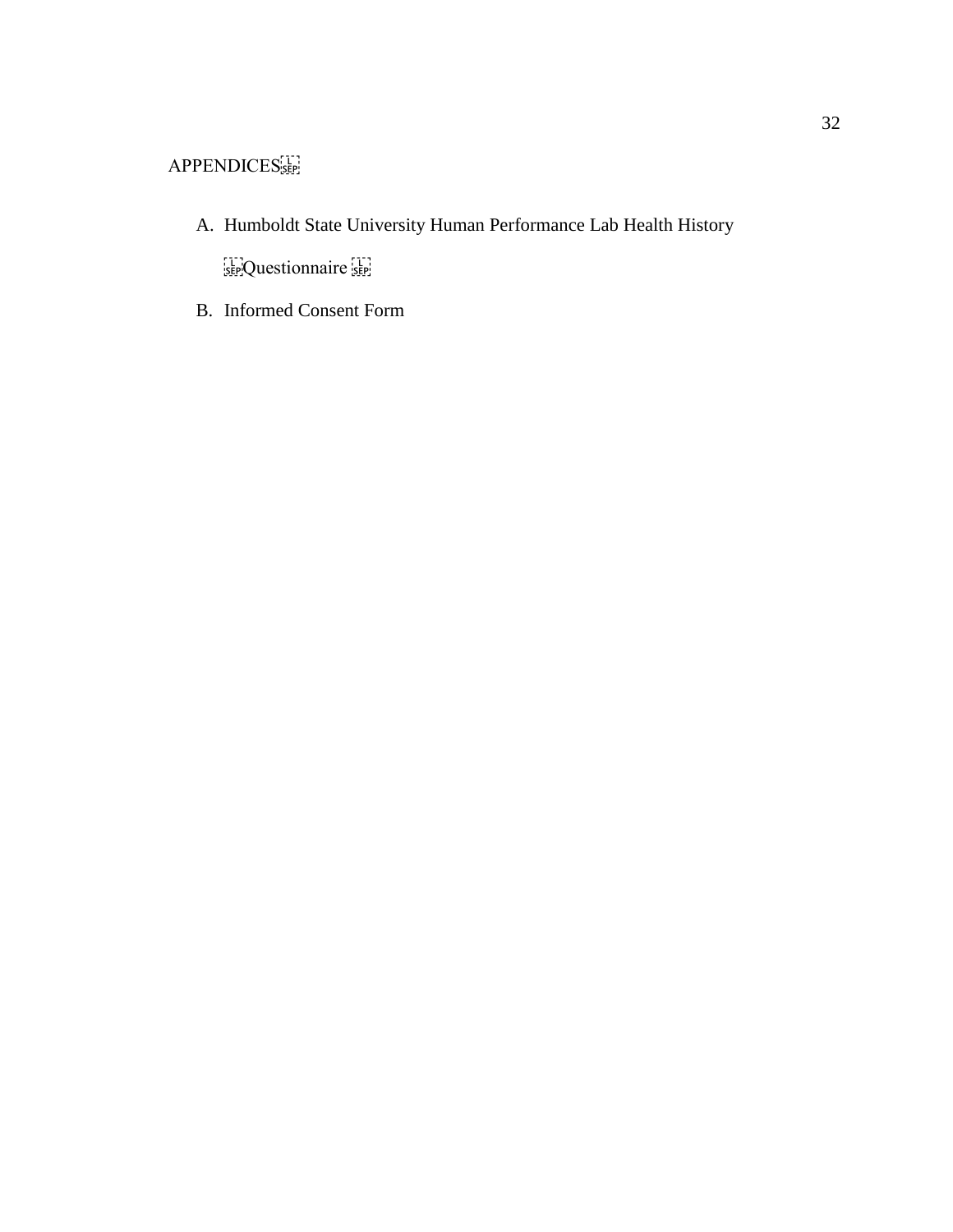Appendix A.

# HUMBOLDT STATE UNIVERSITY HUMAN PERFORMANCE LAB HEALTH HISTORY QUESTIONNAIRE

## **Health History and Training Status Questionnaire**

| Name       |               |            |        |        |
|------------|---------------|------------|--------|--------|
| Address    |               |            |        |        |
| Home Phone |               | Work Phone |        |        |
| Age        | Date of Birth | Gender     | Height | Weight |

*The following questions are designed to help us access your health and training status. It is extremely important for us to know if you have any medical conditions which may affect your testing process or your participation in exercise. Please take the time to answer these questions accurately.*

## **Medical History**

|  | <b>YES</b> NO In the past five years have you had:                                                              |
|--|-----------------------------------------------------------------------------------------------------------------|
|  | $( )$ () 1. Pain or discomfort in chest, neck, jaw, or arms                                                     |
|  | $($ $)$ $($ $)$ $2$ . Shortness of breath or difficulty breathing at rest or with mild exertion (e.g., walking) |
|  | $( )$ $( )$ 3. Dizziness or fainting                                                                            |
|  | $( )$ ( ) 4. Ankle edema (swelling)                                                                             |
|  | $( )$ () 5. Heart palpitations (forceful or rapid beating of heart)                                             |
|  | $($ $)$ $($ $)$ $6.$ Pain, burning, or cramping in leg with walking                                             |
|  | $( )$ $( )$ 7. Heart murmur                                                                                     |
|  | $( )$ ( ) 8. Unusual fatigue with mild exertion                                                                 |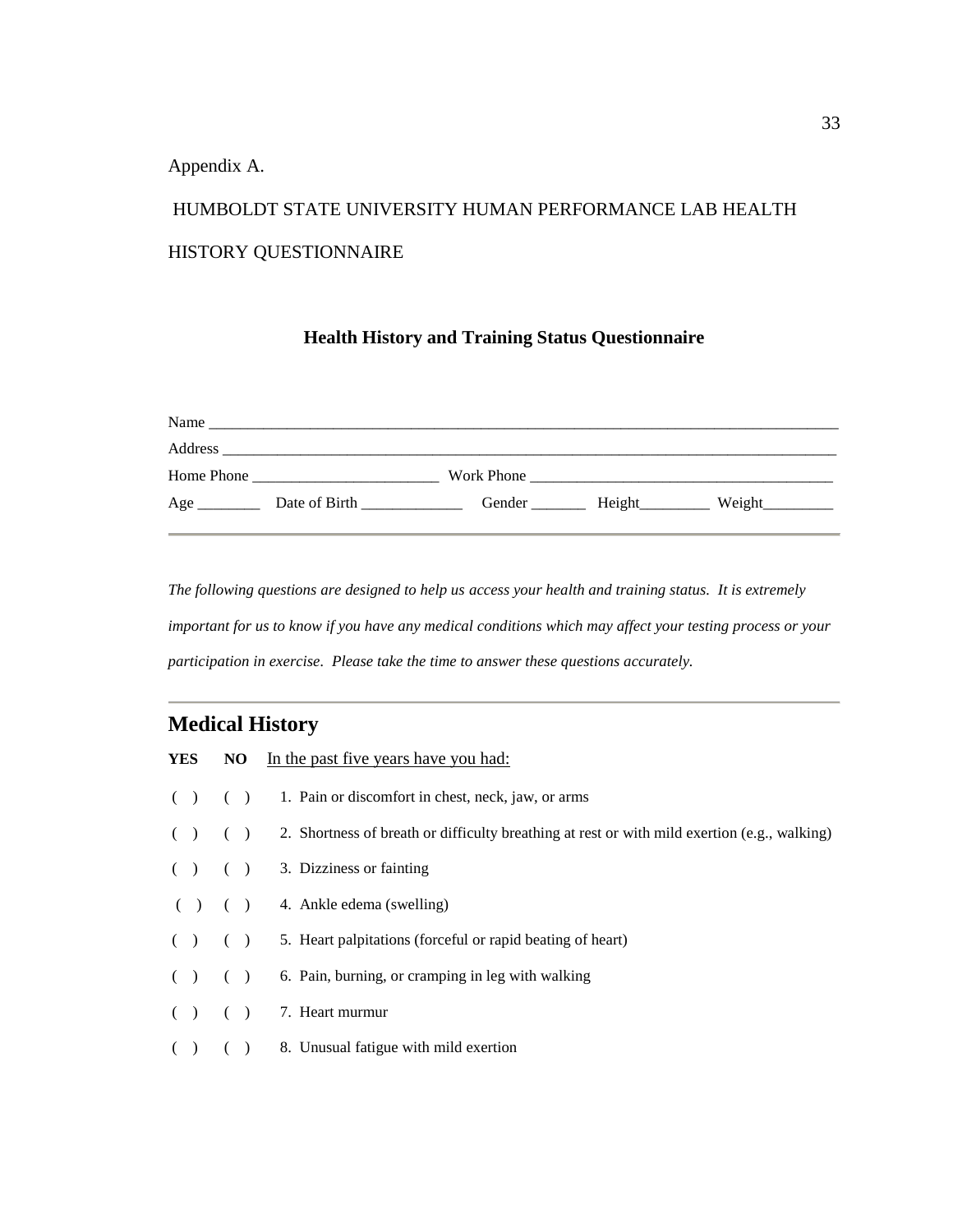## Have you ever had:

|         | ( )   | 9. Heart disease, heart attack, and/or heart surgery                                |
|---------|-------|-------------------------------------------------------------------------------------|
| ( )     | ( )   | 10. Abnormal EKG                                                                    |
| ( ) ( ) |       | 11. Stroke                                                                          |
| ( )     | ( )   | 12. Uncontrolled metabolic disease (e.g., diabetes, thyrotoxicosis, or myxedema)    |
| ( ) ( ) |       | 13. Asthma or any other pulmonary (lung) condition                                  |
| ( )     | $($ ) | 14. Heart or blood vessel abnormality (e.g., suspected or known aneurysm)           |
| ( ) ( ) |       | 15. Liver or kidney disease                                                         |
| ( ) ( ) |       | 16. Thyroid disorder                                                                |
| ( ) ( ) |       | 17. Are you currently under the care of a physician?                                |
| ( ) ( ) |       | 18. Do you currently have an acute systemic infection, accompanied by a fever, body |
|         |       | aches, or swollen lymph glands?                                                     |
| ( ) ( ) |       | 19. Do you have a chronic infectious disease (e.g. mononucleosis, hepatitis, AIDS)? |
| ( )     | ( )   | 20. Do you have a neuromuscular, musculoskeletal, or rheumatoid disorder that is    |
|         |       | made worse by exercise?                                                             |
|         | $($ ) | 21. Do you know of any reason why you should not do physical activity?              |

\_\_\_\_\_\_\_\_\_\_\_\_\_\_\_\_\_\_\_\_\_\_\_\_\_\_\_\_\_\_\_\_\_\_\_\_\_\_\_\_\_\_\_\_\_\_\_\_\_\_\_\_\_\_\_\_\_\_\_\_\_\_\_\_\_\_\_\_\_\_\_\_\_\_\_\_\_\_\_\_\_\_\_\_\_\_ \_\_\_\_\_\_\_\_\_\_\_\_\_\_\_\_\_\_\_\_\_\_\_\_\_\_\_\_\_\_\_\_\_\_\_\_\_\_\_\_\_\_\_\_\_\_\_\_\_\_\_\_\_\_\_\_\_\_\_\_\_\_\_\_\_\_\_\_\_\_\_\_\_\_\_\_\_\_\_\_\_\_\_\_\_\_ \_\_\_\_\_\_\_\_\_\_\_\_\_\_\_\_\_\_\_\_\_\_\_\_\_\_\_\_\_\_\_\_\_\_\_\_\_\_\_\_\_\_\_\_\_\_\_\_\_\_\_\_\_\_\_\_\_\_\_\_\_\_\_\_\_\_\_\_\_\_\_\_\_\_\_\_\_\_\_\_\_\_\_\_\_\_ \_\_\_\_\_\_\_\_\_\_\_\_\_\_\_\_\_\_\_\_\_\_\_\_\_\_\_\_\_\_\_\_\_\_\_\_\_\_\_\_\_\_\_\_\_\_\_\_\_\_\_\_\_\_\_\_\_\_\_\_\_\_\_\_\_\_\_\_\_\_\_\_\_\_\_\_\_\_\_\_\_\_\_\_\_\_

**If you answered yes to any of these questions, please explain.**

## **CAD Risk Factors**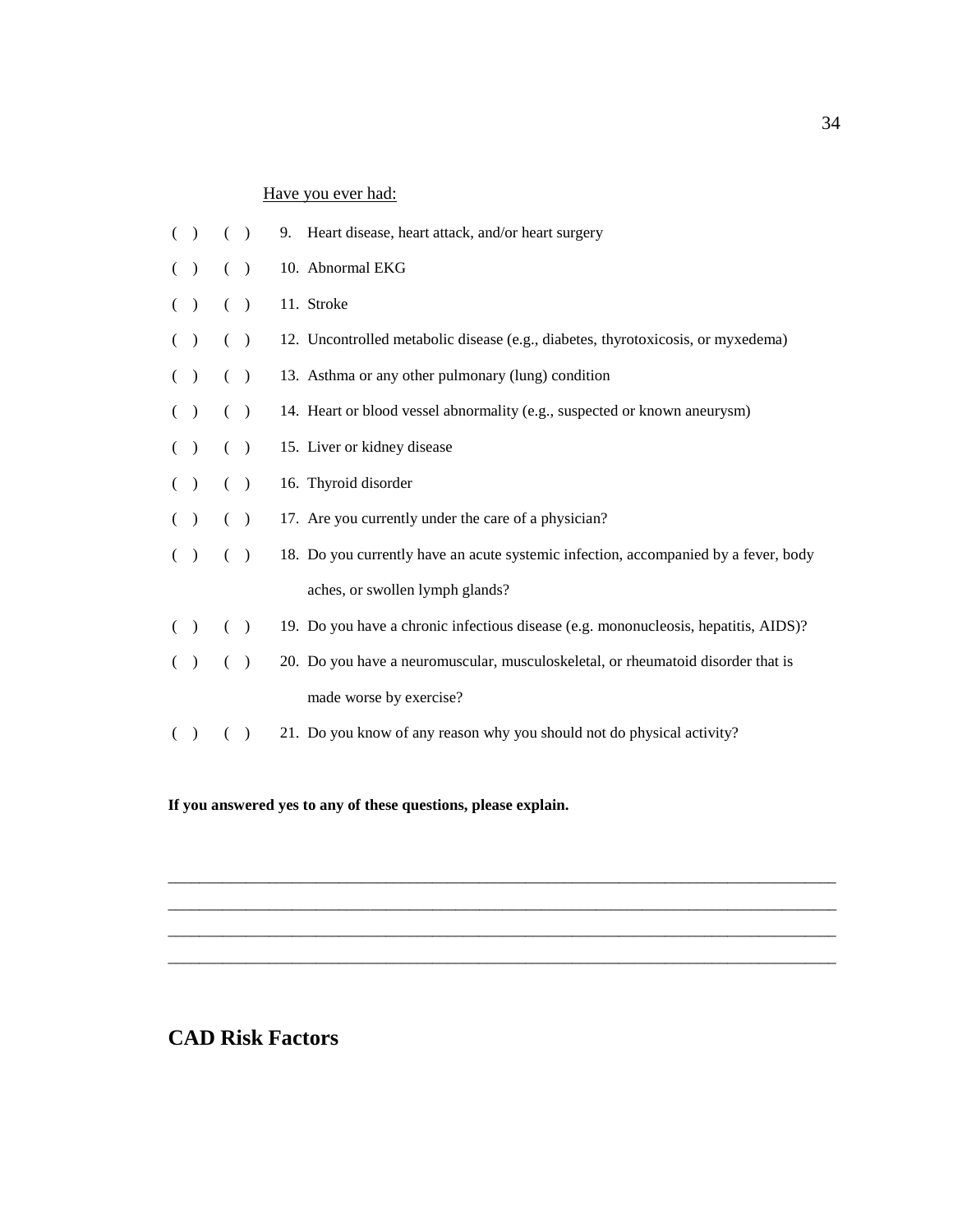## **YES NO DON'T KNOW**

|  | ( ) ( ) |  |                       | ( )   | 1. Are you a male 45 years of age or older?                         |
|--|---------|--|-----------------------|-------|---------------------------------------------------------------------|
|  |         |  | $( ) ( ) ( ) ( ) ( )$ |       | 2. Are you a female 55 years of age or older                        |
|  |         |  | $( ) ( ) ( ) ( ) ( )$ |       | 3. Do you have a father or brother who had a heart attack or heart  |
|  |         |  |                       |       | surgery before age 55?                                              |
|  |         |  | ( ) ( ) ( ) ( )       |       | 4. Do you have a mother or sister who had a heart attack or heart   |
|  |         |  |                       |       | surgery before age 65?                                              |
|  | ( ) ( ) |  | $(\ )$                |       | 5. Do you smoke or have you quit in the past 6 months?              |
|  | ( ) ( ) |  | $(\ )$                |       |                                                                     |
|  | ( ) ( ) |  |                       | ( )   |                                                                     |
|  | ( ) ( ) |  |                       | ( )   | 9. Are you taking cholesterol lowering medication?                  |
|  | ( ) ( ) |  |                       | ( )   |                                                                     |
|  | ( ) ( ) |  |                       | ( )   | 11. Is your HDL cholesterol $> 60$ mg/dL?                           |
|  | ( ) ( ) |  |                       | $($ ) | 12. What is your fasting blood glucose? $\frac{1}{2}$ mg/dL – Date: |
|  |         |  |                       |       |                                                                     |

**If you answered yes to any of these questions, please explain.**

For Office Use Only

 $B_\mu$  and  $B_\mu$  and  $B_\mu$  and  $B_\mu$  and  $B_\mu$  is the choice of  $B_\mu$  and  $B_\mu$  and  $B_\mu$ 

\_\_\_\_\_\_\_\_\_\_\_\_\_\_\_\_\_\_\_\_\_\_\_\_\_\_\_\_\_\_\_\_\_\_\_\_\_\_\_\_\_\_\_\_\_\_\_\_\_\_\_\_\_\_\_\_\_\_\_\_\_\_\_\_\_\_\_\_\_\_\_\_\_\_\_\_\_\_\_\_\_\_\_\_\_\_ \_\_\_\_\_\_\_\_\_\_\_\_\_\_\_\_\_\_\_\_\_\_\_\_\_\_\_\_\_\_\_\_\_\_\_\_\_\_\_\_\_\_\_\_\_\_\_\_\_\_\_\_\_\_\_\_\_\_\_\_\_\_\_\_\_\_\_\_\_\_\_\_\_\_\_\_\_\_\_\_\_\_\_\_\_\_ \_\_\_\_\_\_\_\_\_\_\_\_\_\_\_\_\_\_\_\_\_\_\_\_\_\_\_\_\_\_\_\_\_\_\_\_\_\_\_\_\_\_\_\_\_\_\_\_\_\_\_\_\_\_\_\_\_\_\_\_\_\_\_\_\_\_\_\_\_\_\_\_\_\_\_\_\_\_\_\_\_\_\_\_\_\_ \_\_\_\_\_\_\_\_\_\_\_\_\_\_\_\_\_\_\_\_\_\_\_\_\_\_\_\_\_\_\_\_\_\_\_\_\_\_\_\_\_\_\_\_\_\_\_\_\_\_\_\_\_\_\_\_\_\_\_\_\_\_\_\_\_\_\_\_\_\_\_\_\_\_\_\_\_\_\_\_\_\_\_\_\_\_

# **Health-Related Questions**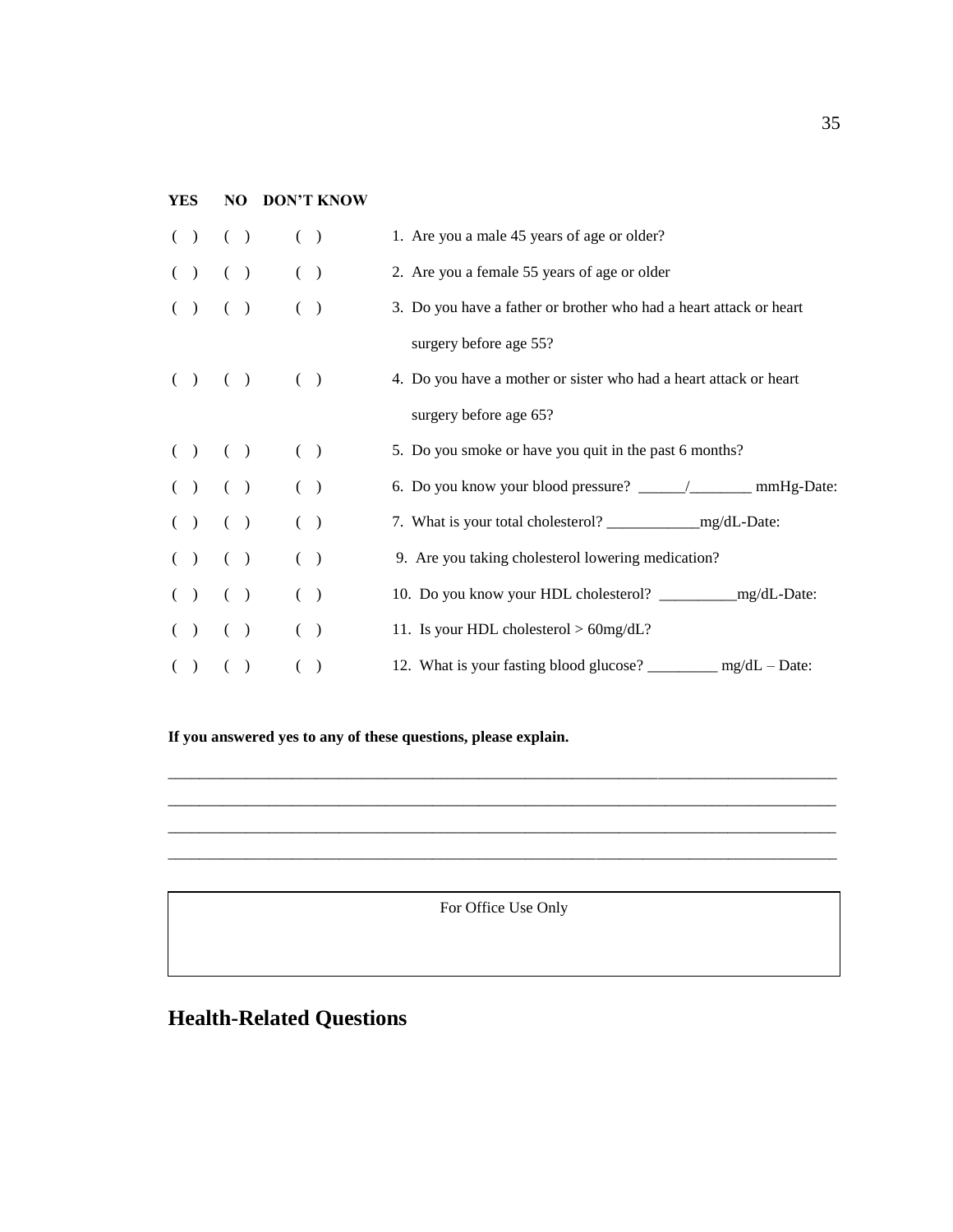# **YES NO**  $( )$  ( ) 1. Are you pregnant? ( ) ( ) 2. Are allergic to isopropyl alcohol (rubbing alcohol) or latex? ( ) ( ) 3. Do you have any allergies to medications, bees, foods, etc.? If so please list  $\mathcal{L}_\text{max} = \frac{1}{2} \sum_{i=1}^{n} \frac{1}{2} \sum_{i=1}^{n} \frac{1}{2} \sum_{i=1}^{n} \frac{1}{2} \sum_{i=1}^{n} \frac{1}{2} \sum_{i=1}^{n} \frac{1}{2} \sum_{i=1}^{n} \frac{1}{2} \sum_{i=1}^{n} \frac{1}{2} \sum_{i=1}^{n} \frac{1}{2} \sum_{i=1}^{n} \frac{1}{2} \sum_{i=1}^{n} \frac{1}{2} \sum_{i=1}^{n} \frac{1}{2} \sum_{i=1}^{n} \frac{1$ ( ) ( ) 4. Do you have any skin problems? ( ) ( ) 5. Do you have any other medical condition(s)/surgeries? ( ) ( ) 6. Have you had any caffeine, food, or alcohol in the past 3 hours? ( ) ( ) 7. Have you exercised today? ( ) ( ) 8. Are you feeling well and healthy today?

\_\_\_\_\_\_\_\_\_\_\_\_\_\_\_\_\_\_\_\_\_\_\_\_\_\_\_\_\_\_\_\_\_\_\_\_\_\_\_\_\_\_\_\_\_\_\_\_\_\_\_\_\_\_\_\_\_\_\_\_\_\_\_\_\_\_\_\_\_\_\_\_\_\_\_\_\_\_\_\_\_\_\_\_\_\_ \_\_\_\_\_\_\_\_\_\_\_\_\_\_\_\_\_\_\_\_\_\_\_\_\_\_\_\_\_\_\_\_\_\_\_\_\_\_\_\_\_\_\_\_\_\_\_\_\_\_\_\_\_\_\_\_\_\_\_\_\_\_\_\_\_\_\_\_\_\_\_\_\_\_\_\_\_\_\_\_\_\_\_\_\_\_ \_\_\_\_\_\_\_\_\_\_\_\_\_\_\_\_\_\_\_\_\_\_\_\_\_\_\_\_\_\_\_\_\_\_\_\_\_\_\_\_\_\_\_\_\_\_\_\_\_\_\_\_\_\_\_\_\_\_\_\_\_\_\_\_\_\_\_\_\_\_\_\_\_\_\_\_\_\_\_\_\_\_\_\_\_\_ \_\_\_\_\_\_\_\_\_\_\_\_\_\_\_\_\_\_\_\_\_\_\_\_\_\_\_\_\_\_\_\_\_\_\_\_\_\_\_\_\_\_\_\_\_\_\_\_\_\_\_\_\_\_\_\_\_\_\_\_\_\_\_\_\_\_\_\_\_\_\_\_\_\_\_\_\_\_\_\_\_\_\_\_\_\_

**If you answered yes to any of these questions, please explain.**

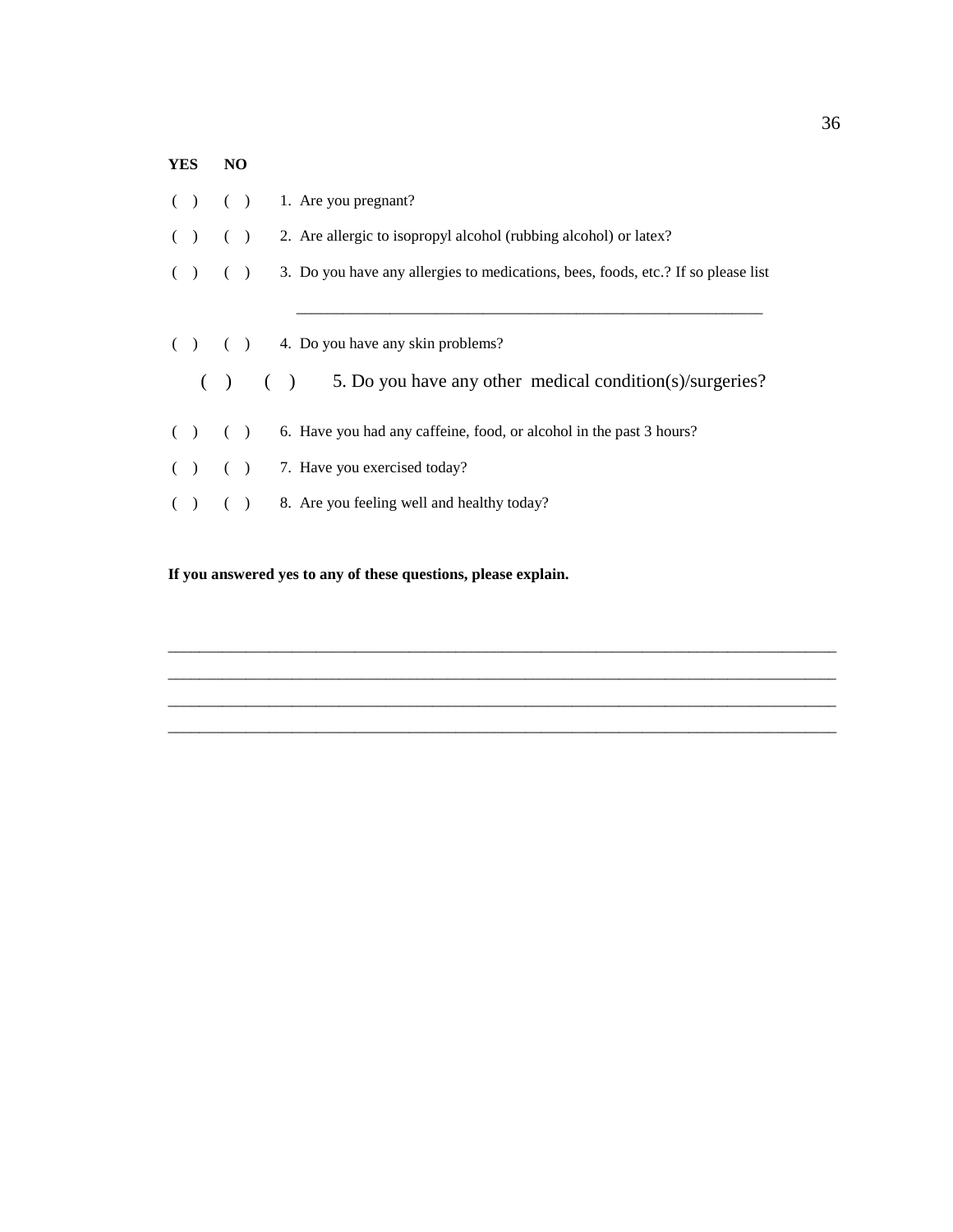## **Training Status Questions**

1. Do you exercise vigorously on a regular basis?

**□** Yes **□** No

- 2. What activities do you engage in on a regular basis?
- 3. How often per week do you workout?
- 4. How often do you participate in cardiovascular training (track/swimming workout etc.)?

Please describe a typical cardiovascular training session.

5. Do you lift weights?

 **□** Yes **□** No

- 6. If yes, how long have you been lifting weights?
- 7. How often do you participate in resistance/weight training?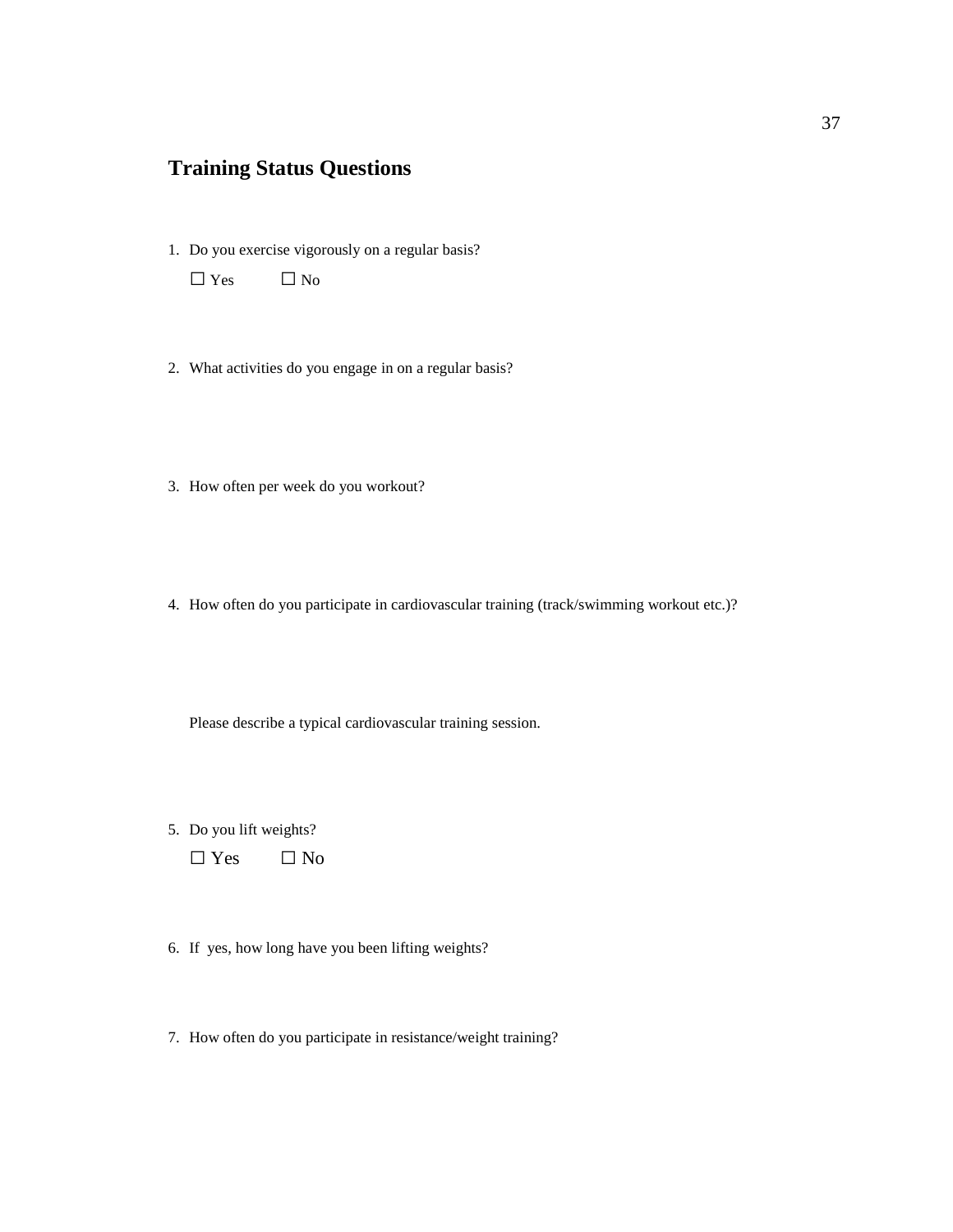Please describe a typical resistance training session.

- 8. Do you know your bench press 1 repetition max (RM) weight?
- 9. Do you participate in any other type of physical activity on a regular basis during a week?

If you answered yes, please explain (type of activity, duration of each activity etc.).

10**.** What is your position?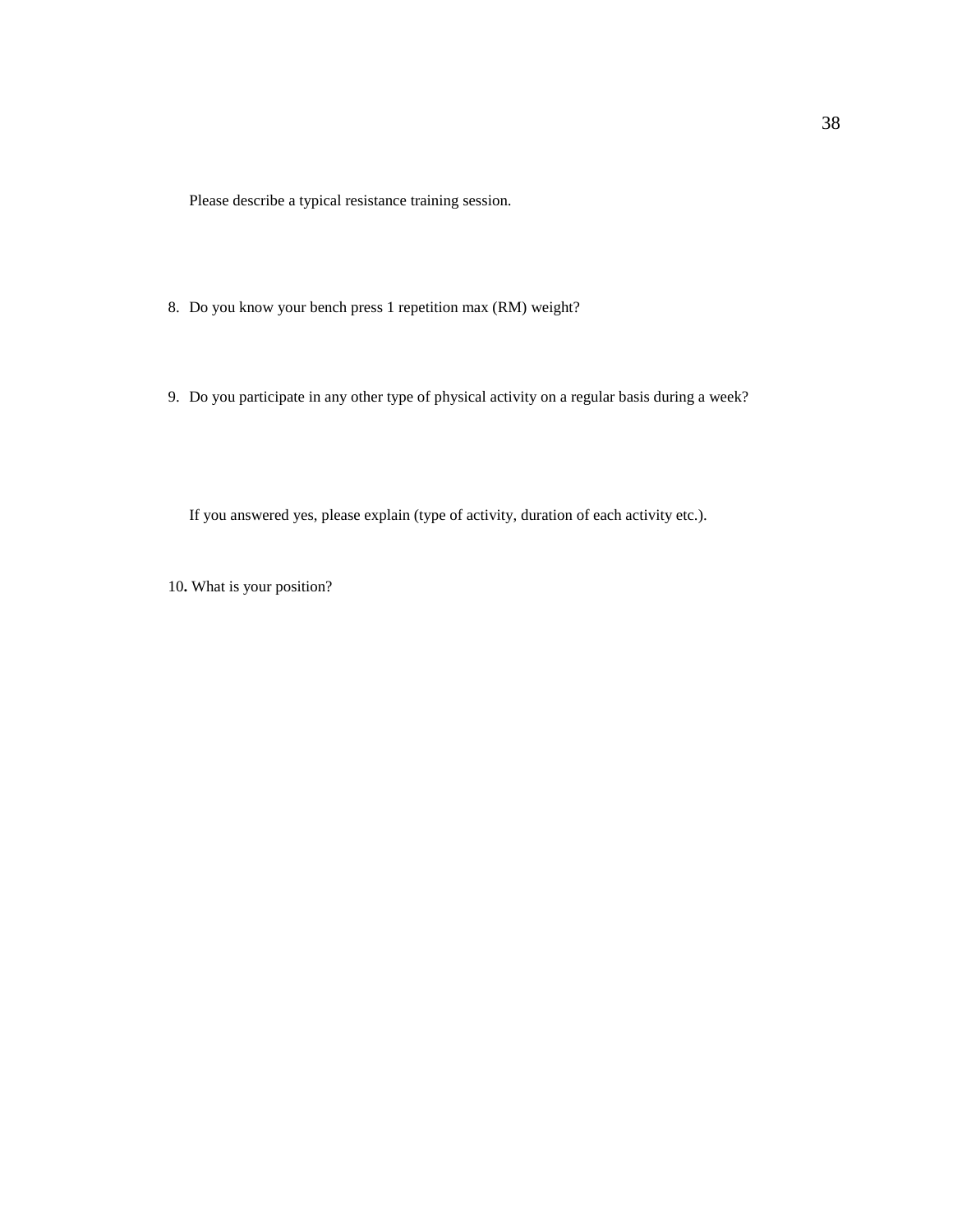## **Medications**

| Diuretics                                  | Other Cardiovascular<br>$\mathsf{I}$                    |
|--------------------------------------------|---------------------------------------------------------|
| <b>Beta Blockers</b>                       | $\Box$ NSAIDS/Anti-inflammatories (Ibuprofen, Voltaren) |
| Vasodilators                               | Cholesterol<br>$\mathbf{L}$                             |
| Alpha Blockers<br>ப                        | Diabetes/Insulin<br>$\mathbf{I}$                        |
| <b>Calcium Channel Blockers</b><br>$\perp$ | Other Drugs (record below).<br>⊔                        |
| <b>Birth Control</b>                       |                                                         |

Please list the specific medications that you currently take:

Please Select Any Medications You Are Currently Using:

**I certify that the information I have provided is complete and accurate to the best of my knowledge.**

\_\_\_\_\_\_\_\_\_\_\_\_\_\_\_\_\_\_\_\_\_\_\_\_\_\_\_\_\_\_\_\_\_\_\_\_\_\_\_\_\_\_\_\_\_\_\_\_\_\_\_\_\_\_\_\_\_\_\_\_\_\_\_\_\_\_\_\_\_\_\_\_\_\_\_\_\_\_\_\_\_\_\_\_\_\_ \_\_\_\_\_\_\_\_\_\_\_\_\_\_\_\_\_\_\_\_\_\_\_\_\_\_\_\_\_\_\_\_\_\_\_\_\_\_\_\_\_\_\_\_\_\_\_\_\_\_\_\_\_\_\_\_\_\_\_\_\_\_\_\_\_\_\_\_\_\_\_\_\_\_\_\_\_\_\_\_\_\_\_\_\_\_ \_\_\_\_\_\_\_\_\_\_\_\_\_\_\_\_\_\_\_\_\_\_\_\_\_\_\_\_\_\_\_\_\_\_\_\_\_\_\_\_\_\_\_\_\_\_\_\_\_\_\_\_\_\_\_\_\_\_\_\_\_\_\_\_\_\_\_\_\_\_\_\_\_\_\_\_\_\_\_\_\_\_\_\_\_\_ \_\_\_\_\_\_\_\_\_\_\_\_\_\_\_\_\_\_\_\_\_\_\_\_\_\_\_\_\_\_\_\_\_\_\_\_\_\_\_\_\_\_\_\_\_\_\_\_\_\_\_\_\_\_\_\_\_\_\_\_\_\_\_\_\_\_\_\_\_\_\_\_\_\_\_\_\_\_\_\_\_\_\_\_\_\_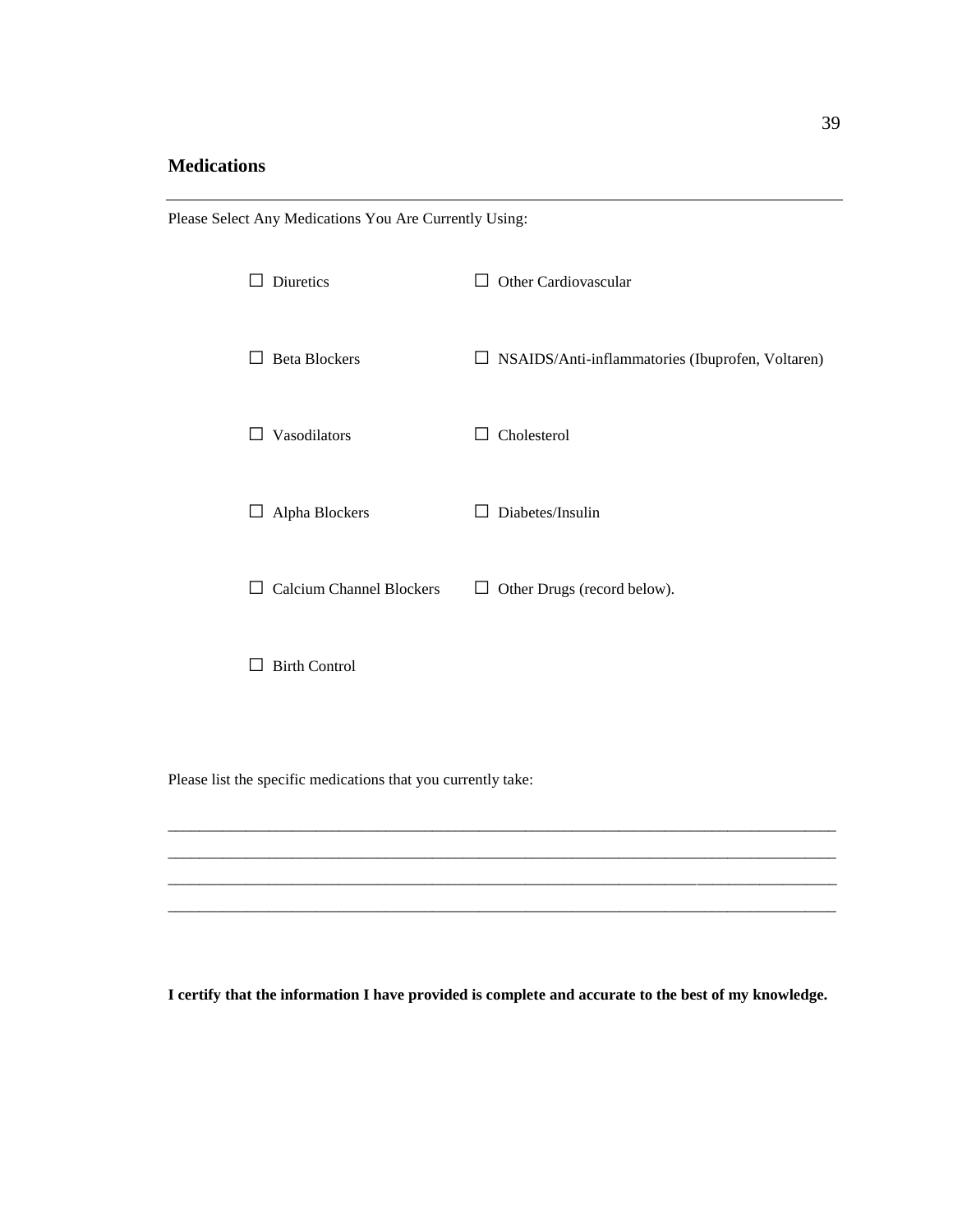| <b>Office Use Only</b> |                 |                      |                  |  |  |  |  |  |
|------------------------|-----------------|----------------------|------------------|--|--|--|--|--|
|                        | <b>Low Risk</b> | <b>Moderate Risk</b> | <b>High Risk</b> |  |  |  |  |  |

Date \_\_\_\_\_\_\_\_\_\_\_\_\_\_\_ Signature of Subject \_\_\_\_\_\_\_\_\_\_\_\_\_\_\_\_\_\_\_\_\_\_\_\_\_\_\_\_\_\_\_\_\_\_\_\_\_\_\_\_\_\_\_\_\_\_\_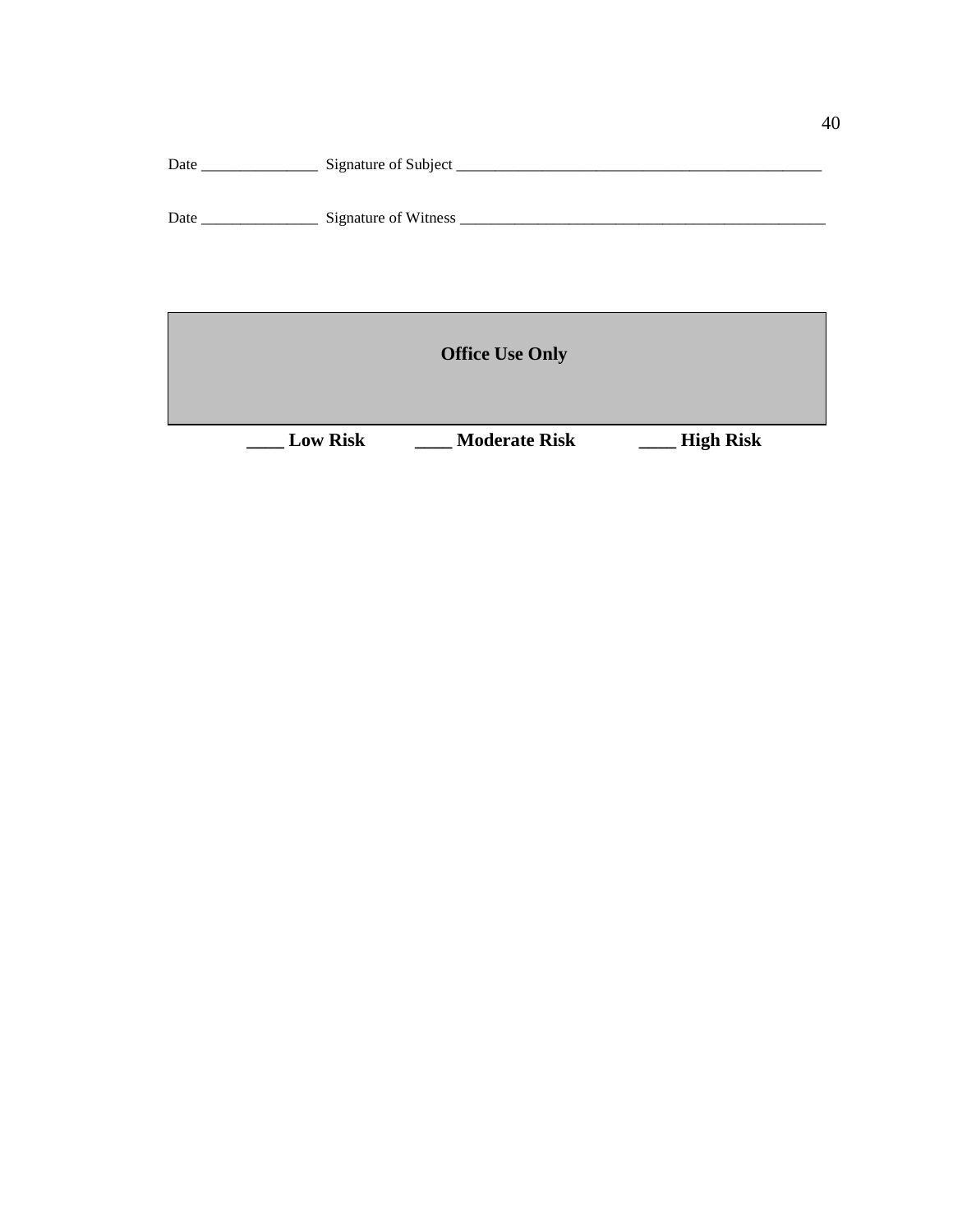Appendix B.

## INFORMED CONSENT FORM

## **Application of the Predicted Repetitions-to-Failure Rating of Perceived Exertion**

### **Scale for the NFL 225-lb Bench Press Test**

## **Purpose and General Information**

You are being asked to participate in a research study conducted by Anthony Ratto (Principle Investigator) and Young Sub Kwon, Ph.D. (supervising staff member). The purpose of this study is to assess how accurately Division II NCAA football players can predict repetitionsin-reserve during the bench press exercise using an absolute load of 225-lbs by comparing predicted repetitions-in-reserve with actual repetitions-in-reserve. This form will explain the study, including possible risks and benefits of participating, so you can make an informed choice about whether or not to participate. Please read this consent form carefully. Feel free to ask the investigators or study staff to explain any information that you do not clearly understand.

#### **What will happen if I participate?**

 This proposed project was developed based on science and theory in the fields of Exercise Science. All testing will take place in the Student Recreation Center (SRC). When scheduling takes place, you will be asked to refrain from using caffeine, alcohol, and vigorous exercise for 24 hours before each testing session. If you agree to be included in this study, you will be asked to read and sign this consent form. Upon signing, the following will occur:

Day 1: Screening process, paperwork, familiarization, 1 repetition max (1RM) test

- The study will be described in detail and your questions will be answered, then you will fill out all pre-screening forms in a private room in the Human Performance Lab. You will be introduced to the study, the purposes and procedures, and the risks and benefits. You will complete this informed consent, health history and physical activity questionnaires, and the Physical Activity Readiness Questionnaire (PAR-Q) form.
- Your height and weight will be measured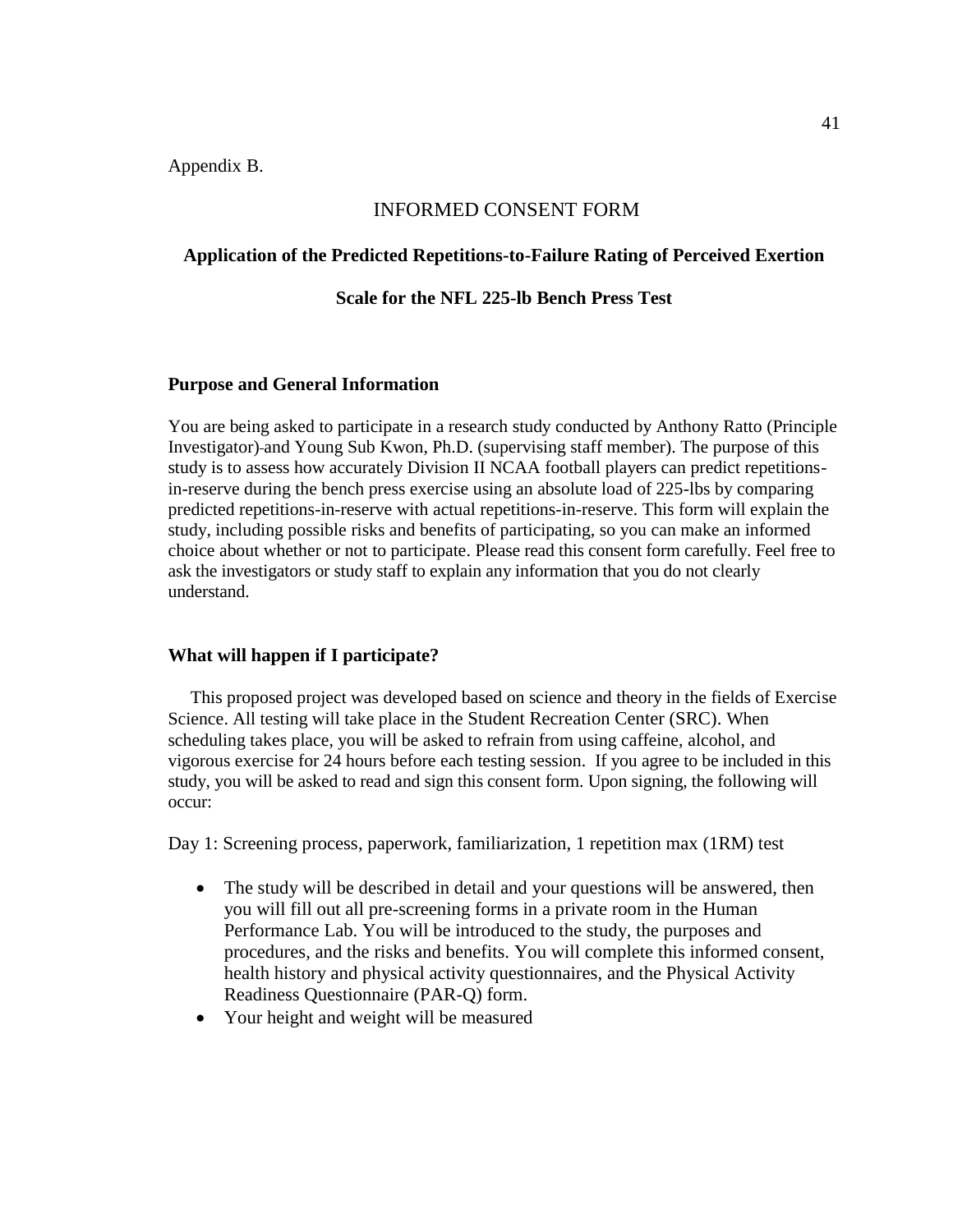- You will be screened for eligibility for this study based on your answers to the questionnaires and your athletic clearance. If the criteria are not met, you will be excluded from the study.
- You will be asked if you have any soreness or injury to your shoulder, triceps, and chest.
- You will be asked if you have refrained from caffeine and alcoholic beverages in the previous 24 hours.
- You will be verbally instructed on the use of the Repetitions to Failure Scale, and on the general procedure of the study

1 Repetition Maximum (1RM) test and 225-lb bench press test

- You will position your hands on the bar with your usual grip. You will use a closed grip.
- You will be required to perform a warm-up of 1 set of 10 repetitions of estimated 1RM followed by 3 minutes of rest. The second set will be performed with 70% of estimated 1RM and 5 repetitions will be completed followed by a 3 minute rest period. 3 repetitions will be completed at 80% of estimated 1RM followed by a 3 minute rest period. The final set of 1 repetition will be completed with 90% of estimated 1RM followed by a 3 minute rest period. If a 1Rm attempt is successful, you will add 10-20lbs and attempt another repetition. If an attempt is unsuccessful, you will decrease weight by 5-10lbs and attempt another repetition. 1RM testing should finish within 6 repetitions.

Day 2: NFL 225-lb bench press test

- You will be asked if you have any soreness or injury to your shoulder, triceps, and chest.
- If you are experiencing any soreness, then the session will be postponed one additional day.
- You will be asked if you have refrained from caffeine and alcoholic beverages in the previous 24 hours.
- You will position your hands on the bar with your usual grip. You will use a closed grip.
- You will be required to perform a warm-up of 10 repetitions at 50% of 1RM followed by a 3-minute rest period, 1 sets of 5 repetitions at 70% of 1RM followed by a 3-minute rest period, and 1 repetition with 225-lbs.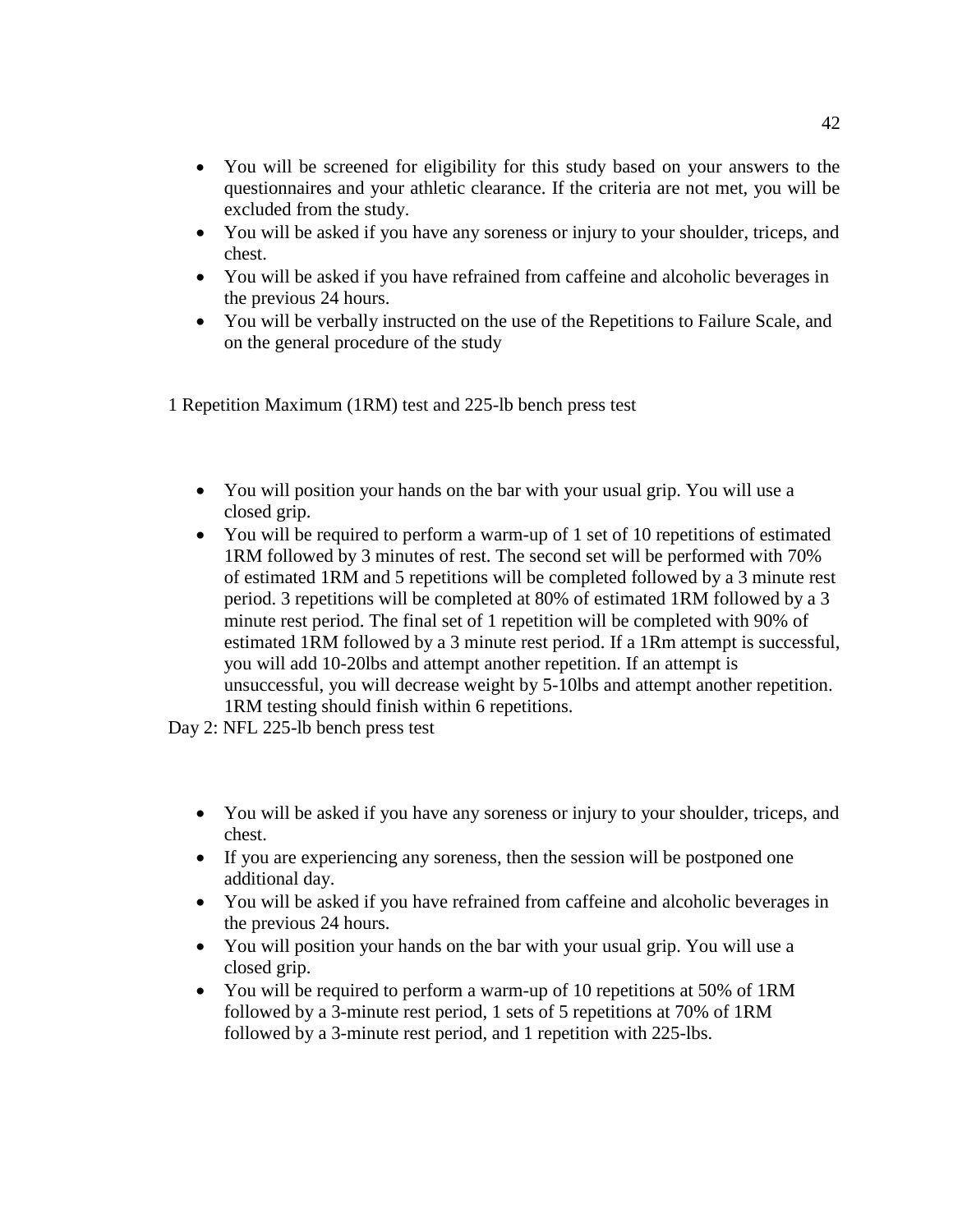• After the warm-up, you will have 5 minutes of rest before performing one set to concentric failure with 225-lbs. Before the set is begun, you will be asked how many repetitions you will be able to complete before failure. You will be asked again after the fourth, eighth, twelfth, sixteenth, and twentieth repetitions if possible.

## **What are the possible risks or discomforts of being in this study?**

Every effort will be made to protect the information you give us as well as minimize any risk by allowing proper warm-up. As with any research, there may be unforeseeable risks. These risks include muscle soreness, muscle fatigue, and common injuries and issues associated with exercise.

For more information about risks, contact the Principal Investigator, Anthony Ratto. (510) 846-6829 agr24@humboldt.edu

## **How will my information be kept confidential?**

Your name and other identifying information will be maintained in files, available only to authorized members of the research team for the duration of the study. For any information entered into a computer, the only identifier will be a unique study identification (ID) number. Any personal identifying information and record linking that information to study ID numbers will be destroyed when the study is completed. Information resulting from this study will be used for research purposes and may be published; however, you will not be identified by name in any publications.

## **Will I be paid for taking part in this study?**

There will be no compensation.

#### **Can I stop being in the study once I began?**

Yes, you can withdraw from this study at any time without consequence.

#### **Protected health information (PHI)**

By signing this consent document, you are allowing the investigators and other authorized personnel to use your protected health information for the purposes of this study. This information may include: height, weight, age, %body fat, and health and fitness related items on the questionnaires. In addition to researchers and staff at the Human Performance Lab (HPL) at Humboldt State University (HSU) and other groups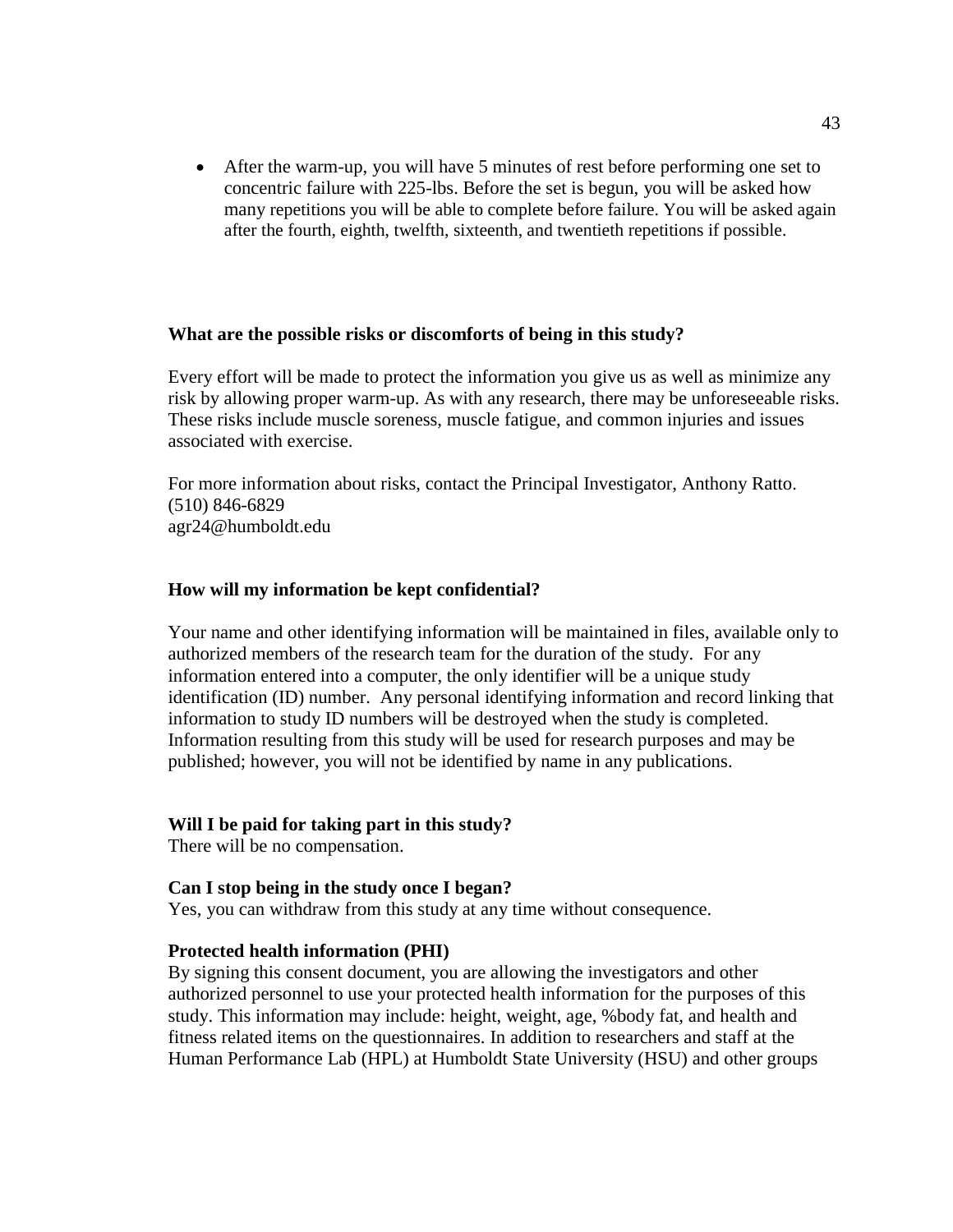listed in this form, there is a chance that your health information may be shared (redisclosed) outside of the research study and no longer be protected by federal privacy laws. Examples of this include disclosures for law enforcement, judicial proceeding, health oversight activities and public health measures.

## **Right to Withdraw**

Your authorization for the use of your health information shall not expire or change unless you withdraw or change that information. Your health information will be used as long as it is needed for this study. However, you may withdraw your authorization at any time provided you notify the Humboldt State University investigators in writing. To do this, please contact:

Anthony Ratto (510) 846-6829 agr24@humboldt.edu

Please be aware that the research team will not be required to destroy or retrieve any of your health information that has already been used or shared before your withdrawal is received.

### **Refusal to Sign**

If you choose not to sign this consent form, you will not be allowed to take part in the project.

## **What if I have questions or complaints about this study?**

If you have any questions, concerns, or complaints about this study, please contact Young Sub Kwon, Ph.D. (faculty adviser) at 707.826.5944 from Monday thru Friday 8am - 5pm. (or at 505-350-4345 after hours). If you would like to speak with someone other than the research team, if you have any concerns with this study or questions about your rights as a participant, contact the Institutional Review Board for the Protection of Human Subjects at irb@humboldt.edu or (707) 826-5165.You may email the Institutional Review Board (IRB) at irb@humboldt.edu. The IRB is a group of people from Humboldt State University and the community who provide independent oversight of safety and ethical issues related to research involving human subjects.

#### **Liability**

No compensation for physical injury resulting from participating in this research is available.

## **Consent and Authorization**

You are making a decision whether to participate in this study. Your signature below indicates that you read the information provided (or the information was read to you). By